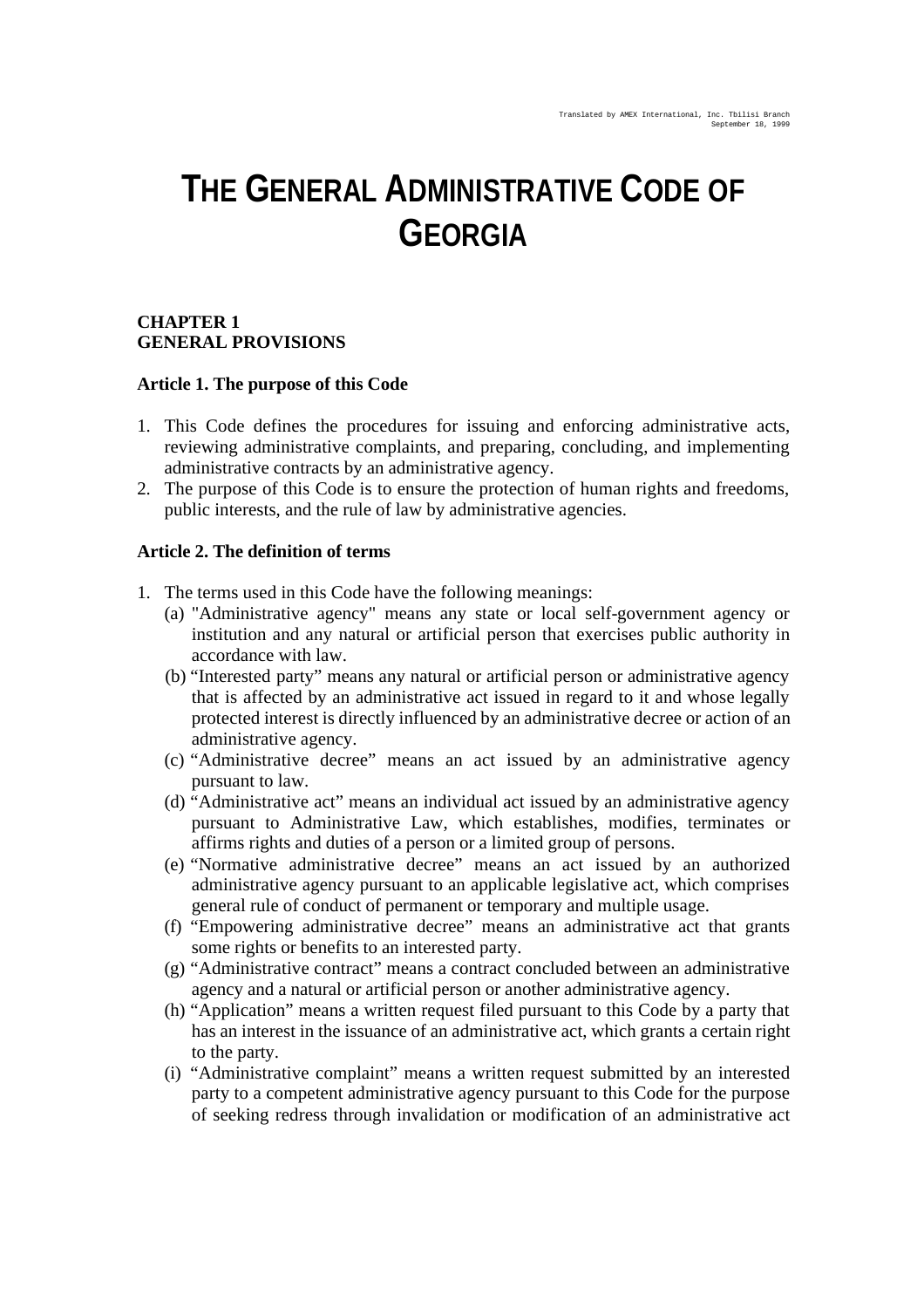issued by that agency or its subordinate body, or through issuance of a new administrative act.

- (j) "Administrative proceedings" means activities performed by an administrative agency to prepare, issue, or enforce an administrative decree or solve an administrative complaint.
- (k) "Discretionary power" means the authority, which provides an administrative agency or official with some degree of latitude in regard to choosing the most reasonable decision among several decisions in compliance with public and private interests.
- (l) "Public information" means an official document, including those kept by a public agency, and those received, processed, created, or sent by a public agency or public servant within its official authority.
- 2. Unless otherwise provided by law, the terms set forth in Paragraph 1 of this Article may not be otherwise interpreted or applied by other legislative acts.

## **Article 3. The scope of the Code**

- 1. This Code affects the activities of state, local self-government, and government agencies and institutions, and of those entities who act as administrative agencies in accordance with this Code.
- 2. This Code, except for Chapter 3, may not affect the activities of the following state institutions:
	- (a) the Parliament of Georgia and supreme representative bodies of the Autonomous Republics of Abkhazia and Adjara,
	- (b) the Advisory Board to the President of Georgia,
	- (c) the Public Defender of Georgia, and
	- (d) judicial institutions of Georgia.
- 3. This Code affects those activities of the institutions and officials provided in Paragraph 2 of this Article that are related to the performance of administrative functions.
- 4. This Code may not affect those activities of the Executive that are related to:
	- (a) criminal prosecution and criminal proceeding against the person who committed a crime,
	- (b) investigation and task force activities,
	- (c) the enforcement of a valid judgement rendered by a court,
	- (d) rendering decisions on military matters and matters of military discipline, except those related to a person's constitutional rights and freedoms,
	- (e) the appointment or dismissal by the President of Georgia of a person to or from the offices stipulated by the Constitution and the exercise of authority according to Subparagraphs (a), (d), (e), (g), (h), and (n) of Paragraph 1 and Paragraphs 2, 4, and 5 of Article 73 of the Constitution of Georgia, and
	- (f) The implementation of international treaties and agreements and the pursuance of foreign policy.

#### **Article 4. Equality before law**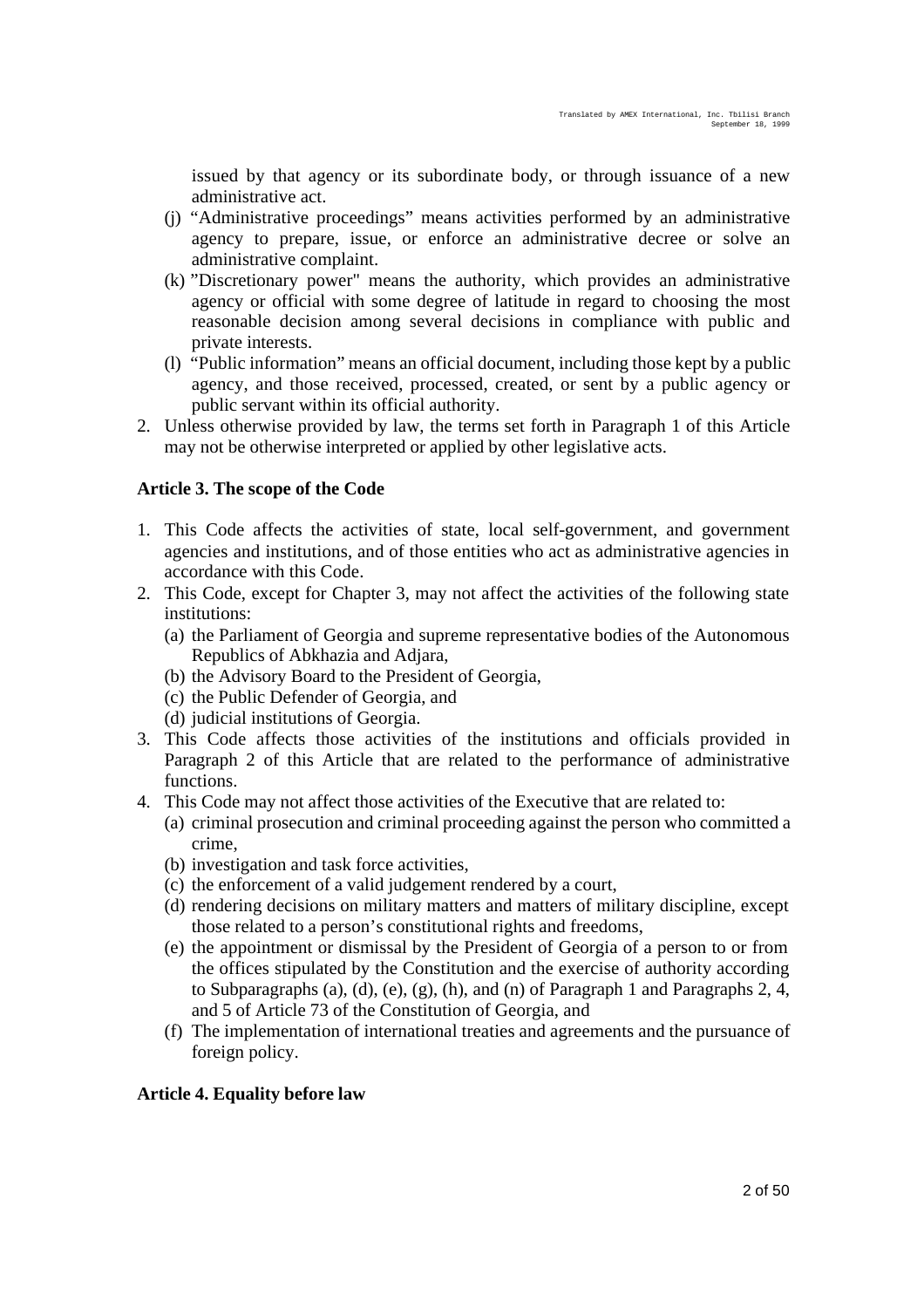- 1. Everyone shall be equal before law and an administrative agency.
- 2. The restriction of or interference with the enjoyment of lawful rights, freedoms, and interests of any party to an administrative proceeding and preferential treatment or discrimination of any party in violation of law shall be prohibited.
- 3. Wherever circumstances of different cases are identical, judgements in regard to the persons involved shall be identical, except if there is a lawful ground for rendering a different judgment.

# **Article 5. The exercise of authority pursuant to law**

- 1. An administrative agency may not perform any action that is against law.
- 2. The issuance of an administrative decree by an administrative agency or any action that restricts constitutional rights or freedoms shall be based on Chapter 2 of the Constitution of Georgia or applicable law or regulation.
- 3. The administrative decree issued in abuse of power and the action performed by an administrative agency in abuse of power shall be nullified.
- 4. The official of an administrative agency shall be held liable under law for the failure to duly perform his duties and the abuse of power.

# **Article 6. The procedures for exercising discretionary power**

- 1. If an administrative agency enjoys discretionary power to solve any matter, it shall exercise discretionary power in compliance with law.
- 2. The exercise of discretionary power by an administrative agency shall be appropriate to the purpose for which it was granted to the agency.

# **Article 7. The balance of public and private interests**

- 1. While exercising discretionary power, an administrative agency may not issue any administrative decree, if the harm inflicted by the latter upon the lawful rights and interests of a person substantially exceeds the benefits of the decree.
- 2. The measures prescribed by the administrative decree that was issued within discretionary power may not result in unreasonable restriction of a person's lawful rights and interests.

# **Article 8. Impartial resolution of a case**

- 1. An administrative agency shall exercise its authority impartially.
- 2. No public official shall participate in administrative proceeding, if he has any private interest or there is any other circumstance that may affect decision-making process.

# **Article 9. The right to legitimate trust**

- 1. An administrative agency shall protect a person's right to legitimate trust.
- 2. The promise of an administrative agency or its official to perform any action shall constitute the ground for legitimate trust.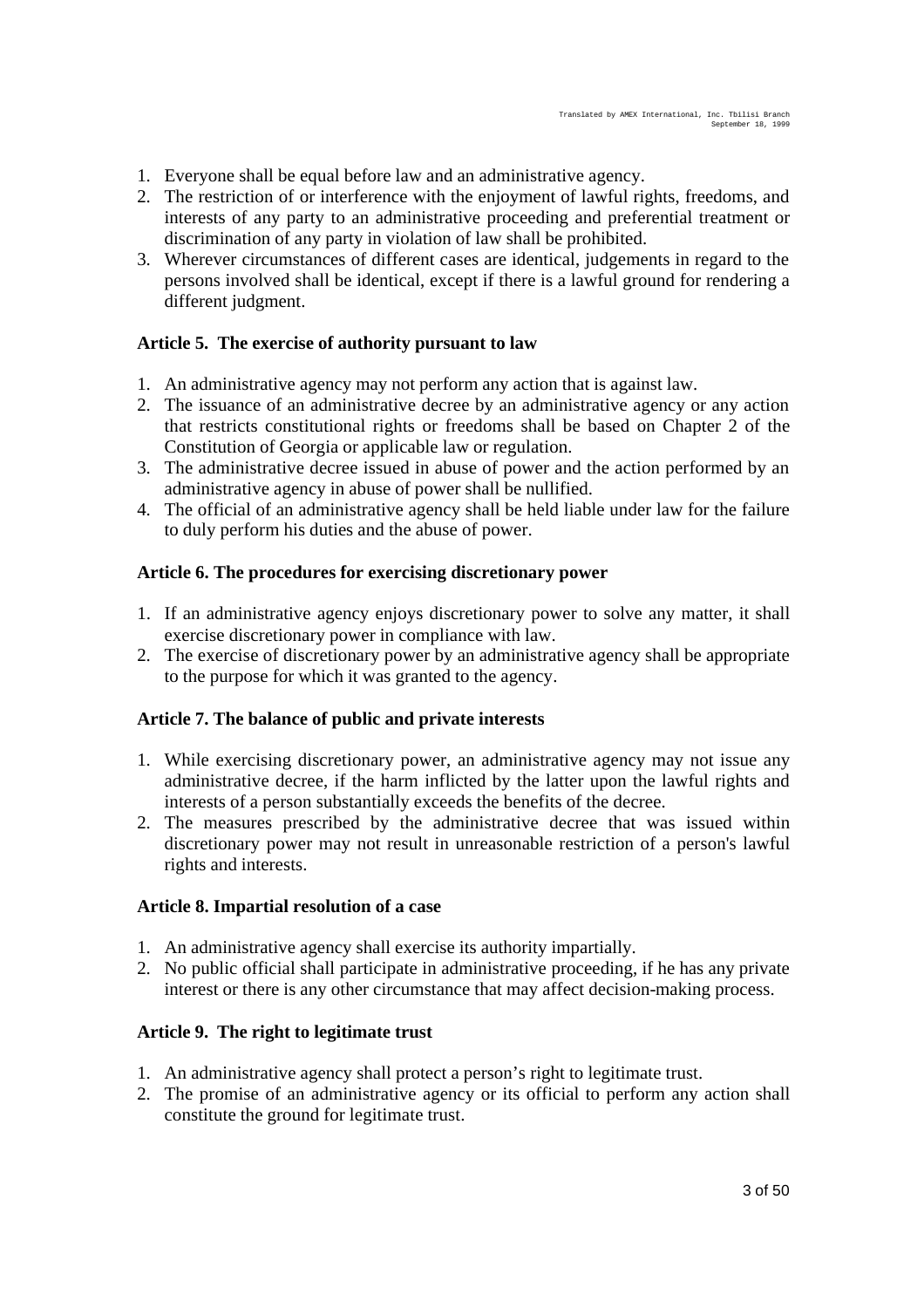- 3. Legitimate trust may not be invoked if it is based upon an illegal action committed by an interested party.
- 4. An illegal promise made by an administrative agency may not be invoked as the ground for legitimate trust.

#### **Article 10. Openness**

- 1. Everyone may gain access to official documents kept by an administrative agency, and obtain a copy thereof, unless such documents contain state, professional, commercial, or private secrets.
- 2. The procedures for gaining access to and obtaining copies of the public information kept by an administrative agency are prescribed by Chapter 3 of this Code.
- 3. An administrative agency shall ensure open and public hearing of any issue in cases prescribed by law.

# **Article 11. Confidentiality**

- 1. No public official of any administrative agency may disclose or misuse secret or confidential information obtained during administrative proceeding. This prohibition may not be invoked as the ground for the dereliction of the responsibility stipulated by Article 10 of this Code.
- 2. The procedures for keeping official information confidential are prescribed by law.

## **Article 12. The right to apply to an administrative agency**

- 1. A person may apply to an administrative agency to solve the matters that fall within the area of responsibility of the agency and directly affect the applicant's rights and legal interests.
- 2. Unless otherwise prescribed by law, an administrative agency shall review the application pertaining to the matter that falls within the area of its responsibility, and render an appropriate decision.

#### **Article 13. The right to be heard**

- 1. An administrative agency may review and solve a matter only if the interested party whose right or legal interest is restricted by the administrative decree has been enabled to present his opinion, except as provided by law.
- 2. The person specified in Paragraph 1 of this Article shall be notified of administrative proceeding and his participation in the case shall be ensured.

# **Article 14. The official language of administrative proceeding**

The official language of administrative proceeding shall be Georgian. Additional official language of administrative proceeding in Abkhazia shall be Abkhazian.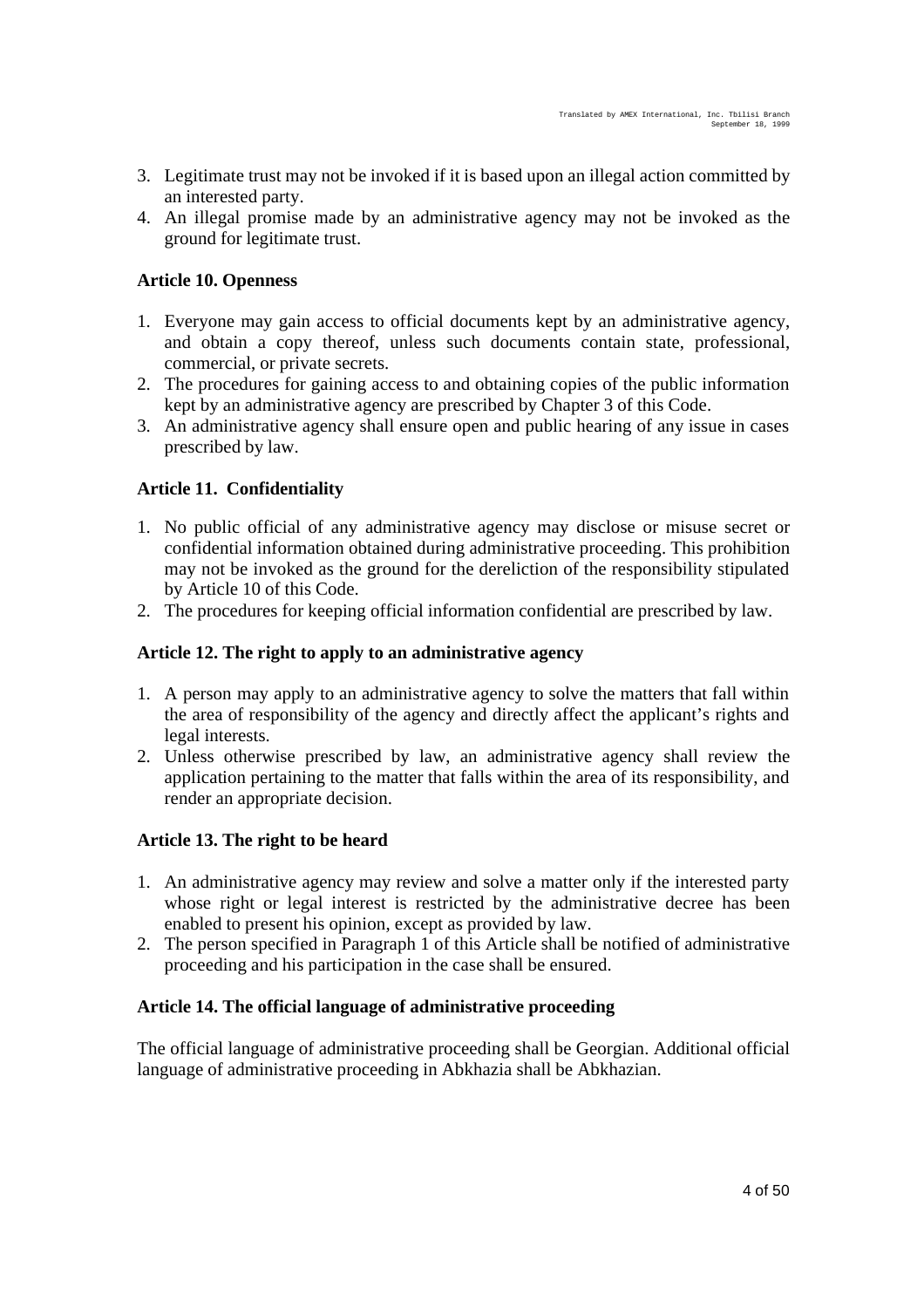#### **Article 15. Calculation of terms**

The official holidays prescribed by labor legislation shall be excluded from the calculation of the terms provided in this Code.

#### **CHAPTER 2 GENERAL PROVISIONS ON THE ACTIVITIES OF AN ADMINISTRATIVE AGENCY**

#### **Article 16. The obligation of mutual assistance between administrative agencies**

- 1. Within its authority and to the best of its ability, an administrative agency shall provide necessary legal assistance to another administrative agency upon a written request of the latter.
- 2. The legal assistance may not include:
	- (a) fulfilling a request of a higher or lower agency, and
	- (b) performing any action that is the responsibility of the administrative agency, as prescribed by law.

#### **Article 17. The terms and scope of legal assistance**

An administrative agency may seek assistance from another administrative agency if:

- (a) it is unable to perform the required action due to legal or factual reasons;
- (b) it is not familiar with necessary facts to perform the action and the other agency can provide information regarding those facts;
- (c) documents or any other proofs that are necessary to solve the matter are kept by the other agency;
- (d) the expenses required to perform the action exceed the expenses required to provide legal assistance by another agency.

#### **Article 18. Refusal to provide legal assistance**

- 1. An administrative agency may refuse to provide legal assistance if:
	- (a) it is beyond the scope of its statutory authority, or
	- (b) providing the assistance undermines interests of state or local self-government and government agency, or interferes with the implementation of the obligations imposed upon the administrative agency in accordance with law.
- 2. If an administrative agency refuses to provide legal assistance, it shall inform the applicant agency in writing within three days.
- 3. Disputes regarding legal assistance between administrative agencies shall be settled by a common higher administrative agency. If such agency does not exist, the dispute shall be settled by a court.
- 4. A lawsuit may be filed in a court only after one administrative agency refuses to provide legal assistance to another agency in writing.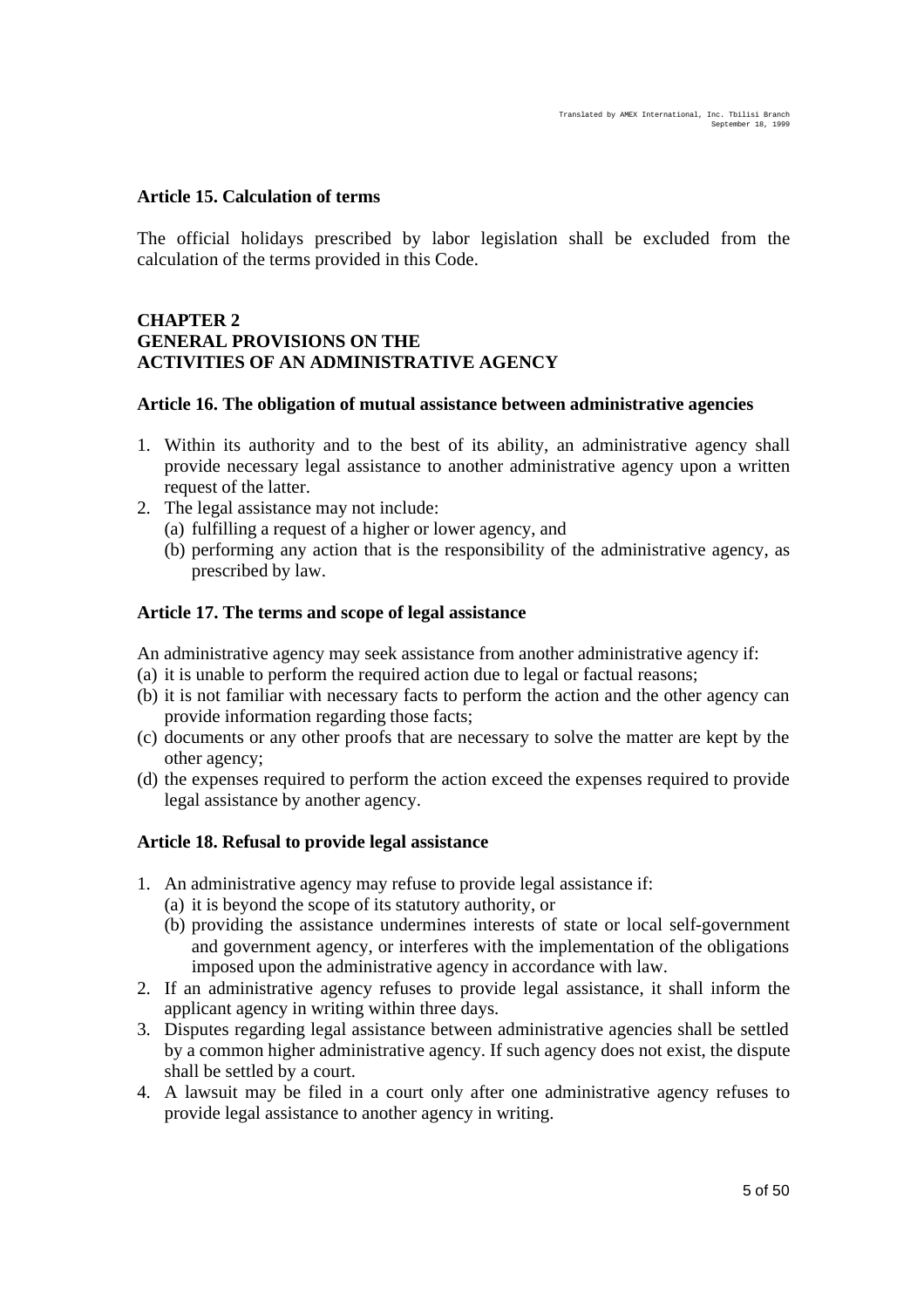## **Article 19. Reimbursement of the expenses of legal assistance**

- 1. An administrative agency that seeks legal assistance shall reimburse the assistancerelated expenses that exceed 50 laris.
- 2. If the cost of the legal assistance is expected to exceed 50 laris, the applicant agency shall be notified about it in advance.

## **Article 20. The right to certify a document**

- 1. An administrative agency may certify authentic copies of administrative acts or other documents issued by it or its subordinate body.
- 2. The copies of the documents issued or officially certified by an administrative agency are officially valid.
- 3. A document may not be certified if its content was changed or its integrity was violated.
- 4. A document shall be certified in the form of a certificate, which shall include the following information:
	- (a) exact title of the document,
	- (b) confirmation of the identity of the copy with the original,
	- (c) the place and time of certification, and
	- (d) the signature of a respective official and an official seal.
- 5. Each page of a certified copy shall be marked with an official seal and the signature of the official in charge.
- 6. The certification of an administrative act or any other document shall be registered with the administrative agency according to applicable procedures.

#### **Article 21. Public expert**

- 1. Public expert is an institution, which does not constitute a structural subdivision of any administrative agency and is authorized by law or applicable regulation to provide expert evidence on a draft administrative decree. A member of public expert agency is also referred to as an expert.
- 2. In cases provided by law an administrative agency shall seek an expert evidence from an expert agency or public expert.
- 3. An administrative agency shall provide an expert with all information required for expert evidence.
- 4. An expert shall present his evidence within the term determined by law or administrative agency.
- 5. Unless otherwise prescribed by law, the failure of an expert to present his evidence during the statutory term shall not delay the issuance of an administrative decree.
- 6. The identity of the expert who presented evidence on an administrative decree shall be indicated in the justification of the administrative decree.

#### **Article 22. Presenting an expert evidence**

1. A public expert agency shall perform its duties impartially and in good faith.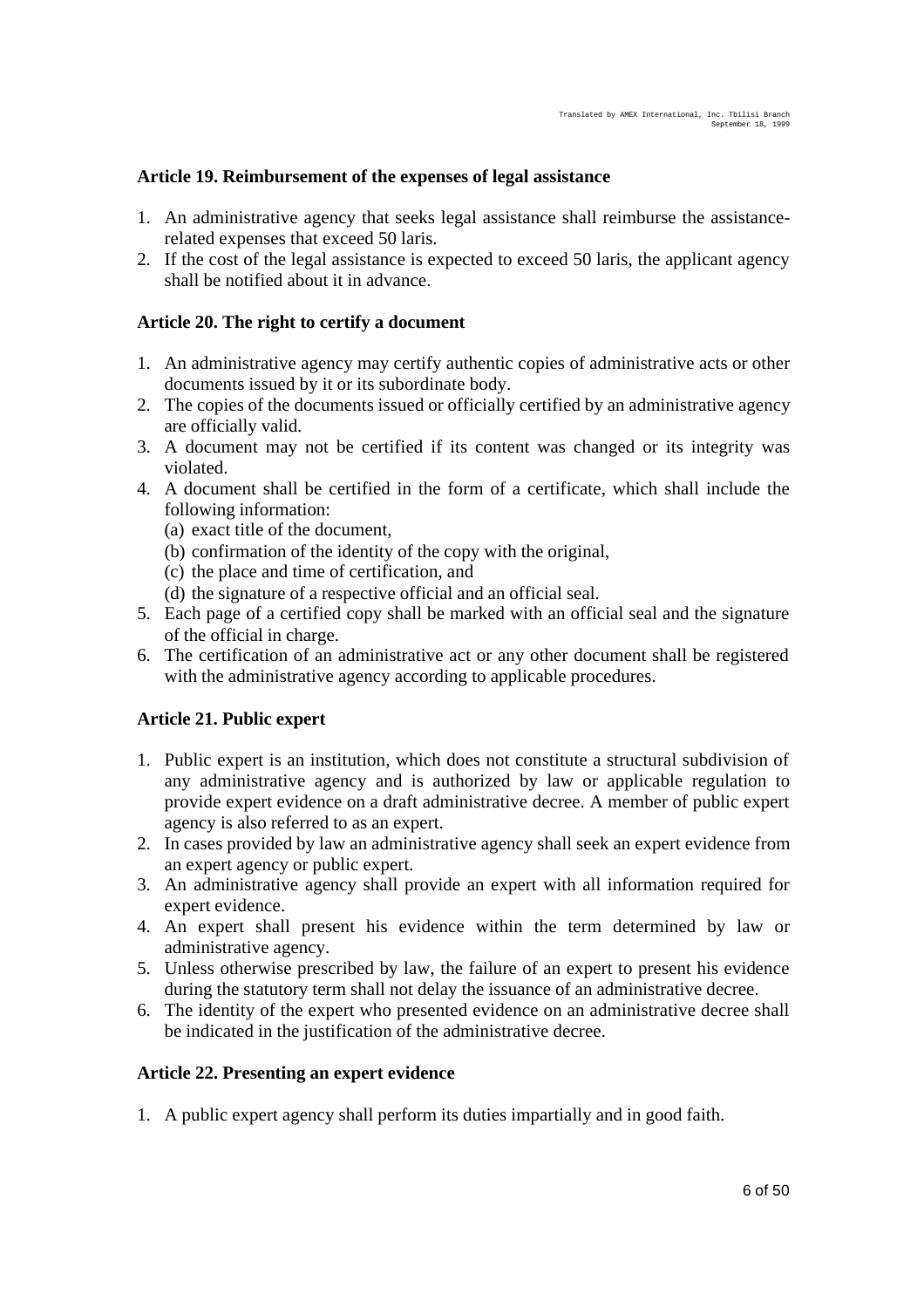2. If a public expert fails to perform or duly perform his duties, he shall be held liable according to applicable legislation.

#### **Article 23. Keeping information confidential**

A public expert may not disclose any confidential information that he became aware of during the execution of his duties. This obligation shall be valid even when the expert does not perform his official duties.

## **Article 24. Reimbursement of expenses**

All expenses incurred by a public expert during the execution of his duties shall be reimbursed to him. A respective administrative agency shall be informed in advance about the necessity of such expenses.

## **Article 25. The legal force of an expert evidence**

Unless otherwise prescribed by law, an administrative agency shall not be required to take into consideration the evidence of a public expert. Refusal to take into consideration an expert evidence shall be substantiated.

#### **Article 26. The dismissal of a public expert**

A public expert shall be prematurely dismissed by the agency that made a decision to appoint him, if the expert:

(a) commits gross dereliction of his duties,

- (b) fails to meet the requirements for his position, or
- (c) makes a personal statement refusing to present an evidence.

# **CHAPTER 3 FREEDOM OF INFORMATION**

#### **Article 27. The definition of terms**

The terms used in this Chapter have the following meanings within this Chapter:

- (a) "Public agency" means a state or self-government agency or institution, or the person who exercises statutory authority on behalf of a public agency pursuant to law or contract, or artificial person of Public Law or Private Law that receives funding from the State Budget.
- (b) "Corporate public agency" means a public agency that incorporates a governing or advisory board consisting of more than one public servant, and in which decisions are jointly made or prepared by more than one public servant.
- (c) "Member of a corporate public agency" means a public servant who participates in decision-making of a corporate public agency with the right to vote.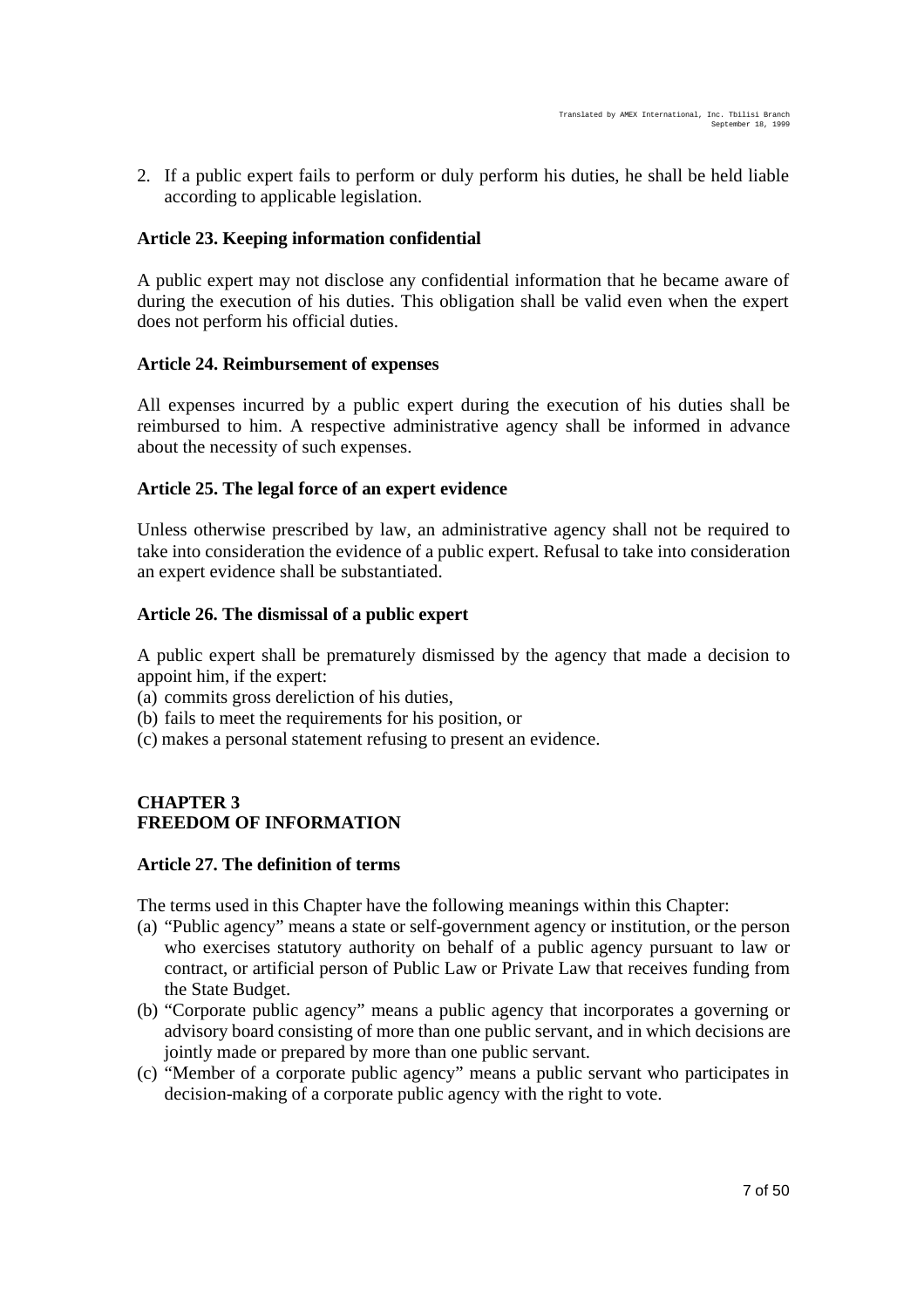- (d) "Official" means the person indicated in Article 2 of the Law of Georgia on Conflict of Interests and Corruption in Public Service.
- (e) "Session" means the hearing of a matter by members of an agency for the purpose of preparing or rendering a decision on behalf of the public agency.
- (f) "Publicizing" means entry of public information into a public register in accordance with law and making public information accessible for the public.
- (g) "Public database" means data that is systematically collected, processed and stored by a public agency or public servant.
- (h) "Personal data" means public information that allows identification of a person.
- (i) "Executive privilege" means the exemption of a public agency or public servant from the obligations stipulated by this Chapter.

# **Article 28. Accessibility of public information**

Public information shall be open except as provided in applicable legislation, or when openness expressly and inevitably undermines:

- (a) national security, but only if there is a reasonable presumption that the disclosure of such information will undermine the completion of a military, intelligence or diplomatic action that is planned or being implemented, or the physical safety of persons involved, or
- (b) the investigation of a criminal offense, if there is a reasonable presumption that the disclosure of such information will undermine the identification of confidential sources of law-enforcement or intelligence agencies, interfere with the prevention, detection and elimination of an offense and prosecution of an offender, or endanger life and physical safety of any person or violate a suspect's or defendant's right to the secrecy of investigation, except when the decree regarding their search was issued.

# **Article 29. Executive privilege**

Names of the public servants participating in the preparation of a decision by an official shall be protected from disclosure by means of the executive privilege.

#### **Article 30. The decision designating public information to be classified**

The decision designating public information to be classified may be rendered if law provides express requirement to protect such information from disclosure, establishes concrete criteria for such protection, and provides exhaustive list of classified information.

#### **Article 31. The extension of the term for keeping public information classified**

The decision designating public information to be classified or extending the term for keeping public information classified, except as provided in applicable regulation, may be rendered for the term of not more than five years. Such decision and the decision concerning the collection and processing of personal data shall be promulgated within three days after their adoption.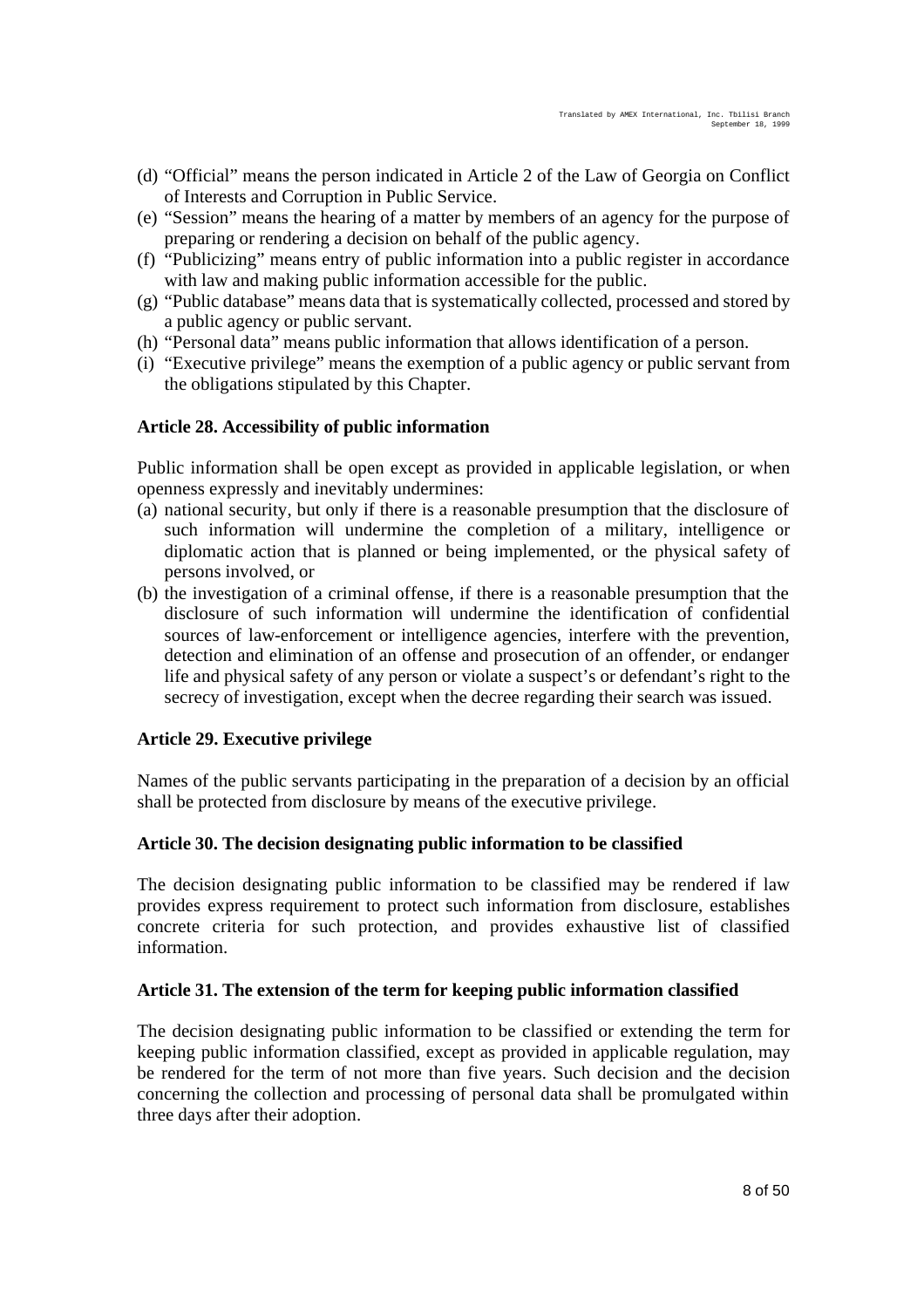#### **Article 32. The openness of a session**

The session conducted by any corporate public agency shall be open and public, except as provided in Article 28 of this Code.

#### **Article 33. The procedure for publicizing secret information**

After classified information is declassified, any part of classified public information or protocol of the closed session of a corporate public agency that can be separated on reasonable grounds shall be publicized.

# **Article 34. The private session of a public agency**

A corporate public agency shall publicly announce about forthcoming session, including its place and agenda a week ahead. If the agency decides to close the session, it shall make appropriate announcement. If the place, time or agenda of the session was changed, the agency shall immediately announce the changes. The agency shall publicize the results of the ballot regarding closing of a session and the protocol of decision.

## **Article 35. Public register**

All public information kept by a public agency shall be entered into the public register. Reference to public information shall be entered into the public register within two days after its acquisition, creation, processing or publicizing, indicating its title and the date of receipt of the information, and the title or name of the natural or artificial person, public servant, or public agency, which provided the information or to which it was sent.

# **Article 36. Ensuring the accessibility of public information**

A public agency shall designate a public servant who will be responsible for ensuring the accessibility of public information.

# **Article 37. Claim of public information**

Everyone may claim public information irrespective of its physical form or the condition of storage. Everyone may choose the form of receipt of public information, if there are various forms of its receipt, and gain access to the original of information. If there is the danger of damaging the original, a public agency shall provide access to the original under supervision.

# **Article 38. Accessibility of the copy of public information**

A public agency shall provide access to the copy of public information. No fees shall be charged for distributing public information, except for copying costs.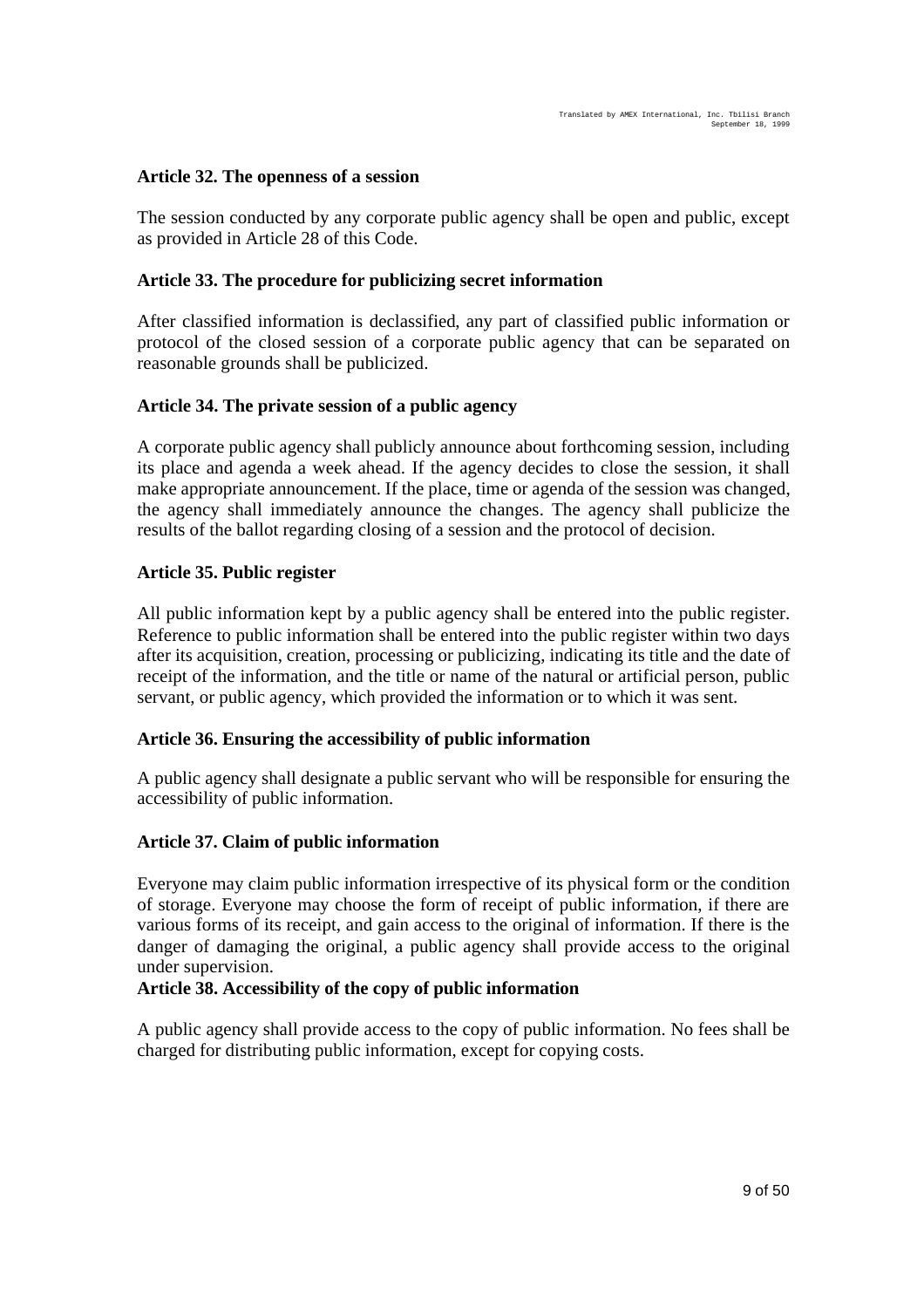#### **Article 39. Accessibility of personal information**

A person may not be denied access to the public information, which allows his identification, and which shall not be accessible to other persons according to this Code. A person may have access to his personal information that is kept in a public agency, and may obtain copies of such information free of charge.

#### **Article 40. The decision on providing or denying access to public information**

- 1. A public agency shall render a decision on providing or denying access to public information immediately or not later than ten days, if responding to a claim for public information requires:
	- (a) the acquisition of information from its subdivision that operates in another area, or from another public agency, or processing of such information,
	- (b) the acquisition and processing of separate and large documents that are not interrelated, or
	- (c) consultation with its subdivision that operates in another area, or with another public agency, if those are interested in the decision-making on the matter.
- 2. A public agency shall inform the applicant about the decision, its ground, and applicable regulation.

#### **Article 41. Denying access to public information**

If access to public information was denied or the session of a corporate public agency was closed, the agency shall provide an applicant with information concerning his rights and procedures for filing a complaint within three days after the decision is rendered. The agency shall also specify those subdivisions or public agencies, which provided their suggestions regarding the decision.

#### **Article 42. The information that may not be classified**

Everyone shall have access to information concerning:

- (a) the environment and hazard that constitutes a threat to life and health,
- (b) the fundamental principles and objectives of a public agency,
- (c) the description of the structure of a public agency, the procedures for assigning and dividing functions among public servants and decision-making procedures,
- (d) names and office addresses of those servants of public agencies, who hold important positions or are responsible for public relations,
- (e) the results of open ballots in a corporate public agency,
- (f) the election of a person to an elective office,
- (g) the results of auditing or inspection of the activity of a public agency and court materials on the cases where a public agency acted as a litigant,
- (h) the title and location of the public database of a public agency and the name and office address of the person responsible for the database,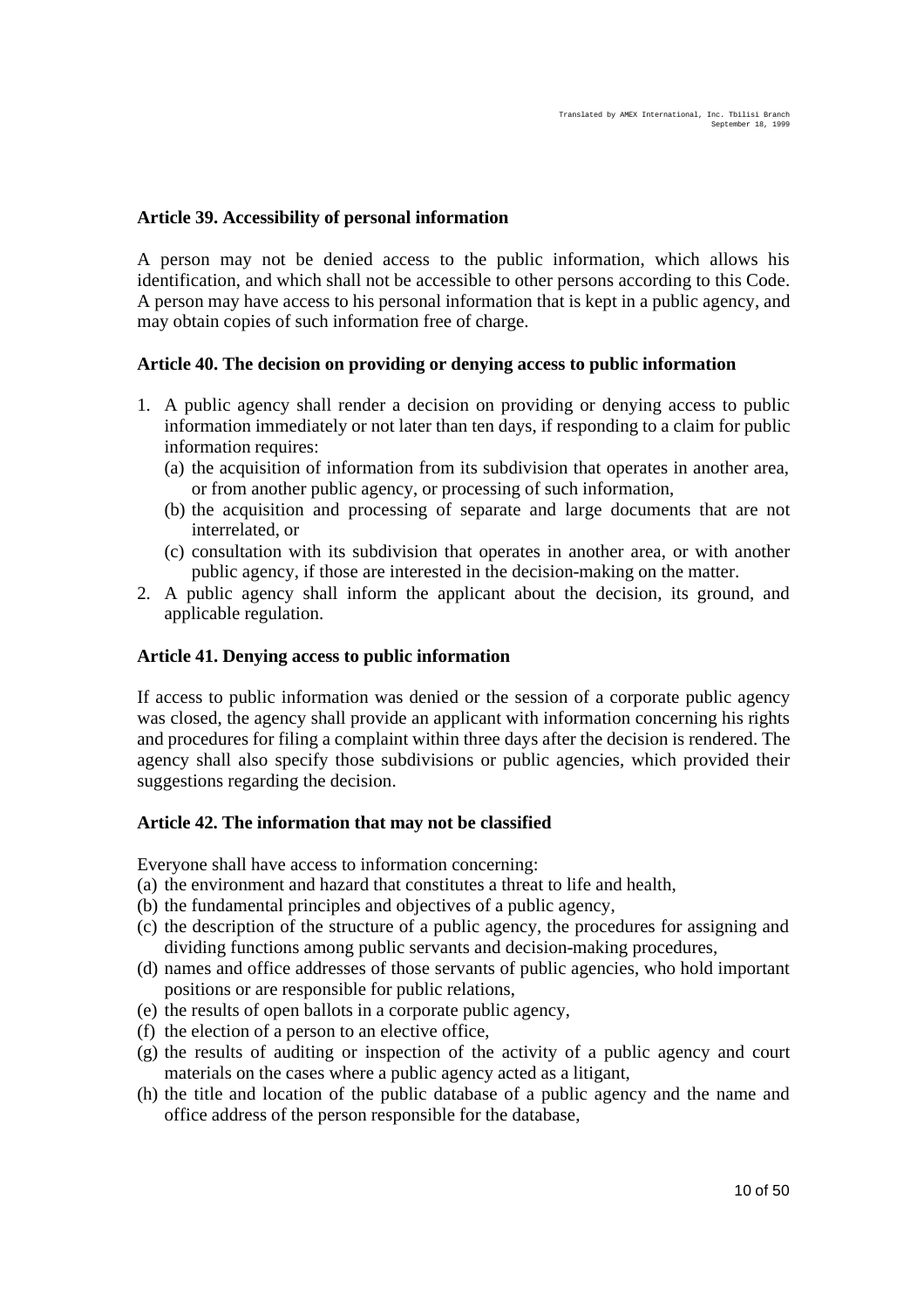- (i) the purpose, area of application and legal grounds for collecting, processing, storing and disseminating data by a public agency,
- (j) availability or non-availability of personal information of applicant in a public database, the procedures for gaining access to such information, including the procedures allowing the identification of a person, if the person or his representative filed the request to gain access to or modify personal information of the applicant,
- (k) the category of persons who may gain access to the personal information contained in a public database pursuant to law, and
- (l) the composition and sources of the data contained in a public database and the category of persons, concerning whom information is collected, processed and stored.

#### **Article 43. The procedures for processing personal data**

A public agency shall:

- (a) collect, process and store only those data that are expressly provided by law and are necessary for the proper functioning of the agency;
- (b) develop and establish the program for controlling the conformity of collection, processing, storage and content of the data with statutory goals and terms;
- (c) destroy the data that is unrelated to the statutory goal when demanded by a person or required by a court's decision; destroy inaccurate, unreliable, incomplete and irrelevant data and replace them with accurate, reliable, updated and complete data;
- (d) store amended data, indicating the date of their use, together with original data for the period of their existence, but note less than five years;
- (e) during the collection of personal information about any person obtain information directly from that person and other sources, only if all possibilities of obtaining information from an initial source were exhausted, except as provided in Article 28 of this Code, and only if the public agency is expressly authorized by law to collect, process and store personal data about persons of certain category;
- (f) enter into a public register the information about the collection and processing of personal data and about the claim of data by a third person or a public agency; date, type and objective of a claim and the name/title and address of the applicant;
- (g) immediately notify a concerned person at his current address of the claim of his personal data by a third person or a public agency, except as provided in Article 28 of this Code;
- (h) before transferring personal data to another person/public agency take all reasonable measures for double-checking whether those data are accurate, relevant, updated and complete;
- (i) during the collection, processing and storage of personal data inform a concerned person about the objectives and legal grounds for processing personal data, whether the person is required to provide personal information, the sources and composition of personal information and third persons who may gain access to it.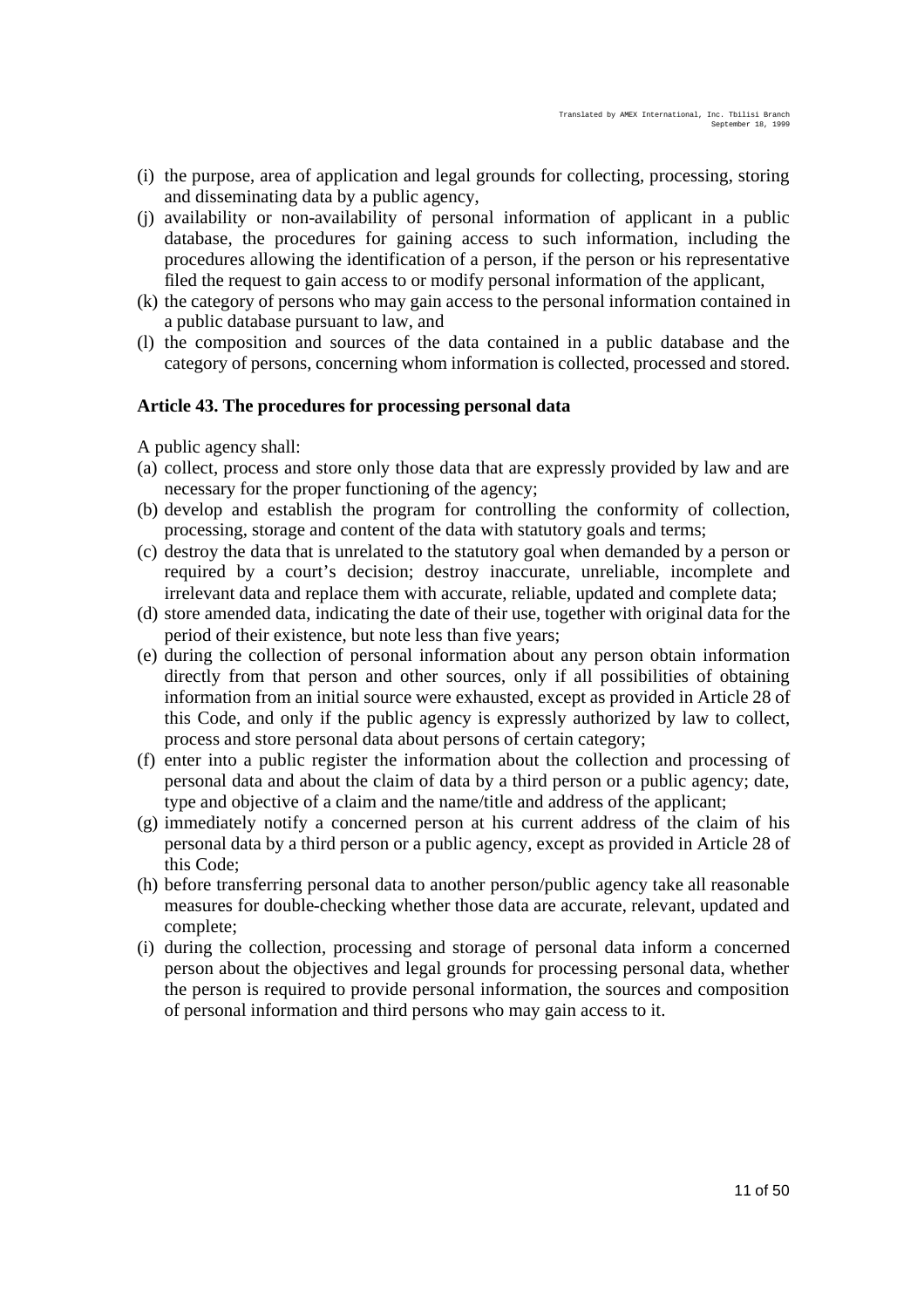# **Article 44. Confidentiality of personal data**

- 1. Personal data, except for those of an official, may not be accessible for anyone without the consent of the person concerned or reasoned decision of a court, as provided in Article 28 of this Code.
- 2. A court may render the decision declassifying personal data only if it is impossible to prove essential facts on the case on the basis of other evidence, and if all possibilities of obtaining this information from other sources were exhausted.

## **Article 45. Accessibility of personal data**

Personal data may be accessible for the purpose of conducting a scientific research. This rule excludes the possibility of identifying a person.

## **Article 46. The revision or destruction of data**

A person may demand the revision of data or the destruction of illegally obtained data. The burden of proof concerning the legality of collection of personal data shall rest with a public agency. Before the revision of public information a person's statement concerning inaccuracy of that information shall constitute public information and shall be attached to the pubic information. A public agency or public servant shall render a decision on this matter within ten days.

#### **Article 47. The nullification or amendment of a decision. Claim for damages**

- 1. A person may file a claim in a court demanding the nullification or amendment of the decision of a public agency or public servant, and claim material or non-material damages for:
	- (a) denying access to public information, partly or completely closing the session of a corporate public agency, or designating public information to be classified,
	- (b) the creation and processing of incorrect public information,
	- (c) the illegal collection, processing, storage and dissemination of personal data, or illegal furnishing of personal data to another person or public agency, or
	- (d) the infraction of other requirements of this Code by a public agency or public servant.
- 2. The burden of proof shall rest with the public agency or public servant that acts as a defendant in a court.

#### **Article 48. The request for classified information by a court**

A court may request for and review classified public information to investigate the legality of designating this information to be fully or partly classified.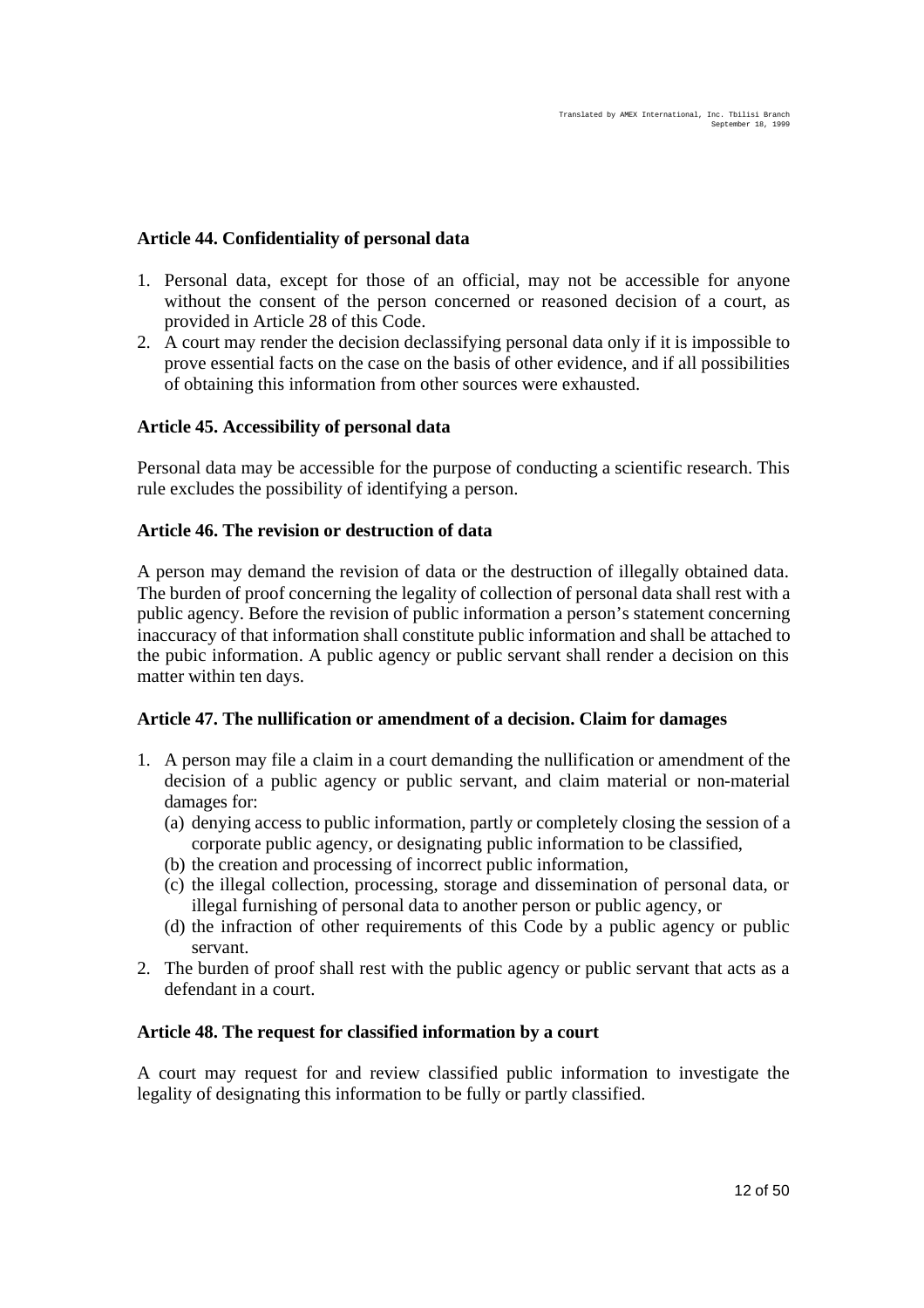#### **Article 49. Reporting**

On December 10 every year a public agency shall report to the Parliament and President of Georgia regarding:

- (a) the number of requests to provide or modify public information provided to the agency and the number of decisions denying the requests,
- (b) the number of decisions complying with or denying requests, the names of the public servants rendering those decisions and the decisions of corporate public agencies to close their sessions,
- (c) the public databases and the collection, processing, storage, and furnishing of personal data by public agencies, and
- (d) the number of violations of this Code by public servants and the imposition of disciplinary penalties upon officials.

#### **Article 50. The openness of previous public information**

Public information under Articles 28 and 29 of this Code, except for commercial, professional, and private secret, shall be open if created, sent or received before October 28, 1990. Such information may not allow the identification of persons indicated therein for life.

# **CHAPTER 4 ADMINISTRATIVE ACT**

#### **Article 51. The form of an administrative act**

- 1. An administrative act shall be issued in writing.
- 2. In urgent cases, when the delay may undermine state, public or private interests, an administrative act may be issued orally.
- 3. Upon the request of an interested party, or if an administrative act restricts lawful rights and interests of a person, or if expressly prescribed by law, an oral administrative act shall be issued in writing within three days.
- 4. An oral administrative act may not be affected by Articles 52-58 of this Code.

## **Article 52. The content of an administrative act**

- 1. An administrative act shall include the following information:
	- (a) the type of the act,
	- (b) the title of the agency that issued the act,
	- (c) the title of the act,
	- (d) full name and signature of the official in charge,
	- (e) the date and place of the issuance of the act, and
	- (f) the reference number of the issuing agency.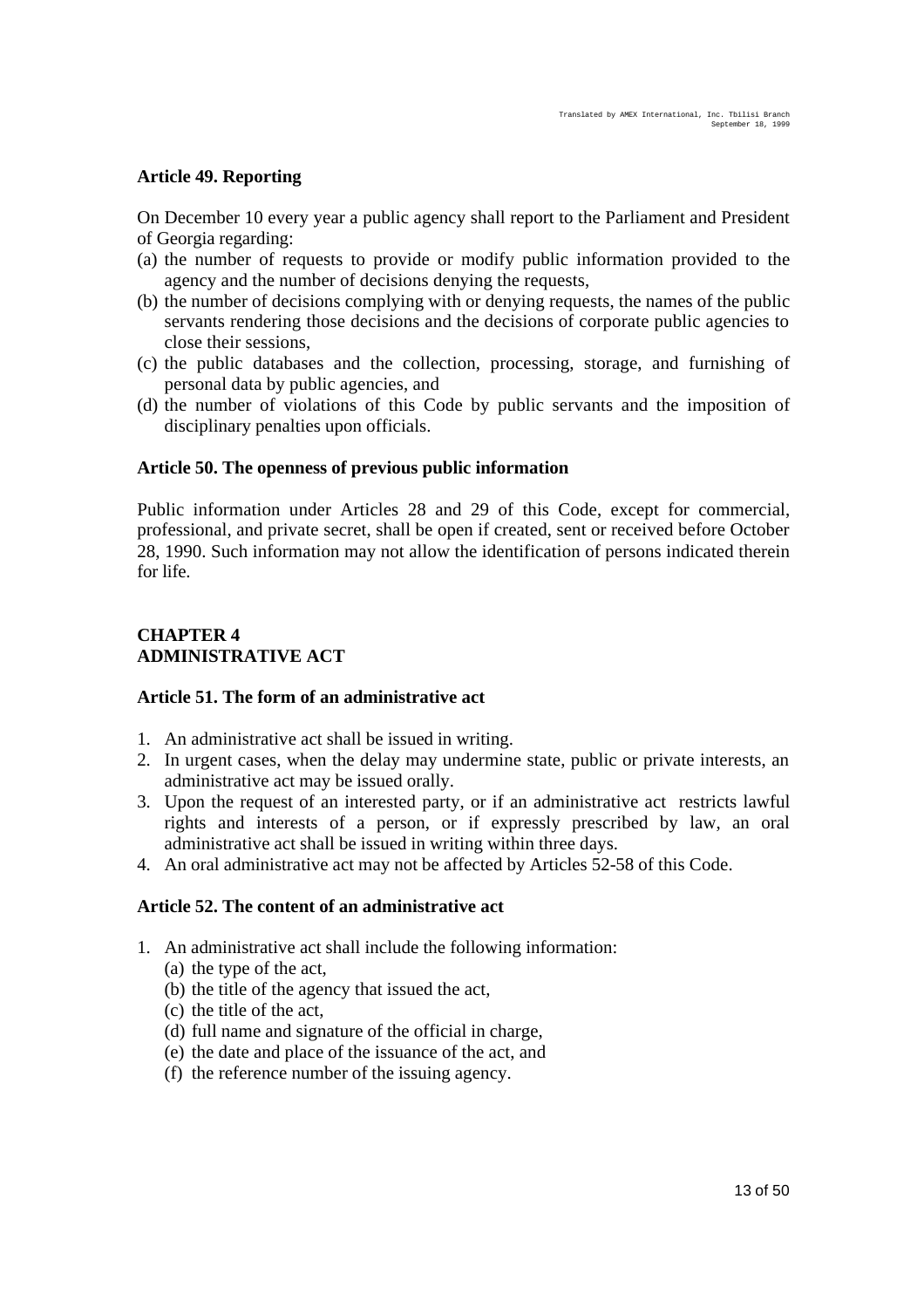- 2. An administrative act shall include reference to the institution, where a complaint against the act may be filed, including the address of the institution and the deadline for filing a complaint (or lawsuit).
- 3. The administrative act issued by a state agency of Georgia shall be marked with the state symbol. The administrative act issued by local self-government and government agencies shall be marked with respective symbols, if applicable.

# **Article 53. The justification of an administrative decree**

- 1. An administrative decree shall include a written justification.
- 2. In the decree regarding an administrative infraction, the justification shall precede a conclusive section.
- 3. An administrative decree shall include reference to an applicable normative act or regulation, which constitutes the ground for its issuance.
- 4. If during the issuance of an administrative decree an administrative agency acted within its discretionary authority, the written justification shall include reference to all factual circumstances that were substantially important for the issuance of the decree.
- 5. An administrative agency may not ground its decision on the circumstances, facts, evidence, or arguments that have not been examined and analyzed during the administrative proceeding.
- 6. If applicable legislation requires expert evidence to issue an administrative decree, the written justification shall include the content of that evidence.
- 7. The written justification shall be promulgated (provided for official notification) together with the administrative decree.
- 8. In urgent cases an administrative decree may be issued or promulgated without a written justification. In such cases the written justification shall be promulgated or provided for official notification within one week after the promulgation or official notification of the decree.

# **Article 54. The entry into force of an administrative act**

- 1. Unless otherwise prescribed by law, an administrative act shall enter into force upon the official notification of a party, or the promulgation of the act.
- 2. In cases prescribed by law, an administrative act may enter into force before its promulgation or official notification, if delay may substantially undermine state or public interests, prevention or investigation of an offense, or rights or lawful interests of a person.
- 3. An administrative act that was mailed to an interested party shall enter into force not later than seven days after its mailing, except if the interested party did not receive the act.
- 4. In case of the dispute regarding delivery of the administrative act, the burden of proof shall rest with the administrative agency.

# **Article 55. The promulgation of an administrative act**

1. An administrative act shall be promulgated only when required by law.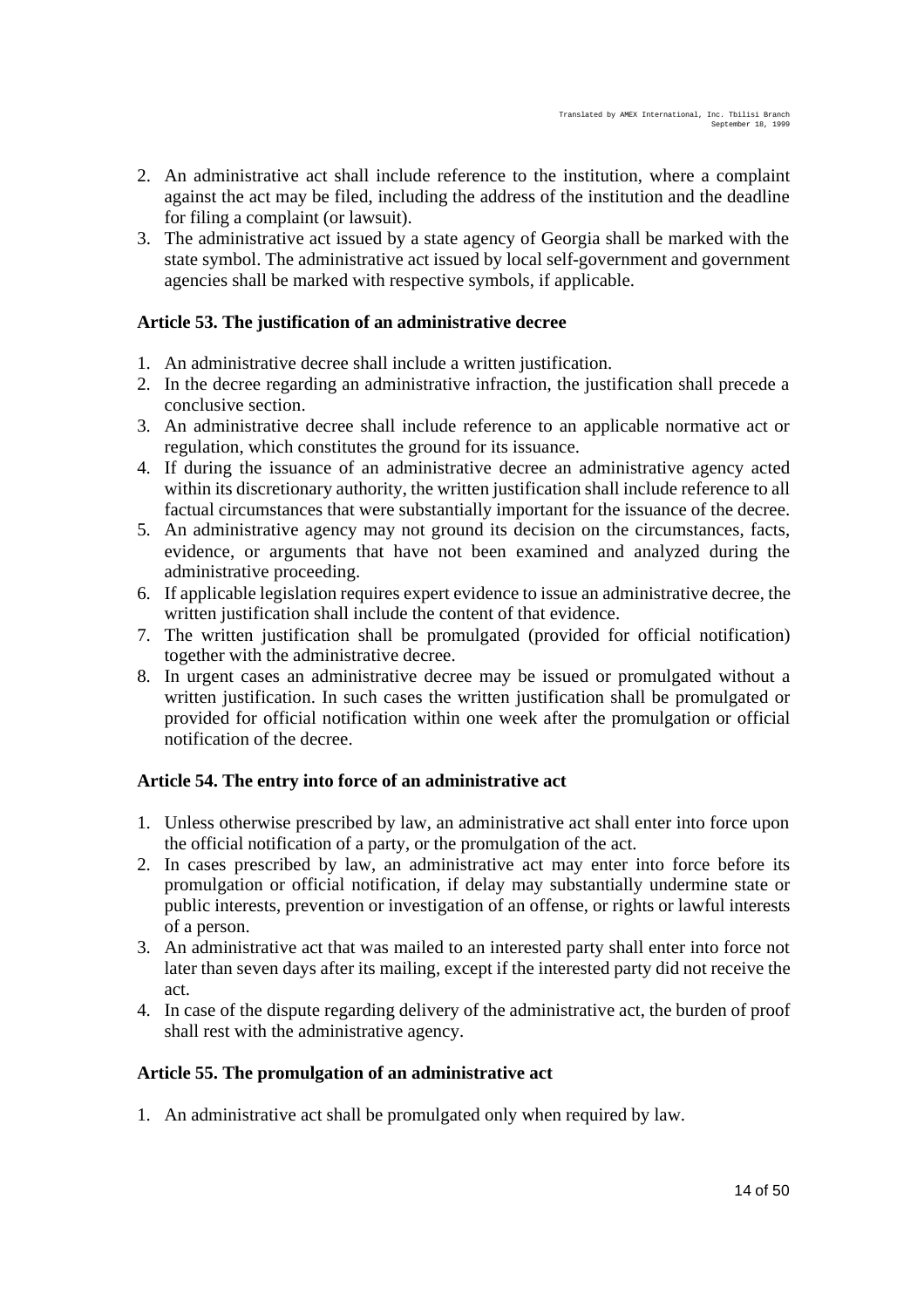2. In case when an administrative act concerns more than 50 persons, the official notification may be replaced with promulgation. In such case the administrative act shall be provided for official notification only to the applicant. If the application is signed by several persons, the act shall be provided to the person whose signature comes first.

## **Article 56. The procedure for promulgating an administrative act**

- 1. An administrative act shall be promulgated in the official gazette of a respective administrative agency.
- 2. If the agency does not publish an official gazette, the act shall be promulgated in the periodical, which is distributed within the territory of the jurisdiction of the administrative agency, and is published at least once a week. Otherwise, the act shall be publicly announced.
- 3. An administrative agency shall define the procedures for promulgating or publicly announcing the administrative act beforehand, as provided in Paragraph 2 of this Article.

## **Article 57. Public announcement**

Public announcement shall mean posting an administrative act in the building of the administrative agency, at the place that is accessible to everyone. If necessary, the act shall be publicly announced in other public places as well.

#### **Article 58. The procedure for official notification of an administrative act**

- 1. Unless otherwise prescribed by law, the official notification of an interested party of an administrative act shall mean providing him with a copy of the act or sending it to him by mail.
- 2. If the administrative act that was mailed to a person could not reach the recipient, the person may obtain a copy of the act from the administrative agency. No fee shall be charged for providing a copy of an administrative act.

## **Article 59. The correction of errors in an administrative act**

- 1. An administrative agency may correct technical and calculation errors in the administrative act issued by it.
- 2. The substantial correction of an administrative act shall mean the issuance of a new administrative act.
- 3. The corrections of errors shall be promulgated or provided for official notification pursuant to the procedures for promulgating and providing for official notification of an administrative act.

#### **Article 60. The nullification of an administrative decree**

1. An administrative decree shall be nullified, if: (a) it was issued by an incompetent institution or official,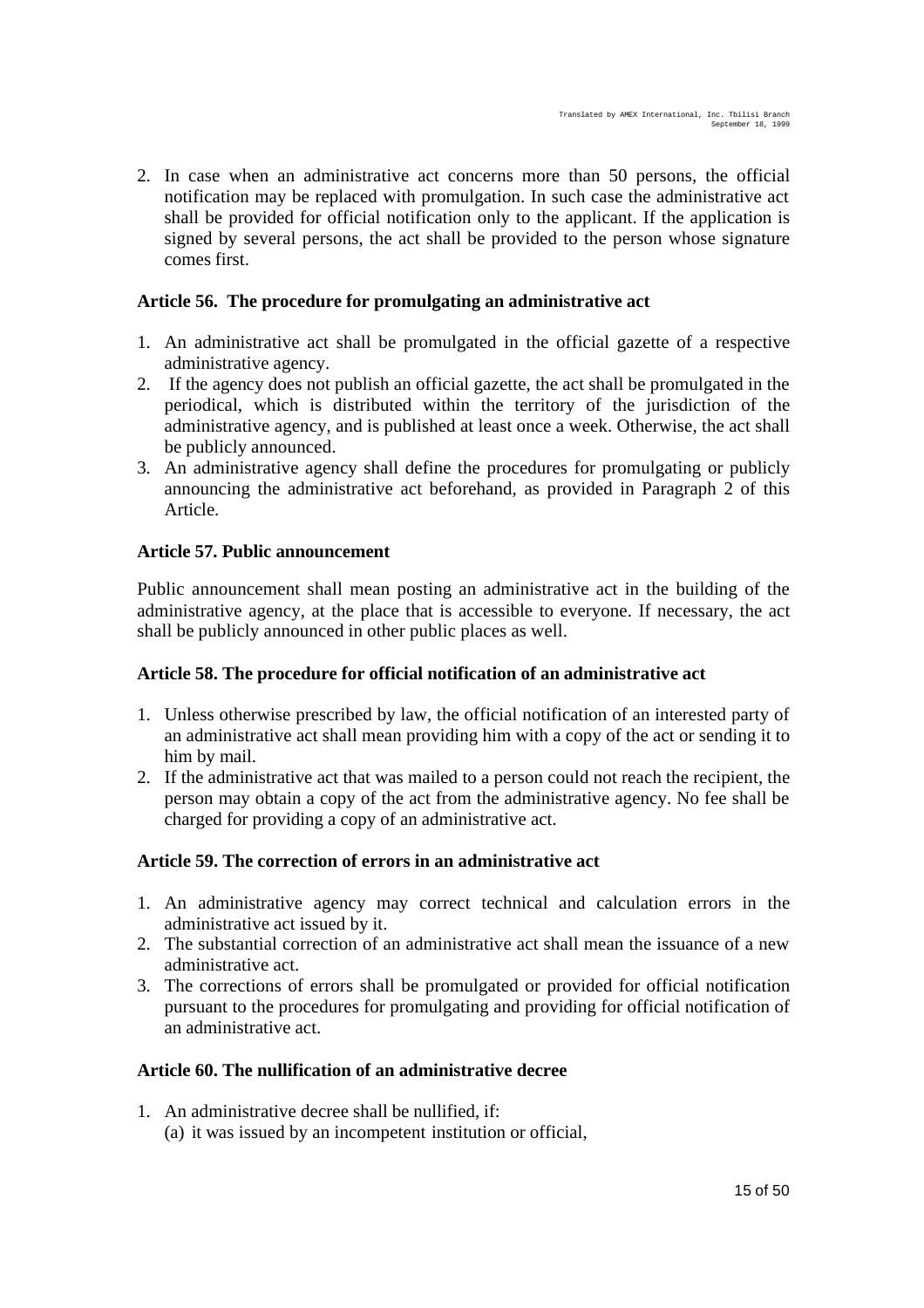- (b) its implementation would result in an offense,
- (c) its implementation is impossible due to factual reasons, or
- (d) it contravenes law, or if the statutory procedures of its preparation or promulgation were substantially violated.
- 2. The substantial violation of the procedures for the preparation and promulgation of an administrative decree means the violation of law, lack of which would result in a different decision.
- 3. An administrative decree may be nullified by the administrative agency that issued it.
- 4. An empowering administrative act may not be nullified if an interested party shows reasonable reliance upon the administrative decree, except when the decree substantially undermines the lawful rights or interests of the State, public or any person.
- 5. The reasonable reliance of an interested party may be invoked if he performed an action of legal importance on the basis of the administrative decree, and if the nullification of the decree will inflict substantial harm upon him.
- 6. If the empowering administrative decree that violates the rights or interests of other entities was declared null and void, in the event of circumstances stipulated in Paragraph 5 of this Article all material damages suffered by the interested party as a result of the nullification of the administrative decree shall be redressed on the basis of the protection of private and public interests.
- 7. The nullification of an administrative decree shall mean the elimination of the legal consequences of its enforcement.
- 8. In case of the nullification of an administrative decree a person may seek the recovery of funds or other property, which was paid or transferred to a state or local selfgovernment and government agency. If such recovery is impossible, he shall be granted appropriate and full redress.
- 9. If a person received any property or favor on the basis of a void administrative decree, he shall return it in compliance with Articles 976-991 of the Civil Code of Georgia.
- 6. An administrative decree shall be declared null and void in accordance with the procedures for the adoption of an administrative decree.

# **Article 61. The invalidation of an administrative decree**

- 1. The administrative agency that issued an administrative decree may declare it invalid.
- 2. An administrative agency may not invalidate the empowering administrative decree that was issued in compliance with law, except when:
	- (a) the invalidation is expressly required by law or the regulation that was adopted by a higher agency pursuant to law,
	- (b) the invalidation is expressly required by the administrative decree in accordance with law,
	- (c) the interested party failed to perform the obligation prescribed by the administrative decree, which may constitute the ground for declaring the decree invalid,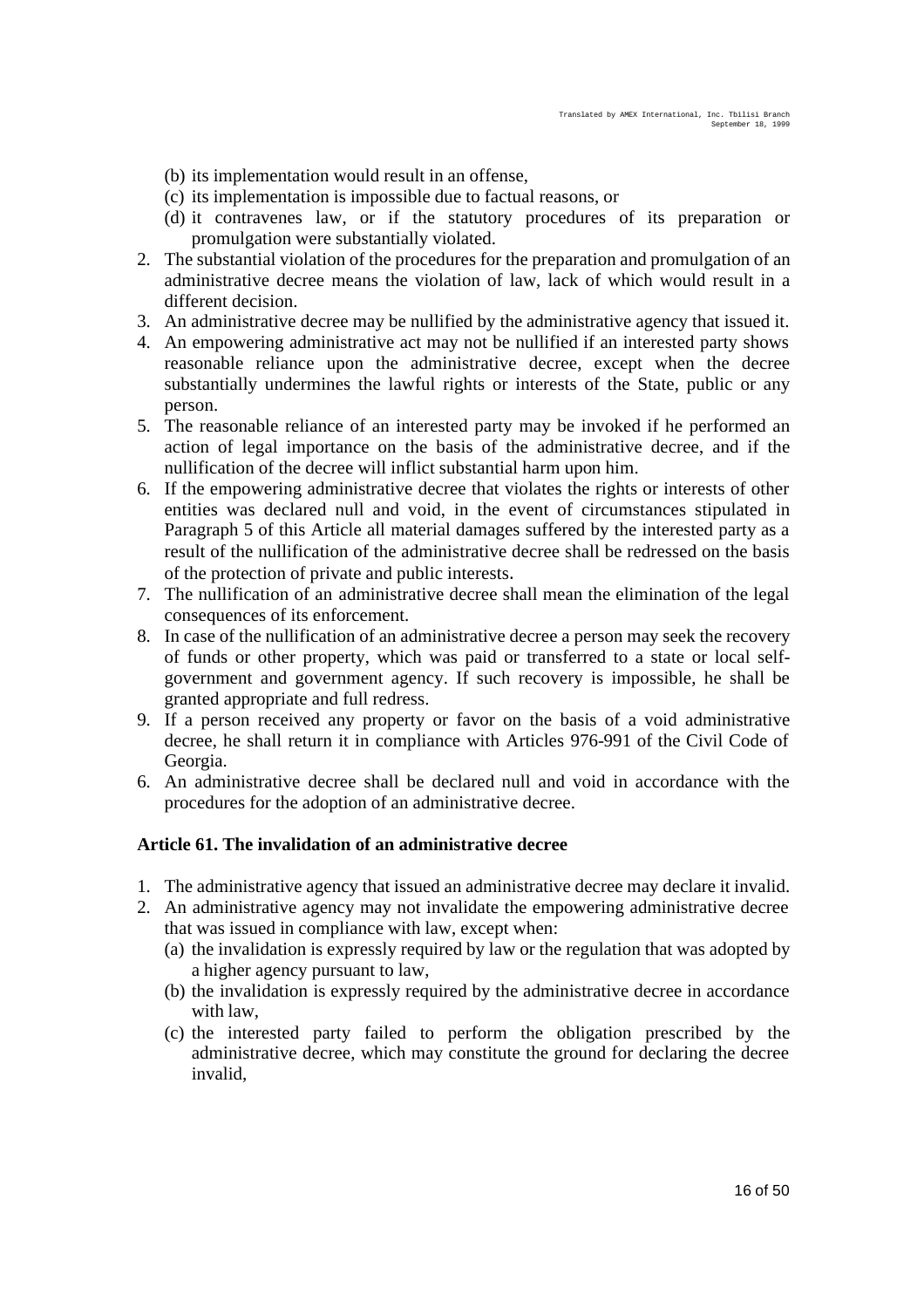- (d) the respective normative act was revoked or amended, thus depriving the administrative agency of possibility to issue the decree, and when the decree may inflict substantial harm to state and public interests,
- (e) there is a newly discovered circumstance or scientific or technical discovery or invention, which deprive the administrative agency of possibility to issue the decree, and when the decree may inflict substantial harm to state and public interests.
- 3. An administrative decree shall be declared invalid in accordance with the procedures for the adoption of an administrative decree.
- 4. In cases provided in Subparagraphs (d) and (e) of Paragraph 2 of this Article an interested party, which suffered harm, may seek redress upon his claim if he had the cause for reasonable reliance towards the administrative decree.
- 5. The amount of the redress shall be determined on the basis of the balance of private and public interests by the administrative agency, which invalidated the administrative decree.
- 6. Invalidation means termination of the validity of an administrative decree from the day of its invalidation.
- 7. The invalidation of an administrative decree may not result in the elimination of the legal consequences that developed before the invalidation of the decree.

## **Article 62. The nullification or invalidation of a part of an administrative act**

- 1. A part of an administrative decree shall be nullified or invalidated in compliance with Articles 60 and 61 of this Code.
- 2. The nullification or invalidation of a part of an administrative decree may not result in the nullification or invalidation of other parts of the decree.

# **Article 63. The amendment of an administrative act**

- 1. The administrative agency that issued an administrative act may amend it.
- 2. An administrative act shall be amended in accordance with the procedures for the preparation and adoption of an administrative decree.

#### **Article 64. The right to retrieve a document**

After the nullification or invalidation of an administrative act, the respective administrative agency may retrieve from a person any document, which was provided to him on the basis of the administrative act, or which certifies any right.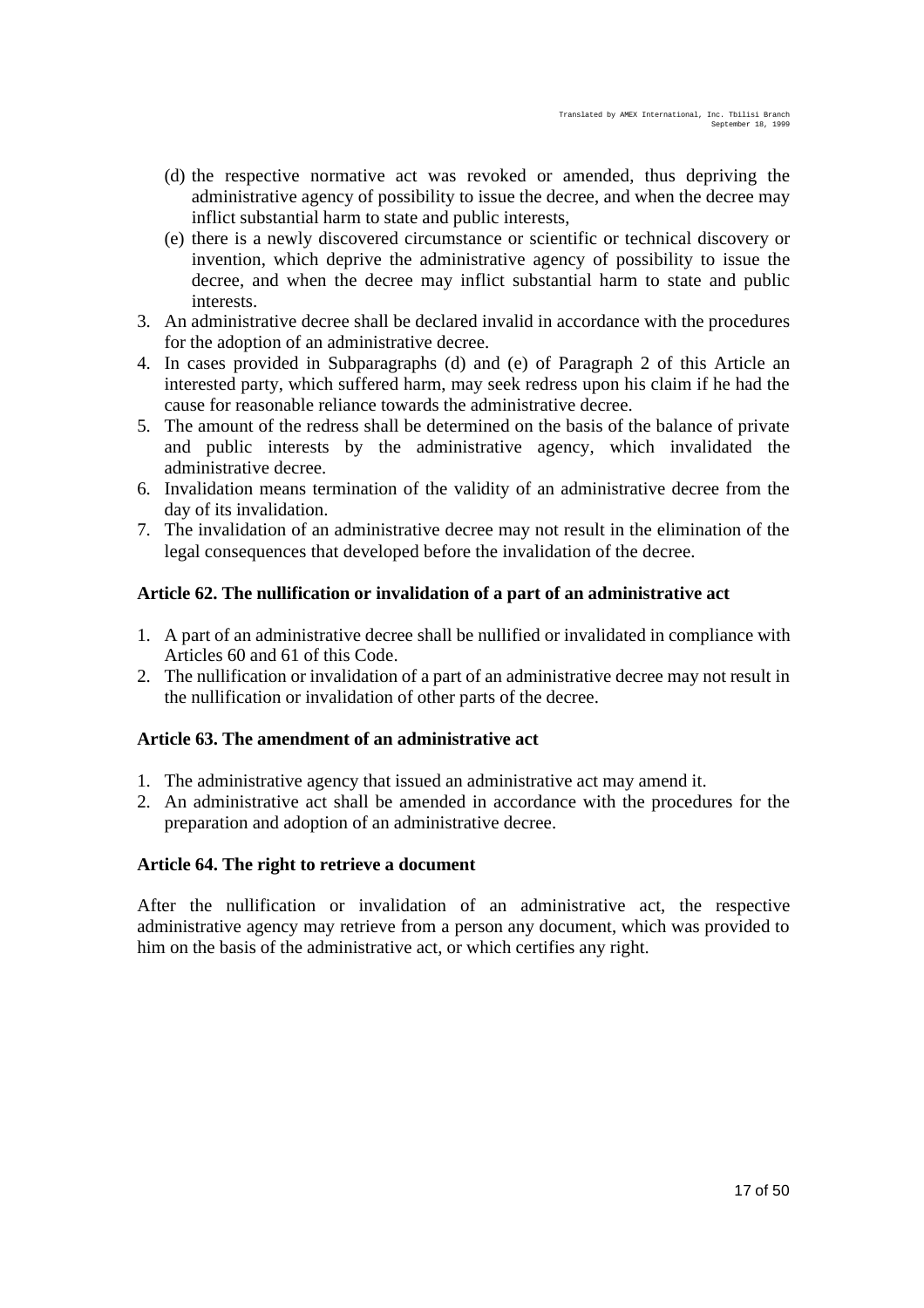# **CHAPTER 5 ADMINISTRATIVE CONTRACT**

## **Article 65. The right of an administrative agency to enter into an administrative contract**

- 1. In private legal relations an administrative agency shall act as the subjects of Civil Law.
- 2. Whenever an administrative agency enters into an administrative contract, the respective norms of the Civil Code and additional requirements under this Chapter shall apply.

## **Article 66. Special requirements for an administrative contract**

- 1. In civil relations an administrative agency shall act only within the scope of its authority, as prescribed by law.
- 2. The administrative contract entered into by an administrative agency may not contravene the Constitution of Georgia and applicable legislation.
- 3. An administrative contract may not violate human rights and freedoms set forth in Chapter 2 of the Constitution of Georgia.

# **Article 67. The involvement of a third party in the conclusion of an administrative contract**

- *1.* The administrative contract that restricts the rights of a third party or imposes any obligation upon him shall take effect only after the third party presents his written consent.
- *2.* Prior to the entry into an administrative contract, the administrative agency shall inform the third party whose interests will be affected by the contract.
- *3.* The interested party stipulated in Paragraphs 1 and 2 of this Article may present his opinion before the conclusion of an administrative contract.

#### **Article 68. The consent of another administrative agency**

The administrative contract that was concluded in lieu of issuing an administrative act shall take effect after receiving the written consent of the respective administrative agency, as prescribed by law.

# **Article 69. The form of an administrative contract**

Unless otherwise prescribed by law, an administrative contract shall be concluded only in writing.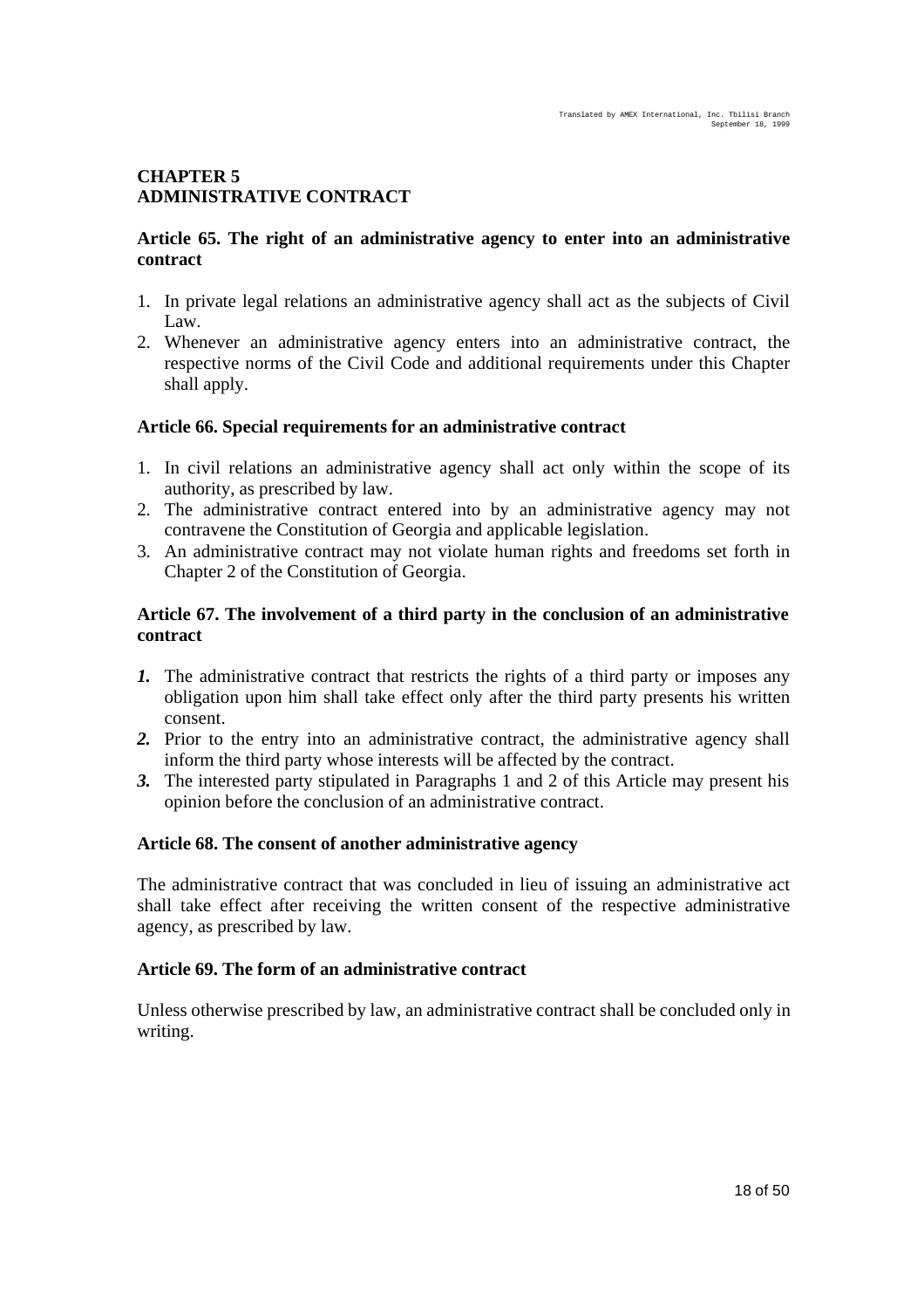## **Article 70. The nullification of an administrative contract**

- 1. The contract entered into by an administrative agency shall be nullified in compliance with the Civil Code of Georgia.
- 2. The nullification of the administrative act that constitutes the ground for the conclusion of a contract shall result in the nullification of the latter.

## **Article 71. The amendment of an administrative contract**

- 1. In case of substantial change of circumstances that inflicts harm upon a party to a contract or upon public interest, the party may seek the other party's consent to amend the contract.
- 2. If the amendment to the contract substantially conflicts with the content of the contract, a party may demand the nullification of the contract.

# **CHAPTER 6 THE GENERAL PROVISIONS OF ADMINISTRATIVE PROCEEDING. COMMON ADMINISTRATIVE PROCEEDING**

#### **Article 72. The types of administrative proceeding**

- 1. The types of administrative proceeding are as follow:
	- (a) common administrative proceeding,
	- (b) formal administrative proceeding, and
	- (c) public administrative proceeding.
- 2. If law does not require the resort to other type of administrative proceeding, an administrative agency shall draft an administrative act through common administrative proceeding.

# **Article 73. The parties to an administrative proceeding**

- 1. The parties to an administrative proceeding shall include an administrative agency or a natural or artificial person.
- 2. An administrative proceeding shall be conducted by an authorized administrative agency.
- 3. An administrative proceeding shall be conducted in Georgian. An administrative proceeding within the territory of Abkhazia may be conducted in Abkhazian as well.
- 4. If the application/statement or any other document presented by an interested party is not in the state language, the party shall present a notarized translation of the document within the term defined by an administrative agency.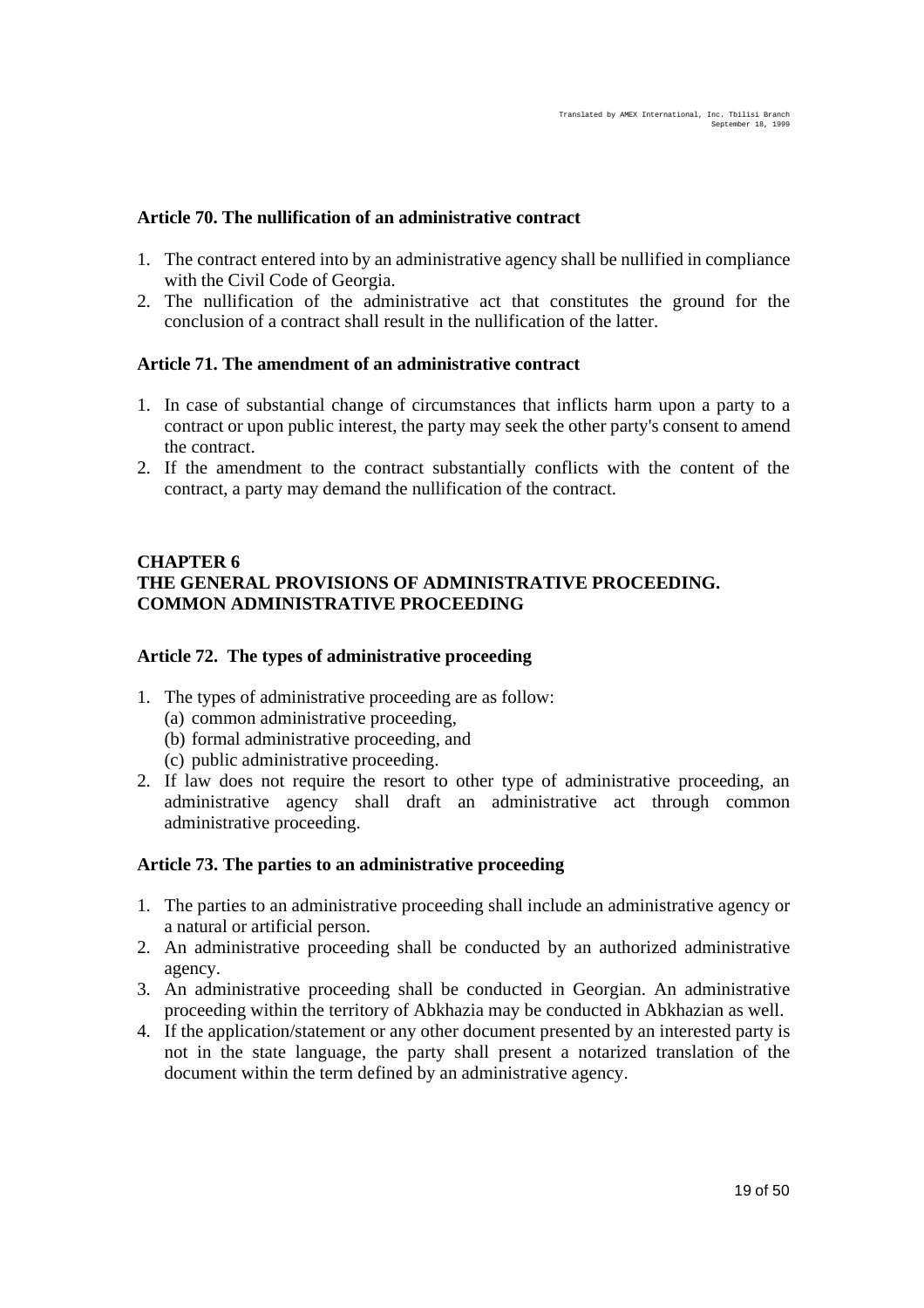- 5. If law provides for a term within which an administrative agency shall perform a certain action, the term shall commence only after receiving the translation, if applicable.
- 6. If law provides for a term within which an interested party shall present any application/statement or document, the term may not elapse even if the document was presented in an unofficial language.
- 7. An administrative agency may establish a fixed term for translating the presented document, which shall not be less than three days. The expiration of this term may be invoked to deny the review of the application/statement of an interested party.

## **Article 74. Administrative capability**

- 1. Unless otherwise prescribed by law, the capability of the parties to an administrative proceeding shall be regulated by Articles 12-26 of the Civil Code of Georgia.
- 2. In an administrative proceeding, an administrative agency shall be represented by an official in charge or the official representative of the agency.

## **Article 75. The party to an administrative proceeding**

Pursuant to this Code, the parties to an administrative proceeding shall include: (a) an applicant,

- (b) the administrative agency that is authorized to render a decision on the matter,
- (c) the entity that is authorized to participate in an administrative proceeding in compliance with applicable legislation,
- (d) another administrative agency, when required by applicable legislation, and
- (e) an interested party.

#### **Article 76. The commencement of an administrative proceeding**

- 1. The grounds for commencing an administrative proceeding shall include: (a) the application of an interested party, and
	- (b) the statutory obligation of an administrative agency to issue an administrative act.
- 2. In cases provided in Subparagraph (a) of Paragraph 1 of this Article, an administrative proceeding shall commence after the registration of the application.

# **Article 77. Filing an application**

- 1. Unless otherwise prescribed by law, an application shall be filed in the administrative agency that is authorized to solve the matter provided in the application and issue an appropriate administrative act.
- 2. Unless otherwise prescribed by law or applicable regulation, the procedures for presenting an application and attached documents or any other information shall be defined by the provision/regulation of the administrative agency.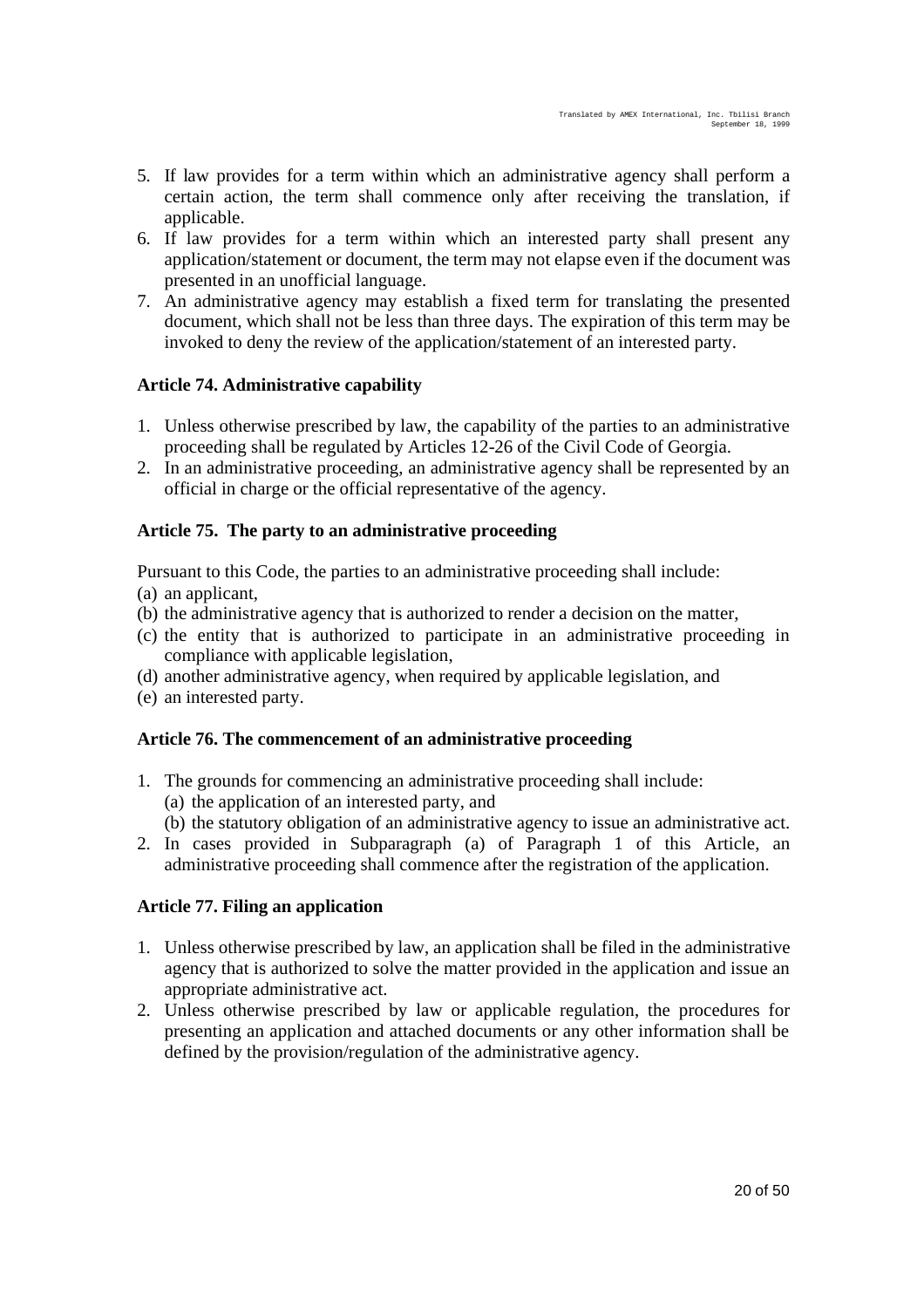## **Article 78. The content of an application**

- 1. An application shall be in writing and shall include the following information:
	- (a) the title of the administrative agency to whom the application was submitted,
		- (b) the title/name and address of the applicant,
		- (c) the claim,
		- (d) the date of submission and the signature of the applicant, and
	- (e) the list of attached documents, if any.
- 2. All documents that are required by law shall be attached to the application.
- 3. An applicant may submit to a respective administrative agency all other documents that may be invoked as the ground for issuing the administrative act sought by the applicant.

## **Article 79. The registration of an application**

- 1. An administrative agency shall register an application upon its receipt and mark it with the date and number of registration, as provided in applicable procedures.
- 2. Upon the request of an applicant, an administrative agency shall immediately send (provide) to the applicant confirmation of the registration of his application.

# **Article 80. Referring an application to an applicable administrative body**

- *1.* If the issuance of the administrative decree stipulated in the application falls within the jurisdiction of another administrative agency, an administrative agency shall refer the application and all attached documents to the applicable administrative agency within five days.
- *2.* Unless otherwise prescribed by law, referring an application to the applicable state agency shall not be accompanied by the expression of any opinion regarding the matters set forth in the application.
- *3.* The applicant shall be informed in writing about the reference of the application and attached documents to the applicable administrative agency with an appropriate justification within two days.
- *4.* If the matter set forth in the application falls within the jurisdiction of a court, or if the applicable administrative agency cannot be determined, the administrative agency shall return the application with an appropriate justification to the applicant within five days after its submission.
- *5.* The statutory term for submitting an application may not elapse even if a person filed an application in an inapplicable administrative agency.

#### **Article 81. The prohibition to establish unlawful requirements**

- 1. An administrative agency may not require an applicant to present any other additional documents or information, except those required by law.
- 2. The review of an application may not be suspended or denied due to the grounds set forth in Paragraph 1 of this Article.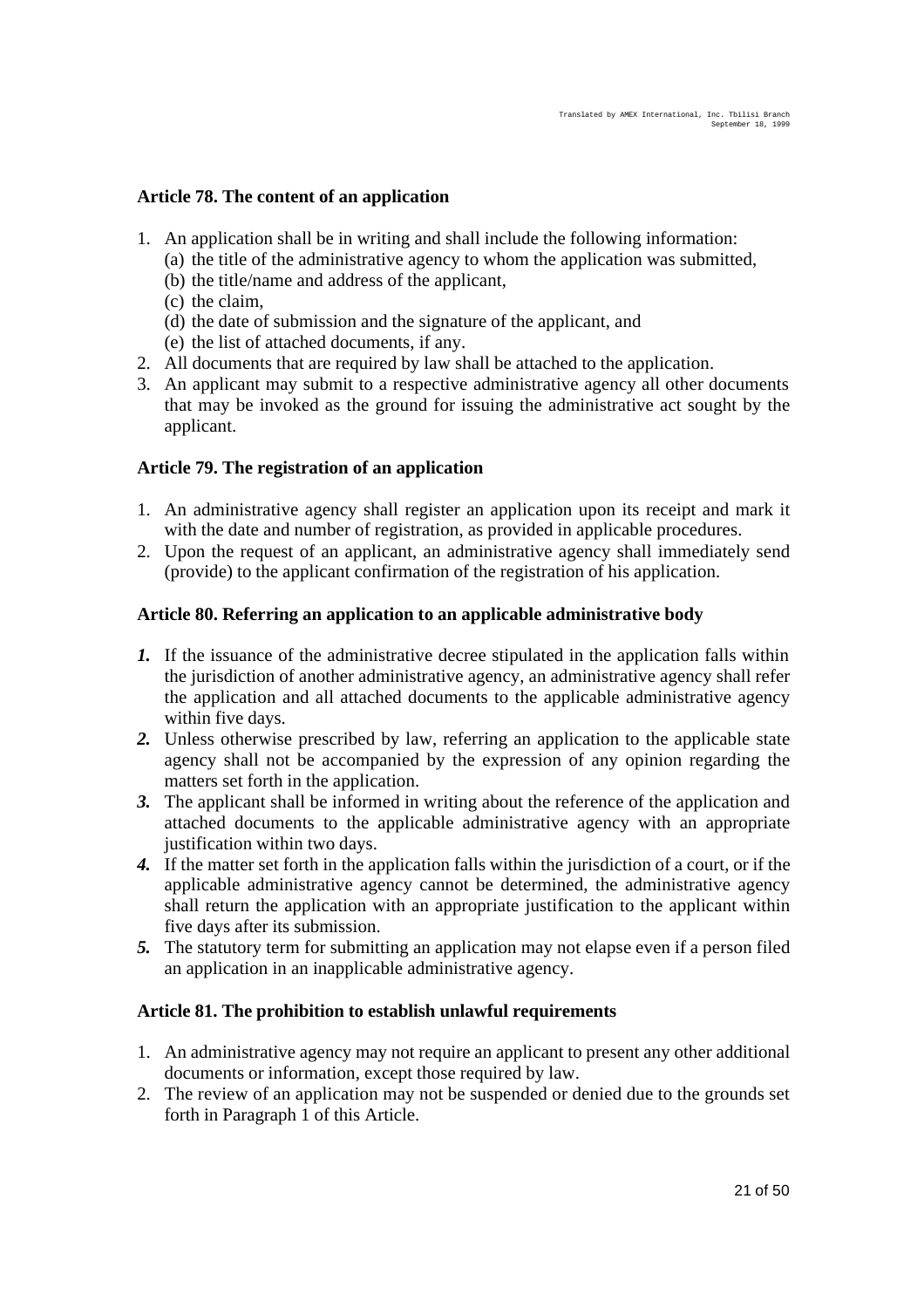# **Article 82. The procedures for presenting documents containing commercial, professional or private secret**

An applicant may require the protection of the information containing commercial, professional or private secret, if he seeks to keep such information confidential.

## **Article 83. Presenting additional information. Ignoring an application**

- 1. An administrative body shall examine the compliance of an application with the requirements set forth in Article 78 of this Code within three days.
- 2. If an applicant fails to provide an administrative agency with any document or other information required by law or regulation, which is necessary to solve the matter, the agency shall set the term for providing additional document or information.
- 3. Unless otherwise prescribed by law, the term for providing additional document or other information shall be not less than five days. Upon a request of the applicant, the administrative agency may establish one-time extension of the term up to 15 days.
- 4. Unless otherwise prescribed by law, the elapsing of term for reviewing an application shall be suspended until the submission of the additional document or other information.
- 5. If an applicant fails to provide required document or information within a fixed term, the administrative agency may ignore the application.
- 6. The term for reviewing an application shall resume elapsing upon the submission of required document or information.

# **Article 84. The involvement of another administrative agency in an administrative proceeding**

- 1. Within five days after the receipt of the application and attached documents, the administrative agency shall send their copies to another administrative agency and public expert, which is authorized by law to participate in an administrative proceeding.
- 2. If applicable legislation does not provide for any other term, the administrative agency and/or public expert shall present its opinion within two weeks.
- 3. Unless otherwise prescribed by law, the failure of the administrative agency and/or public expert to present opinion or presenting a negative opinion may not delay the review of the application and the resolution of the matters provided therein.

#### **Article 85. The obligation of an administrative agency to render legal assistance**

An administrative agency shall explain to an interested party his rights and obligations, the procedure for reviewing an application, the type and term of proceeding and the requirements for applications or complaints, and shall refer to any errors made in the application.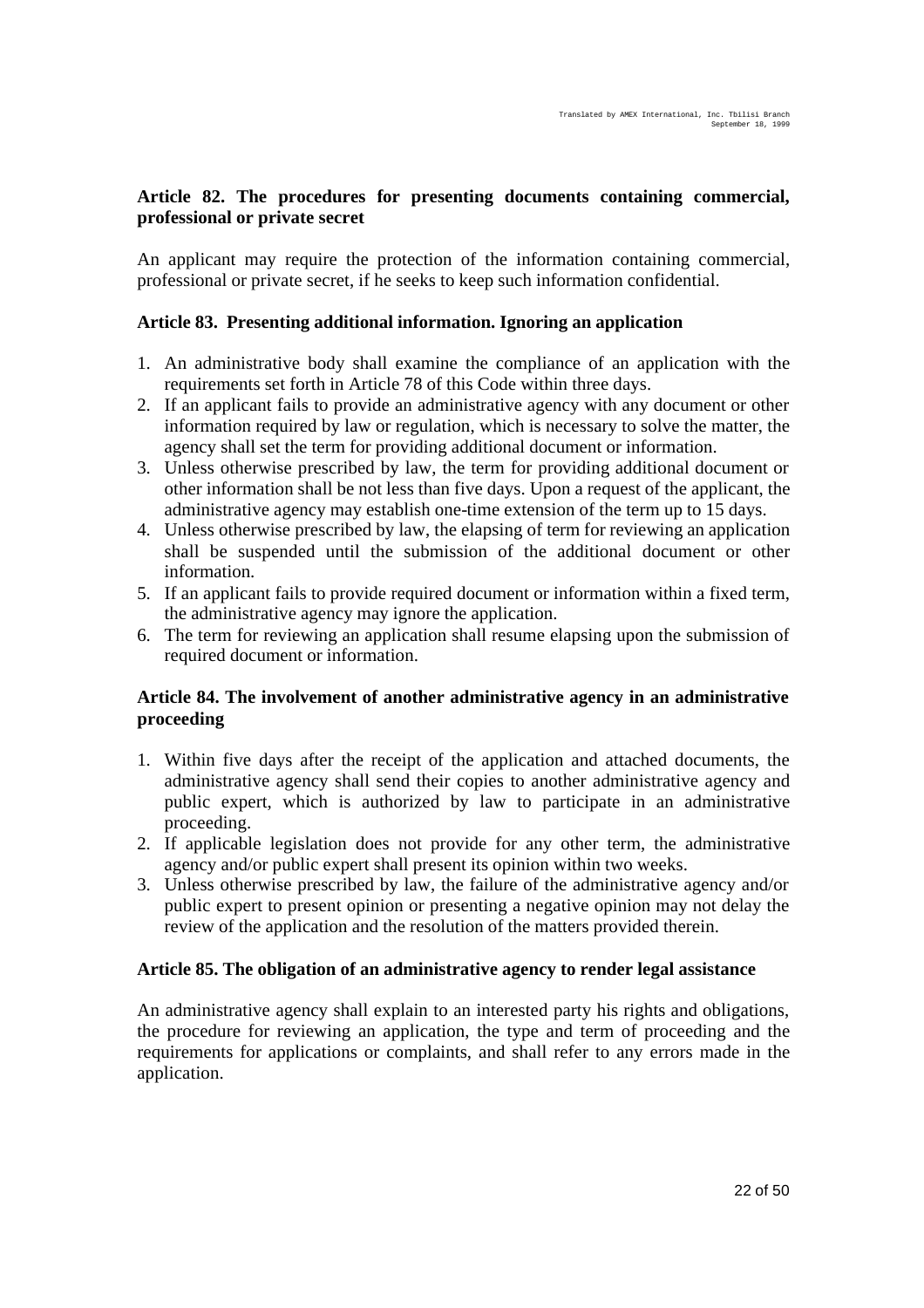#### **Article 86. The right to proxy**

- 1. Everyone may interact with an administrative agency through a proxy and enjoy the assistance of a lawyer.
- 2. An administrative agency may require a proxy to present the document certifying his status.
- 3. An administrative agency may not require an interested party to interact with the agency through a proxy, except as expressly prescribed by law.

# **Article 87. A proxy in an administrative proceeding**

- 1. If an applicant or other interested party appoints a proxy, an administrative agency shall provide the latter with all documents needed for the interested party.
- 2. Unless otherwise prescribed by law, an administrative agency shall refer to a proxy regarding every issue of administrative proceeding.
- 3. An interested party that is represented by another person shall be authorized to attend all oral hearings.

# **Article 88. The obligation to appoint a proxy**

- 1. The interested party to an administrative proceeding shall appoint a capable person who is registered at a certain address in Georgia to act a proxy of the party, if the party has no domicile in Georgia, or if he is registered without the reference to his address. The proxy shall be appointed within three days after being required so by a respective administrative agency. The proxy shall be provided with all necessary documents.
- 2. If a person fails to meet the requirement stipulated by Paragraph 1 of this Article, the administrative agency shall be exempted from the obligation to provide documents, and this shall not be invoked as the ground for nullifying an administrative act, except as prescribed by law.

# **Article 89. Mandatory appointment of a proxy by an applicant**

- 1. If an application was filed by more than 25 persons, within the term set by an administrative agency the signatories shall appoint one proxy, who will be authorized to interact with the administrative agency.
- 2. Only a natural person may be appointed a proxy.
- 3. If a proxy refuses to exercise his authority, the administrative agency shall set a new term for appointing a new proxy.

#### **Article 90. The appointment of a proxy at the initiative of an administrative agency**

1. An administrative agency shall request a court to appoint a proxy to an interested party, if the participation of the proxy in an administrative proceeding is mandatory and if the interested party failed to appoint him within the term set by the administrative agency.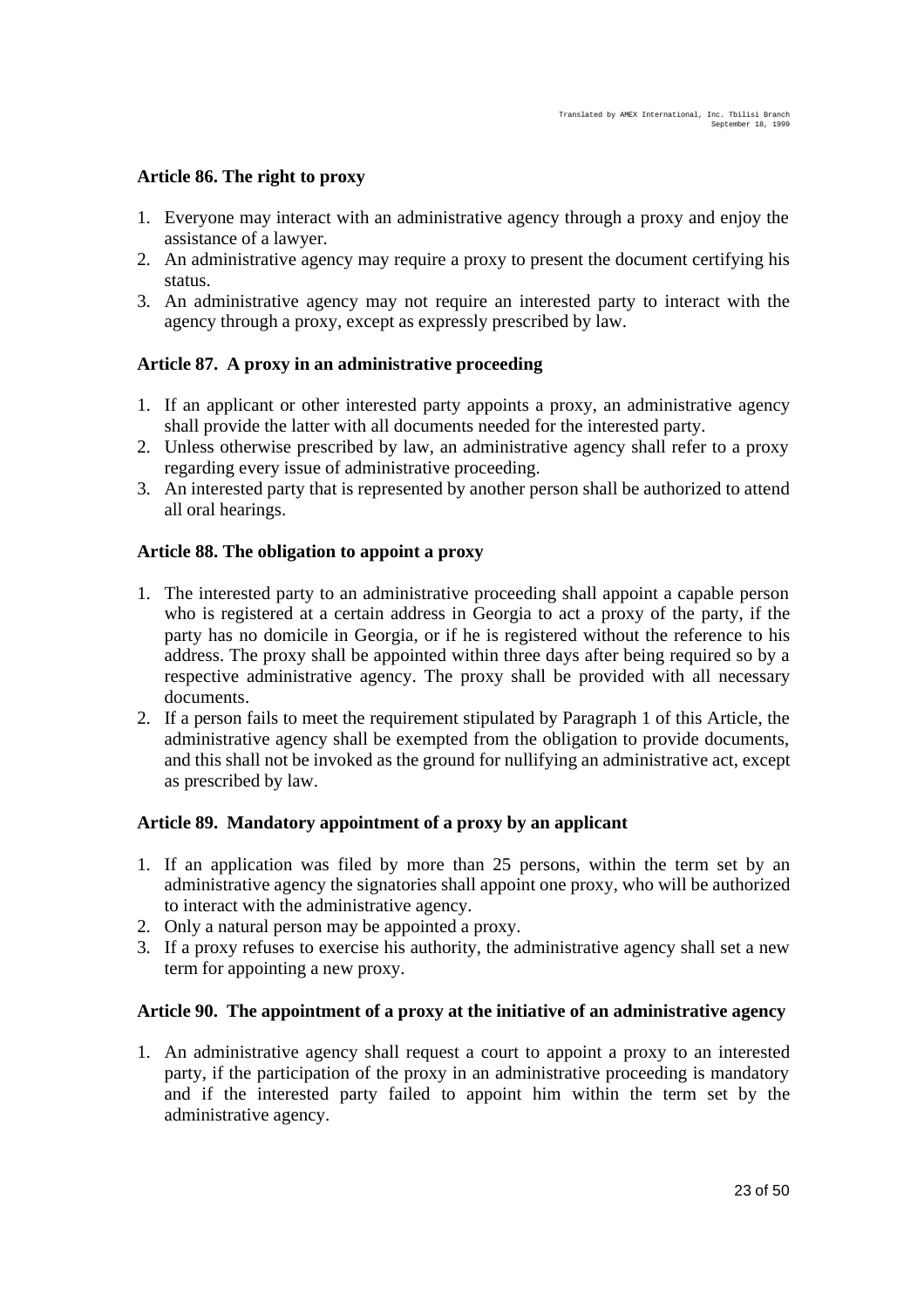2. If the persons stipulated by Paragraph 1 of Article 89 of this Code fail to appoint a proxy within the term set by the administrative agency, the first signatory to their appeal shall be considered a proxy.

## **Article 91. Reimbursement of the expenses of a proxy**

The proxy appointed by an administrative agency may seek from the agency remuneration and the reimbursement of all expenses related to the administrative proceeding.

## **Article 92. The prohibition to participate in an administrative proceeding**

- 1. No official of any administrative agency shall participate in an administrative proceeding, if:
	- (a) he has a personal interest in favor of any party;
	- (b) he is a relative of an interested party or its proxy;
	- (c) he acts as a proxy to an interested party;
	- (d) he acted as an expert on a given issue;
	- (e) he is engaged in a labor relation with an interested party;
	- (f) he or any member of his family owns stocks of or a share in an authorized capital of the enterprise that acts as an interested party.
- 2. Under this Code, relatives include:
	- (a) a spouse, spouse's siblings and lineal relatives,
	- (b) siblings of ascendants, and
	- (c) siblings and their spouses and children.
- 3. An official shall notify a higher official of the circumstances stipulated by Paragraph 1 of this Article and his recusation. The application for recusation shall be reviewed pursuant to the procedures prescribed by Article 93 of this Code.

#### **Article 93. The application for challenge**

- 1. The interested party to an administrative proceeding who believes that there is the ground to challenge the official of an administrative agency involved in the proceeding may challenge him in writing prior to the issuance of the administrative act, as prescribed by Article 91 of this Code.
- 2. The application for challenge shall be reasoned/justified.
- 3. The application for challenge shall be reviewed and decision regarding the challenge or recusation shall be rendered by the official, who acts as a supervisor to the challenged official. If the latter does not have a supervisor, the decision shall be rendered by the chief of a higher agency.
- 4. The decision regarding the challenge of the official, who acts as a member of a corporate agency, shall be rendered by the corporate agency without the participation of the challenged official.
- 5. An interested party to an administrative proceeding shall file the application for challenge within two days after he became aware of the fact or circumstance that could be invoked as the ground for challenge.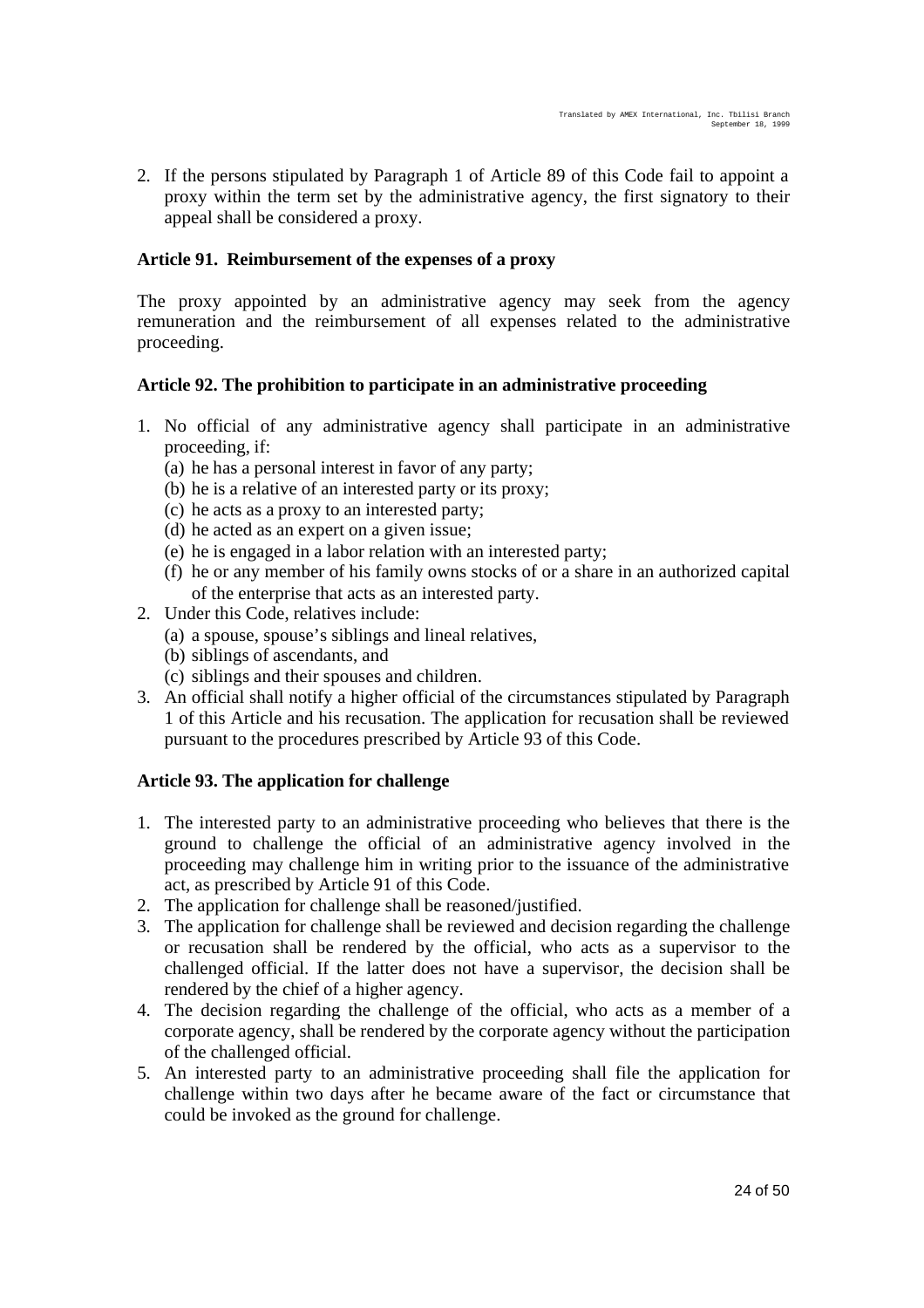#### **Article 94. Terms in an administrative proceeding. Restoration of elapsed term**

- 1. The procedures prescribed by Articles 59-69 of the Civil Code of Georgia shall apply to the calculation of terms in an administrative proceeding.
- 2. If an interested party is required to comply with the fixed term, the latter shall start elapsing after providing the interested party with an appropriate document or information, or upon promulgation of this information.
- 3. Elapsed term shall be restored if an interested party allowed elapsing of the term defined by law or administrative agency on some reasonable ground, such as illness, force-major, by reason of an administrative agency or other justifiable excuse.
- 4. An interested party may request an administrative agency in writing to restore an elapsed term not later than 15 days after the elimination of the circumstances stipulated by Paragraph 3 of this Article. The appropriate documents and materials certifying justifiable excuses for elapsing the term shall be attached to the application.
- 5. The administrative agency shall review the application for the restoration of the elapsed term within five days.
- 6. The administrative agency may restore the term, which elapsed due to a justifiable excuse, even if it was initially set by the same agency, if it is not prohibited by law and does not undermine the rights or legal interests of a third party.

#### **Article 95. The involvement of an interested party in an administrative proceeding**

- 1. An administrative agency may involve an interested party in an administrative proceeding upon the request of the latter, and ensure his participation in the proceeding in cases prescribed by law.
- 2. An administrative agency shall inform an interested party about the commencement of an administrative proceeding, if the administrative act may deteriorate the legal status of the party, and shall ensure his participation in the proceeding.
- 3. Unless otherwise prescribed by law, an administrative agency shall involve in an administrative proceeding any person upon his request, if the person is authorized to participate in the proceeding.
- 4. If the number of persons authorized to participate in an administrative proceeding exceeds 50, an administrative agency can officially publicize the information about the proceeding instead of serving notice to each of above-referenced persons.
- 5. The notice regarding the administrative proceeding shall include the following information:
	- (a) the title and address of the administrative agency, where the proceeding is conducted,
	- (b) the date of the commencement of the proceeding,
	- (c) identities of interested parties to the proceeding, and
	- (d) the term for publishing the administrative act.
- 6. In urgent cases, when delaying the issuance of an administrative act may substantially undermine public or private interests, an administrative agency may render the decision regarding the issuance of the act without complying with Paragraphs 1 and 2 of this Article.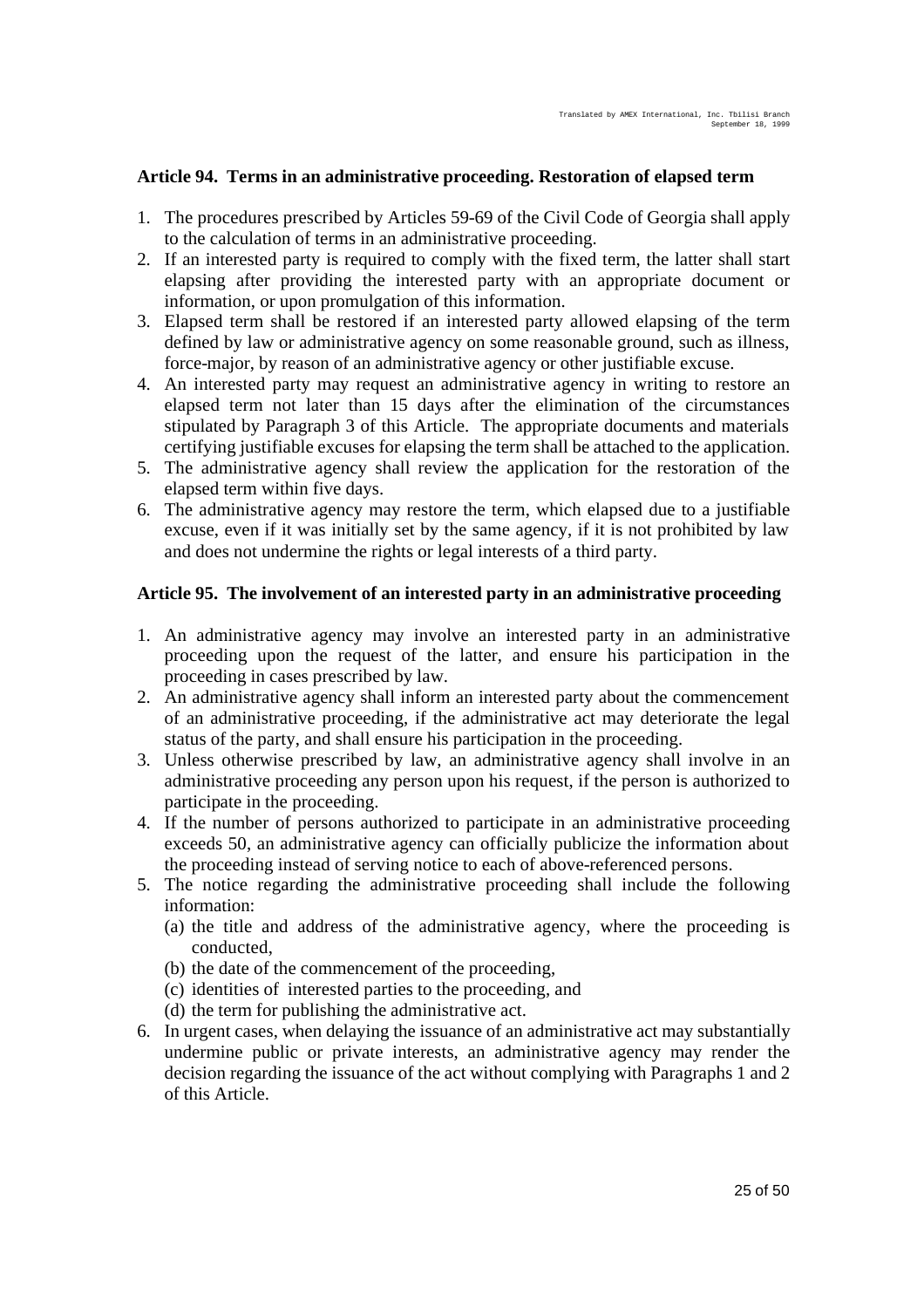# **Article 96. The investigation of the circumstances of a case**

- 1. During an administrative proceeding, an administrative agency shall investigate all important case-related circumstances and render the decision through the evaluation and comparison of those circumstances.
- 2. The issuance of an administrative act may not be based upon the circumstance or fact that were not investigated by an administrative agency pursuant to applicable procedure.
- 3. An administrative agency may not deny the application or request/motion regarding the matter that falls within its jurisdiction, without an advance investigation, on the ground that the application or request is not reasoned.
- 4. An interested party shall cooperate with an administrative agency during the administrative proceeding, as prescribed by law.
- 5. An interested party shall appear in an administrative agency and provide an explanation only when expressly required by law.

# **Article 97. The examination of evidence during an administrative proceeding**

- 1. Based on the circumstances of a case, an administrative agency may:
	- (a) request documents,
	- (b) collect information,
	- (c) hear statements of interested parties,
	- (d) visit and examine the scene of the incident,
	- (e) appoint expert examination,
	- (f) use necessary document and acts, and
	- (g) take other applicable measures to collect, inspect, and evaluate evidence.
- 2. A witness or expert shall provide an administrative agency with explanation only in cases expressly prescribed by law. Explanation shall be sought pursuant to the Civil Procedure Code of Georgia.

# **Article 98. The right of an interested party to present his opinion**

- 1. An interested party to an administrative proceeding may present evidence and the request/petition to investigate the circumstances of a case.
- 2. Within two days the administrative agency shall render one of the following decisions regarding the request:
	- (a) comply with the request, or
	- (b) deny the request.

# **Article 99. The right to access the materials of an administrative proceeding**

- 1. An interested party to an administrative proceeding may access the materials of an administrative proceeding, except for interdepartmental documents that are directly related to the preparation of an administrative act.
- 2. Except as prescribed by law, an interested party to an administrative proceeding may not gain access to the materials containing state, commercial, professional or private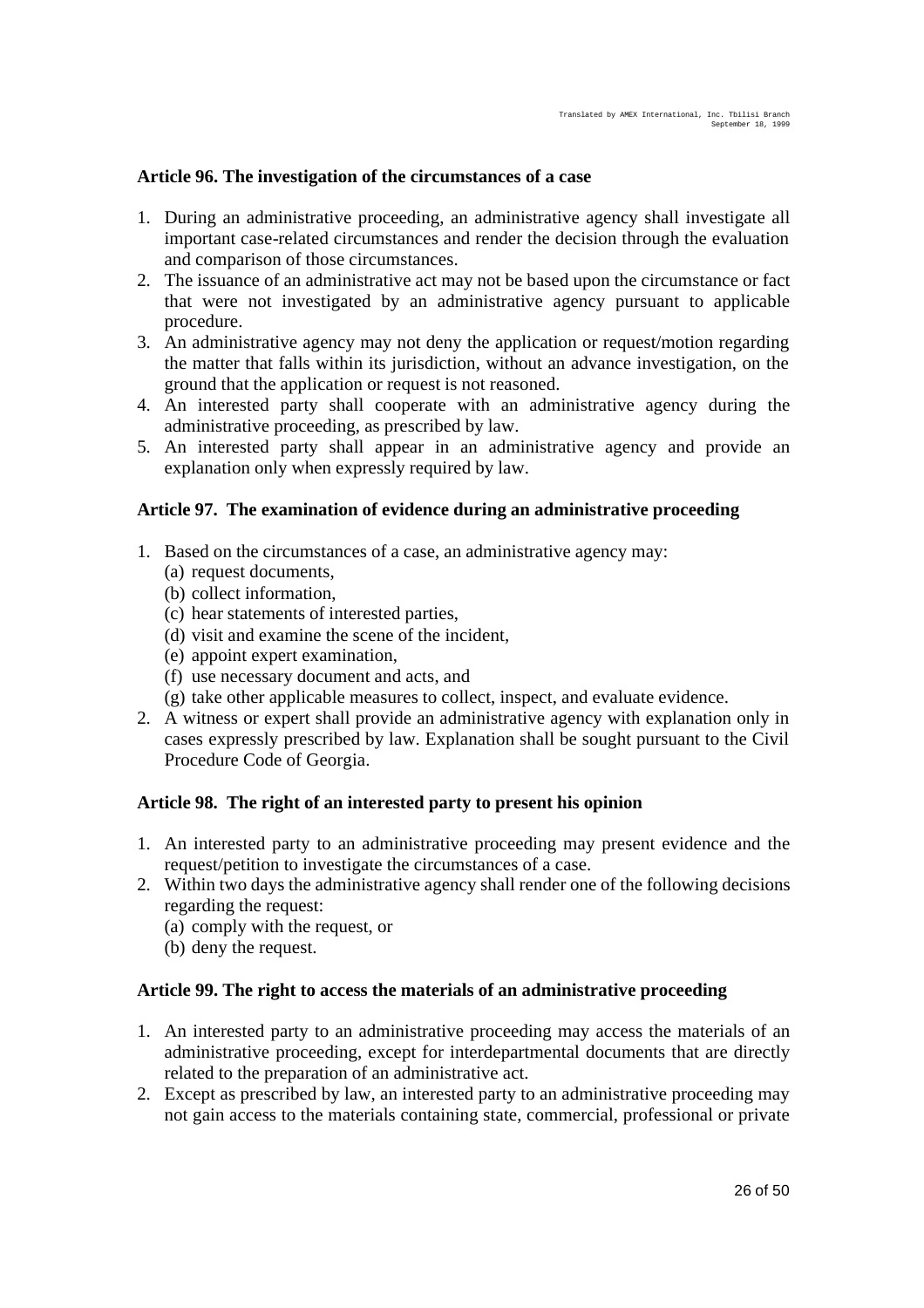secret, if the interest of privacy is more important than the lawful right to access the document.

- 3. An interested party may access the materials of an administrative proceeding at the administrative agency that conducts the proceeding.
- 4. In special cases, by filing a written request an interested party may access the materials of an administrative proceeding at another administrative agency or Georgian consulate based in another state.
- 5. An interested party to an administrative proceeding may seek copies of the documents and other materials of an administrative proceeding.
- 6. No fees shall be charged or obstacles created for obtaining a copy, copying or mailing a document or other material, except for legally permissible payment.

## **Article 100. Decision-making**

- 1. Unless otherwise prescribed by law or applicable regulation, an administrative agency shall decide to issue or not to issue an administrative act within one month after an application is filed.
- 2. Unless otherwise prescribed by law, the administrative act that affects the interests of a third party shall be issued within 15 days after an application is filed.
- 3. If the discovery of vital case-related circumstances requires the extension of the term prescribed by applicable legislation for issuing an administrative act, the administrative agency shall set the term for issuing the act upon the commencement of the administrative proceeding.
- 4. In cases stipulated by Paragraph 3 of this Article, the entire term for issuing an administrative act shall not exceed three months.

# **Article 101. The submission of opinion by an applicant upon the denial to issue an administrative act**

- 1. Before issuing the administrative act denying to comply with an application, the administrative agency shall enable the applicant to present his opinion regarding arguments against the application, if:
	- (a) the denial is based upon the information about the applicant, or
	- (b) the information constituting the ground for the denial differs from that submitted by the applicant.
- 2. If law or applicable regulation prescribes no other term, an applicant shall present his opinion regarding the circumstances stipulated by Paragraph 1 of this Article within five days.
- 3. The requirement stipulated by Paragraph 1 of this Article may not apply in the event when the applicant has already presented his opinion regarding above-referenced circumstances, or in urgent cases when delay in the issuance of an administrative act may substantially undermine public interest. In such cases the administrative agency shall refer to the urgent circumstances.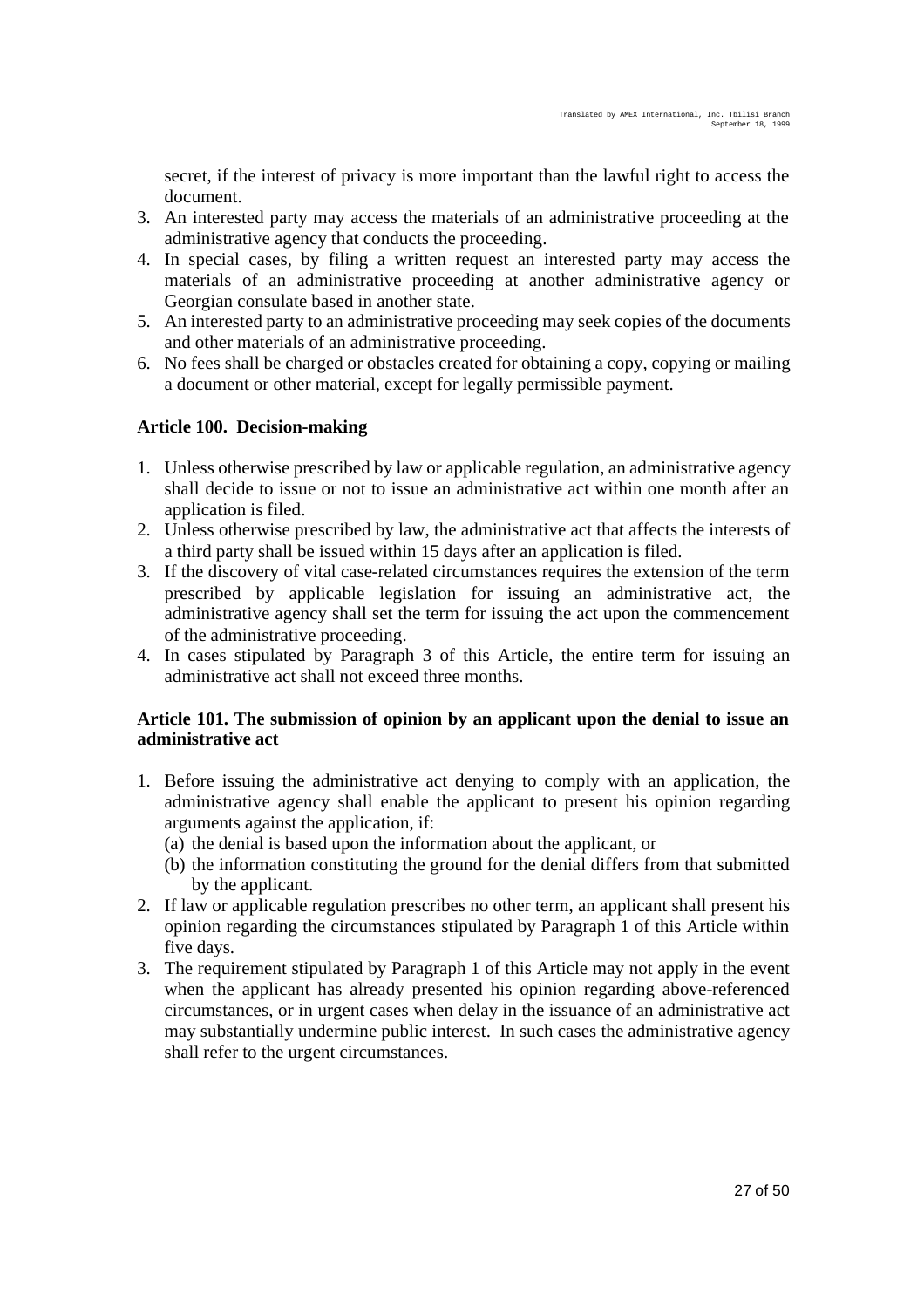## **Article 102. The procedure for the repeated submission of an application regarding the same matter**

- 1. The application regarding the matter, about which an administrative agency already issued an administrative act denying an application or complaint, may be filed only if the factual or legal condition that constituted the ground for the issuance of the act was changed in favor of the applicant, or if there are some newly discovered circumstances (evidence) that allow the issuance of the requested act.
- 2. If the application does not include the reference to the newly discovered circumstances, the administrative agency shall issue the administrative act denying the application without reviewing it. The act shall include the reference to the statute that was invoked as the ground for denying the application.

# **CHAPTER 6 ADMINISTRATIVE PROCEEDING IN A CORPORATE ADMINISTRATIVE AGENCY**

# **Article 103. The procedures for administrative proceeding in a corporate administrative agency**

- 1. Unless otherwise prescribed by law, an administrative proceeding in a corporate administrative agency shall be conducted pursuant to the procedures prescribed by Chapter 4 of this Code and provisions prescribed by this Chapter.
- 2. Unless otherwise prescribed by law or applicable regulation, the decision regarding the application filed in a corporate agency shall be rendered by the latter. Exception from this rule is the right of the senior official of a corporate administrative agency to refer the application to an appropriate administrative agency or return it to the applicant, if the matters addressed by the application do not fall within the jurisdiction of the corporate administrative agency.

#### **Article 104. The procedures for conducting the session of a corporate agency**

- 1. The session of a corporate administrative agency shall be opened and closed by the head of the agency. During his absence, the session shall be opened and closed by the chairperson of the session, who was appointed (elected) pursuant to applicable legislation.
- 2. The chairperson of a session shall conduct it according to the agenda.

# **Article 105. Quorum**

- 1. All members of a corporate administrative agency shall be invited to its session.
- 2. A corporate administrative agency may render a decision if its session is attended by more than half of its members, but not less than three members.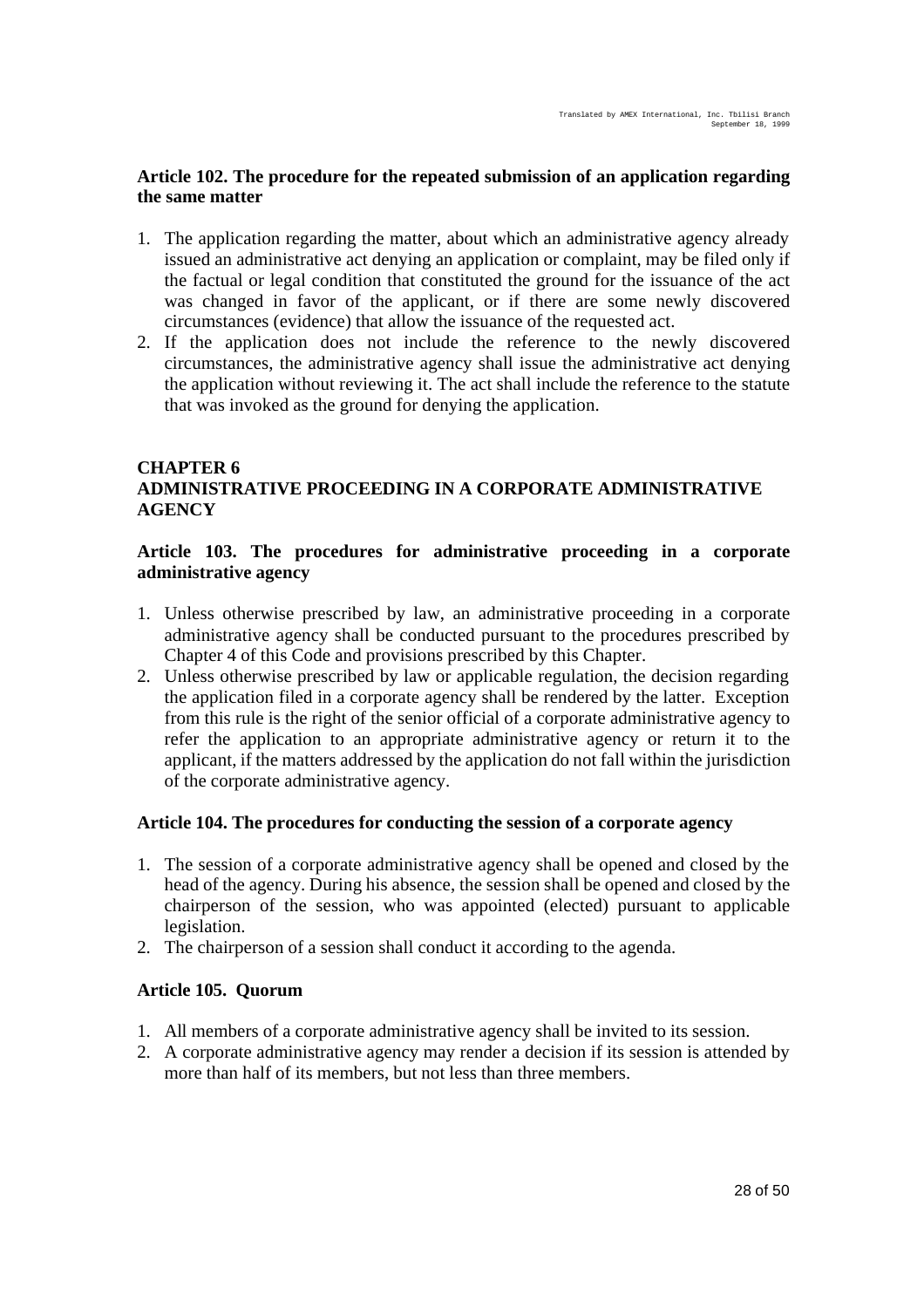3. The decision of a corporate administrative agency shall be deemed valid if it was upheld by more than a half of attending members, except as otherwise prescribed by law.

#### **Article 106. The minutes of the session of a corporate administrative agency**

- 1. Minutes shall be produced at each session of a corporate administrative agency, including the following information:
	- (a) the title of the agency,
	- (b) the time and place of the session,
	- (c) the identities of the chairperson and members of the session,
	- (d) subject matter,
	- (e) the results of voting, and
	- (f) decision.
- 2. The minutes of a session shall be signed by the chairperson of the session and the secretary, only if the latter contributed to the minutes.

## **CHAPTER 8 FORMAL ADMINISTRATIVE PROCEEDING**

# **Article 107. The issuance of an administrative act through a formal administrative proceeding**

An administrative act may be issued though a formal administrative proceeding only when expressly provided by law.

## **Article 108. The involvement of an interested party in a formal administrative proceeding**

- 1. Unless otherwise prescribed by law, an administrative agency shall notify all interested parties of the commencement of a formal administrative proceeding and shall ensure their participation.
- 2. Unless otherwise prescribed by law, the denial of an interested party to participate in an administrative proceeding may not suspend the proceeding.
- 3. An interested party shall be provided with an opportunity to present his opinion or request concerning all circumstances of the proceeding.

#### **Article 109. Witnesses and experts in a formal administrative proceeding**

- 1. In a formal administrative proceeding a witness shall testify and an expert shall provide his evidence.
- 2. A court shall render a decision regarding the legality of the denial to provide testimony or expert evidence.
- 3. An interested party shall be provided with an opportunity to express his opinion regarding expert evidence or the testimony of a witness.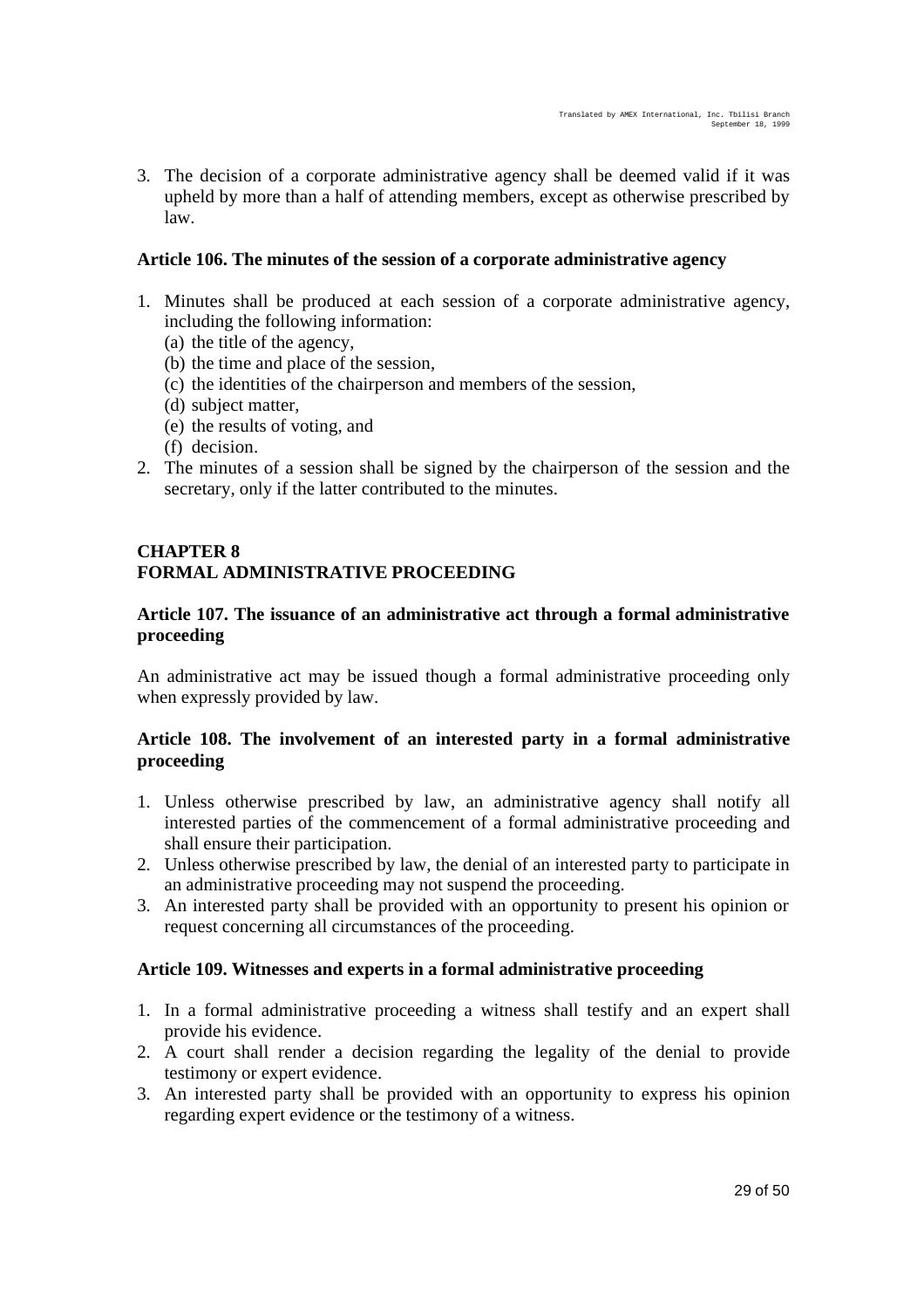- 4. An interested party may attend the interrogation of a witness or expert, ask them questions, gain access to the written evidence of an expert, and attend the inspection of the incident scene.
- 5. An interested party shall reimburse the witness and expert invited by it for the expenses incurred.

# **Article 110. Oral hearing**

- 1. The decision of an administrative agency shall be based only upon an oral hearing.
- 2. Interested parties shall be notified of an oral hearing at least seven days before its commencement and shall be invited to the hearing.
- 3. The invitation shall include the reference to the power of an administrative agency to review and solve the case without the participation of interested parties, except as prescribed by law.
- 4. If the number of interested parties exceeds 50, the administrative agency may invite interested parties by publishing a notice in an official periodical. The notice shall include the reference to the subject matter of the hearing, the title of the administrative agency conducting the hearing, the ground for commencing the administrative proceeding and the time and place of the hearing.
- 5. An oral hearing shall not last more than one business day.

# **Article 111. The procedures for conducting an oral hearing**

- 1. The sessions of an oral hearing shall be public. The chairperson of the session may close it for the purpose of protecting state, commercial, professional or private secrets of parties.
- 2. The session shall be opened and presided over by an authorized official.
- 3. The participation in an oral hearing shall be permitted for the authorized officials of an administrative agency, representatives of higher agency, interested parties, and the experts and witnesses invited to the hearing.
- 4. The chairperson of a session shall ensure the investigation of important case-related circumstances during an oral hearing and shall enable any attending interested party to express his opinion regarding the case.
- 5. An interested party may submit a motion regarding the investigation of important case-related circumstances.
- 6. The chairman of a session shall ensure maintenance of order during the session. He may give a warning to a person who disrupts order, and in special cases may dismiss him from the session hall.
- 7. A session may continue without the participation of the dismissed person.

# **Article 112. The minutes of the session of an oral hearing**

- 1. Minutes shall be produced during the session of an oral hearing.
- 2. The minutes of the session shall include:
	- (a) the title of the administrative proceeding that is the subject of the hearing,
	- (b) the title of the administrative agency,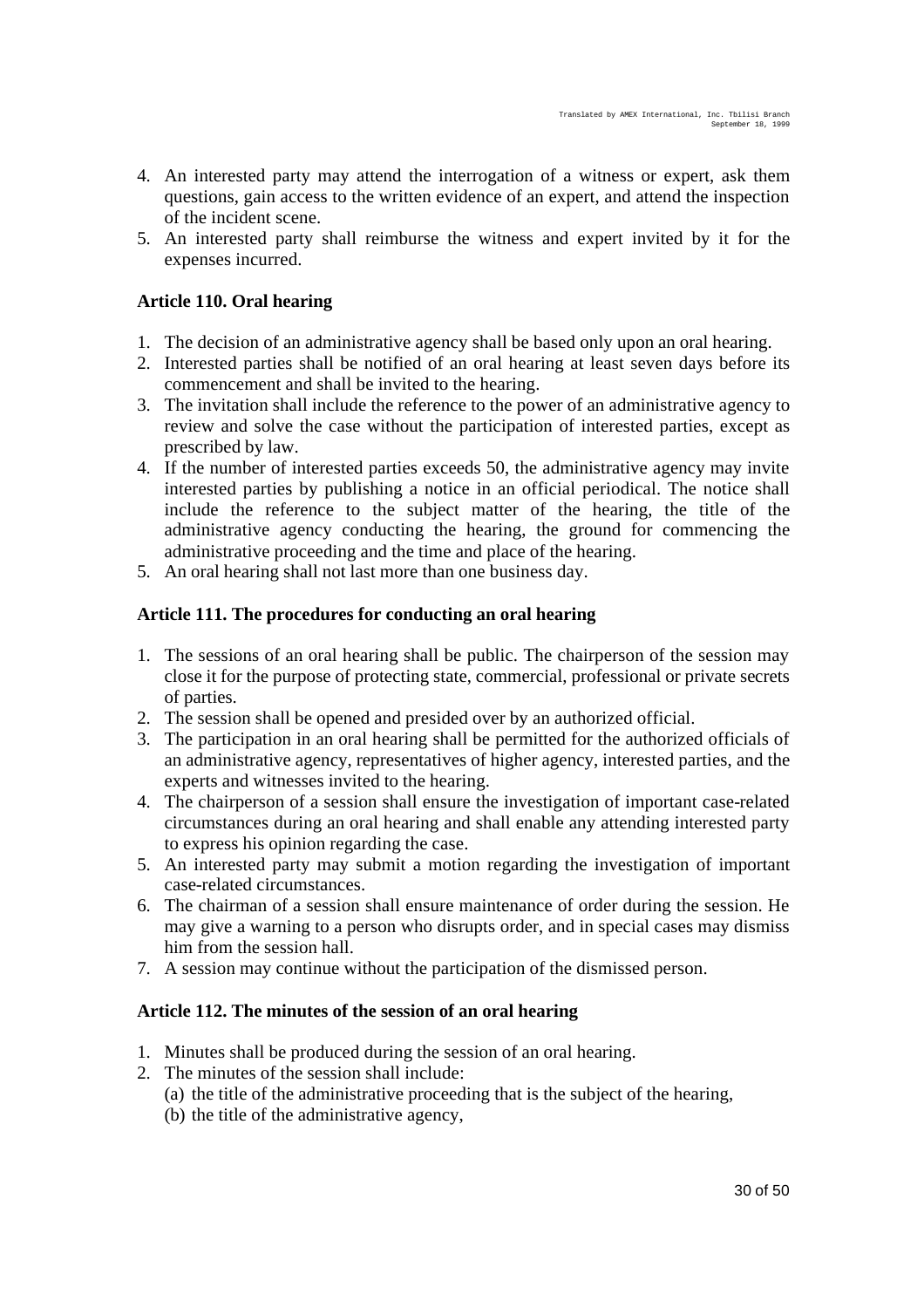- (c) the time and place of the hearing,
- (d) the identities of the chairperson of the session, interested party, expert, and witness participating in the oral hearing,
- (e) the subject matter of the hearing and the brief review of the applications submitted,
- (f) the brief description of the expert evidence and the testimonies of witnesses, and (g) the description of the results of a site visit.
- 3. The minutes of a session shall be signed by the chairperson and secretary of the session.
- 4. An interested party may access the minutes.

#### **Article 113. The issuance of an administrative act**

- 1. If law prescribes no other term, an administrative act shall be issued within five days after the commencement of an oral hearing.
- 2. An interested party shall be provided with an administrative act pursuant to the procedures prescribed by this Code.

#### **Article 114. Formal administrative proceeding by a corporate agency**

- 1. If a formal administrative proceeding is conducted in a corporate agency, all members of the agency may ask questions regarding the circumstances of the case.
- 2. Only those members of the corporate agency who participated in the oral hearing of the case may vote for the adoption the administrative act.

## **CHAPTER 9 PUBLIC ADMINISTRATIVE PROCEEDING**

## **Article 115. The issuance of an administrative act through a public administrative proceeding**

- 1. An administrative act shall be issued according to the procedures prescribed by this Chapter only when expressly required by law.
- 2. An administrative act may also be issued on the basis of a decision of an administrative agency, pursuant to the procedures prescribed by this Chapter, when it concerns the interests of a broad group of people.
- 3. In cases stipulated by Paragraph 2 of this Article, a decision shall be made by the responsible official of an administrative agency with the consent of (an official of) a higher administrative agency.

## **Article 116. Publishing of the notice regarding submission of document for public access**

1. An administrative agency shall publish the notice regarding the submission of documents for public access, as prescribed by this Code.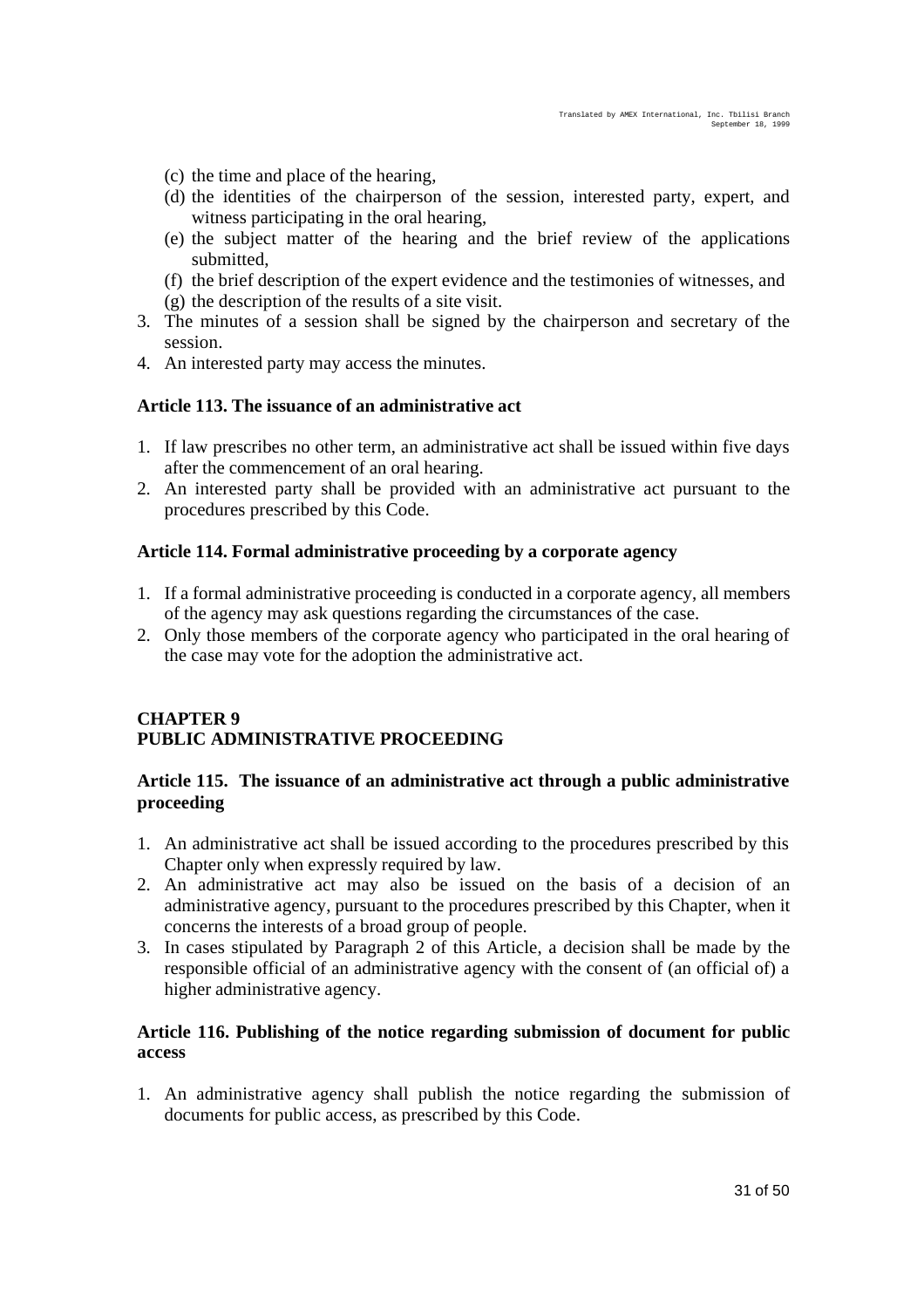- 2. The notice shall include reference to:
	- (a) the title and address of the administrative agency where the administrative proceeding is held. If materials of the proceeding can be accessed in another administrative agency, the title and address of the latter shall be included in the notice,
	- (b) the summary of the decision of the administrative agency regarding the application and/or commencement of the administrative proceeding,
	- (c) the term for issuing the administrative act, and
	- (d) the term for presenting private opinions.

## **Article 117. The list of the documents to be presented for public access**

- 1. The following documents shall be presented for public access:
	- (a) an application with attached documents and the decision of an administrative agency regarding the commencement of the administrative proceeding,
	- (b) the evidence/conclusion or opinion that was presented to the administrative agency in regard to above-referenced application, and
	- (c) the list of the documents that are not presented for public access.
- 2. Everyone may access the documents presented for public access in the administrative agency where the public administrative proceeding is conducted. In cases prescribed by law or on the basis on the reasoned decision of the administrative agency, the documents of the public administrative proceeding may be presented for public access in another administrative agency upon the consent of the latter.
- 3. Everyone may obtain copies of the documents presented for public access.

#### **Article 118. The procedures for presenting a private opinion**

- 1. Everyone may present a private opinion in writing within 20 days after the submission of the application regarding the issuance of an administrative act or after presenting a draft administrative act for public access.
- 2. A person may present a private opinion anonymously. This right shall be referred to in the notice regarding the submission of document for public access.
- 3. An administrative agency shall mark the document with a registration date.
- 4. An administrative agency shall refer opinions presented by persons to respective administrative agencies and public expert within one day after the registration of the opinions.

#### **Article 119. The drafting and submission of an administrative act for public access**

1. If no other term is prescribed by law or applicable regulation, an administrative agency shall draft an administrative act within one month from the registration of the application.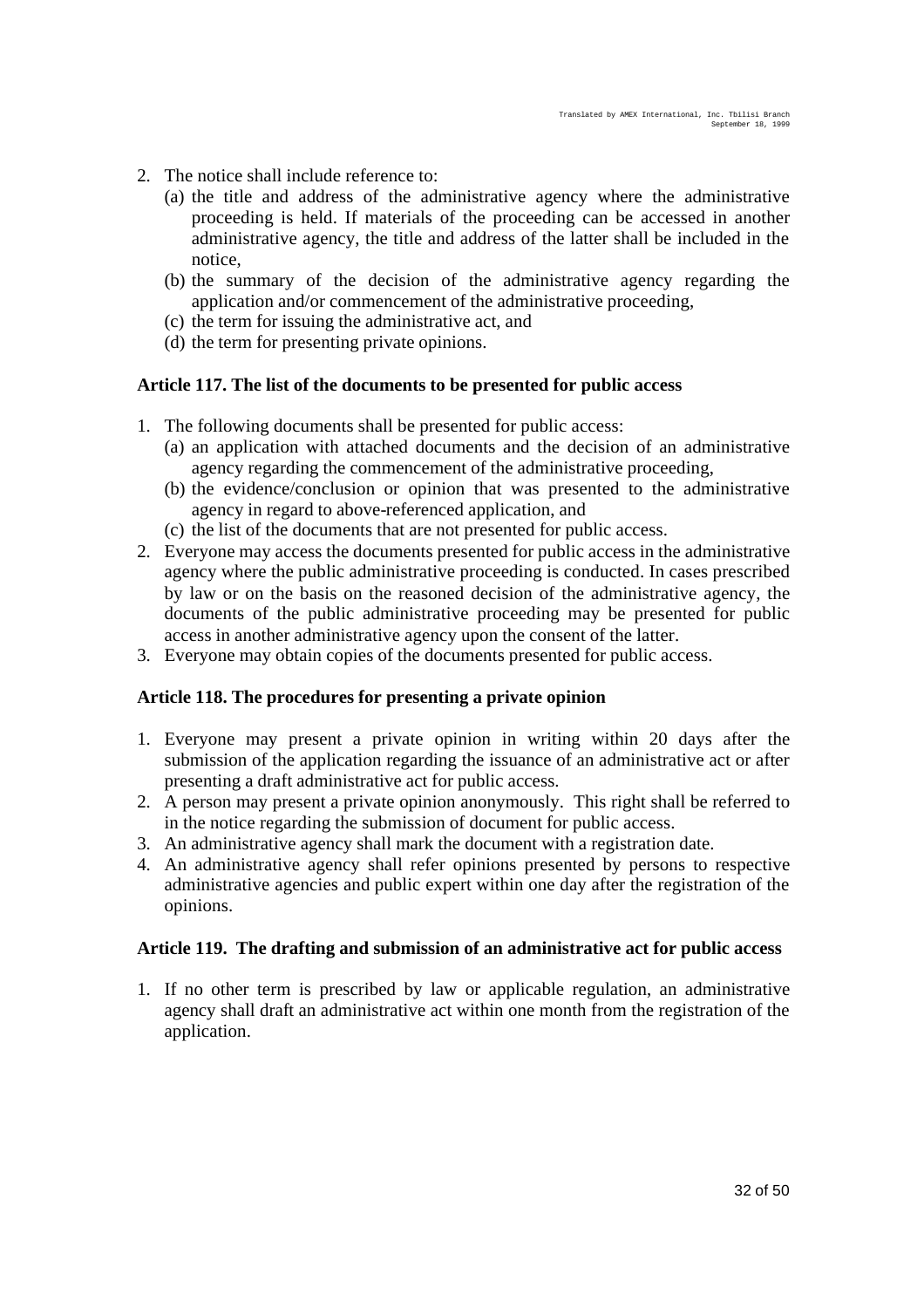#### **Article 120. Oral hearing. The issuance of an administrative act**

- 1. An oral hearing shall be conducted during a public administrative proceeding, where the provisions prescribed Articles 110-112 of this Code shall be applied. An administrative agency shall issue an administrative act within 10 from the commencement of the oral hearing.
- 2. If law or applicable regulation provides for the postponement of the term for issuing an administrative act, the administrative agency shall make an advance announcement about the postponement of the term.

## **Article 121. The promulgation of an administrative act**

The administrative act that was issued through public administrative proceeding shall be promulgated.

# **CHAPTER 10**

**[***Removed on September 9, 1999, under the Law of Georgia No. 2372-IS***]**

# **CHAPTER 11 THE PROCEDURES FOR THE ISSUANCE OF AN ADMINISTRATIVE ACT BY AN INDEPENDENT AGENCY**

#### **Article 158. The obligation of an independent agency to issue an administrative act**

- 1. An administrative act shall be issued only by an independent agency upon: (a) the issuance of a concession, if its price exceeds 250,000 laris,
	- (b) rendering the decision on the privatization of the State (municipal) property (enterprise), if its price exceeds100,000 laris,
	- (c) rendering the decision regarding the distribution of telecommunication frequencies.

[*As amended on September 9, 1999, under the Law of Georgia No. 2372-IS*]

- 2. Law may require an independent agency to issue other types of administrative acts as well.
- 3. An independent agency shall issue an administrative act in accordance with the procedures prescribed for administrative proceedings by this Code.
- 4. The requirements set forth in Articles 8 and 69 of this Code shall apply to independent agencies.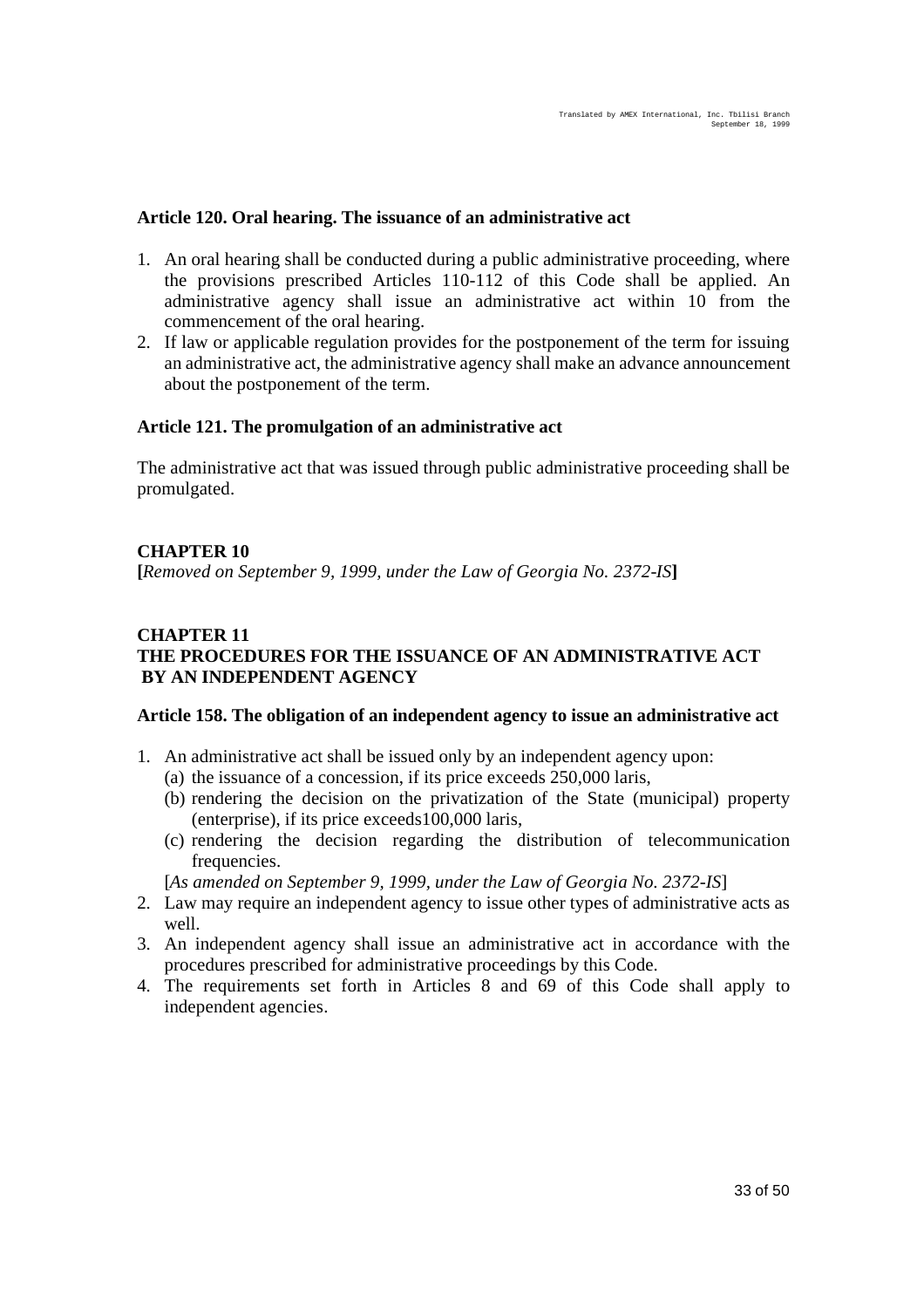## **Article 159. The establishment of an independent agency**

- 1. An independent agency may consist of one or several natural or artificial persons who possess appropriate qualification and can ensure impartial decision-making.
- 2. An independent agency shall be established through open tender by the administrative agency that is competent to make such decisions.

# **Article 160. The establishment of an independent agency by the President of Georgia**

The President of Georgia may establish an independent agency to solve an administrative complaint.

## **Article 161. The inadmissibility of filing an administrative complaint**

No administrative complaint shall be filed in a higher agency regarding the administrative act issued by an independent agency. The act may be appealed in a court.

# **CHAPTER 12 THE ENFORCEMENT OF AN ADMINISTRATIVE ACT**

## **Article 162. The agency authorized to enforce an administrative act**

- 1. Unless otherwise prescribed by law, an administrative act shall be enforced by the administrative agency that issued the act.
- 2. Upon the assignment of the issuing agency, the administrative act may be enforced by a lower or other administrative agency.
- 3. Unless otherwise prescribed by law or applicable regulation, an administrative agency may delegate the power to enforce an administrative act for a single or multiple term.
- 4. Only those officials who are responsible for enforcing an administrative act by virtue of their official authority shall enforce the act.
- 5. A person shall carry the identification card certifying the above-referenced authority and shall present it upon the request of those persons to whom the enforcement concerns.

# **Article 163. The procedures for enforcing an administrative act**

- 1. The administrative agency (official) responsible for the enforcement shall exercise its official authority only within the scope that is necessary to ensure the enforcement of an administrative act.
- 2. The authority of the administrative agency (official) responsible for the enforcement may be restricted by the administrative act of a higher administrative agency (official).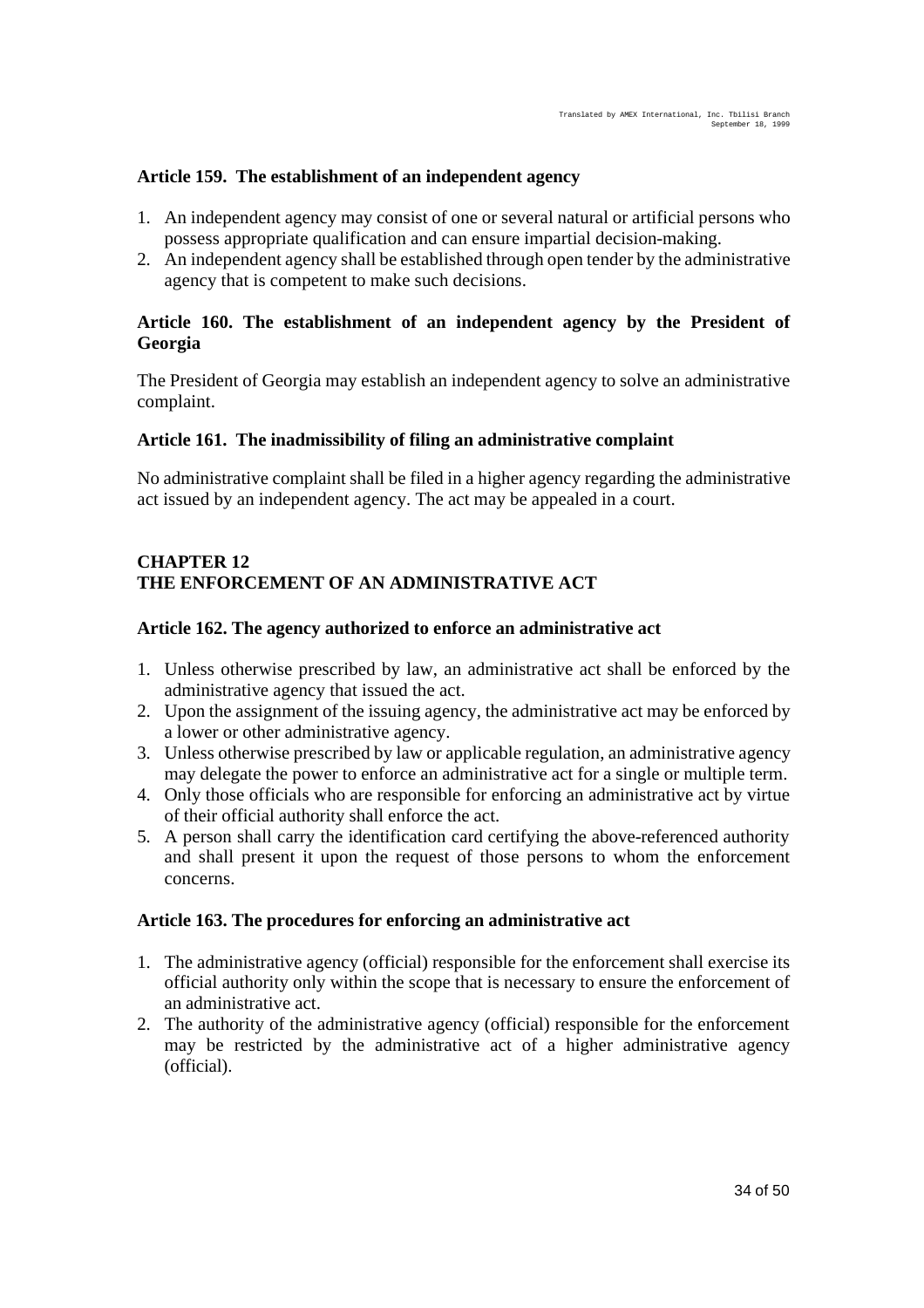# **Article 164. The obligation to fulfill the requirements of an authorized administrative agency**

- 1. Every person shall fulfill the lawful requirements of an authorized administrative agency (official) related to the enforcement of an administrative act.
- 2. Unless otherwise prescribed by law or applicable regulation, a person may refuse to fulfill the requirement related to the enforcement, if it contravenes his official obligation, or if it will results in the disclosure of state, commercial or professional secret that he was required to protect under law.

## **Article 165. The decision on ensuring the enforcement**

- 1. An administrative agency (official) may perform any lawful action in regard to other person for the purpose of enforcing an administrative act, only if the decision on ensuring the enforcement was issued.
- 2. The decision on ensuring the enforcement shall be in writing and shall constitute an administrative act.
- 3. The decision on ensuring the enforcement may be contained in the administrative act, which is to be enforced.
- 4. The decision on ensuring the enforcement shall include reference to the administrative act, which is to be enforced.
- 5. The decision on ensuring the enforcement shall include reference to the measure that is to be taken to ensure the enforcement. The decision shall specify only one measure for ensuring the enforcement.
- 6. If one measure cannot ensure the enforcement, an administrative act regarding the application of another measure shall be issued.
- 7. The decision on ensuring the enforcement shall specify the amount of expenses and the procedure for reimbursement. An administrative agency may subsequently change the amount of expenses according to the actions taken to enforce the administrative act.

# **Article 166. Administrative proceeding regarding the issuance of the decision on ensuring the enforcement**

- 1. Articles 95 and 98 of this Code shall not apply to the administrative proceeding regarding the issuance of the decision on ensuring the enforcement.
- 2. In urgent cases, when state or public security and health or life of a person is undermined, or if the offense cannot be otherwise prevented, the decision on ensuring the enforcement may be issued orally.
- 3. The decision on ensuring the enforcement shall be issued in writing within three days after taking applicable measure for the enforcement, as prescribed by Chapter 4 of this Code.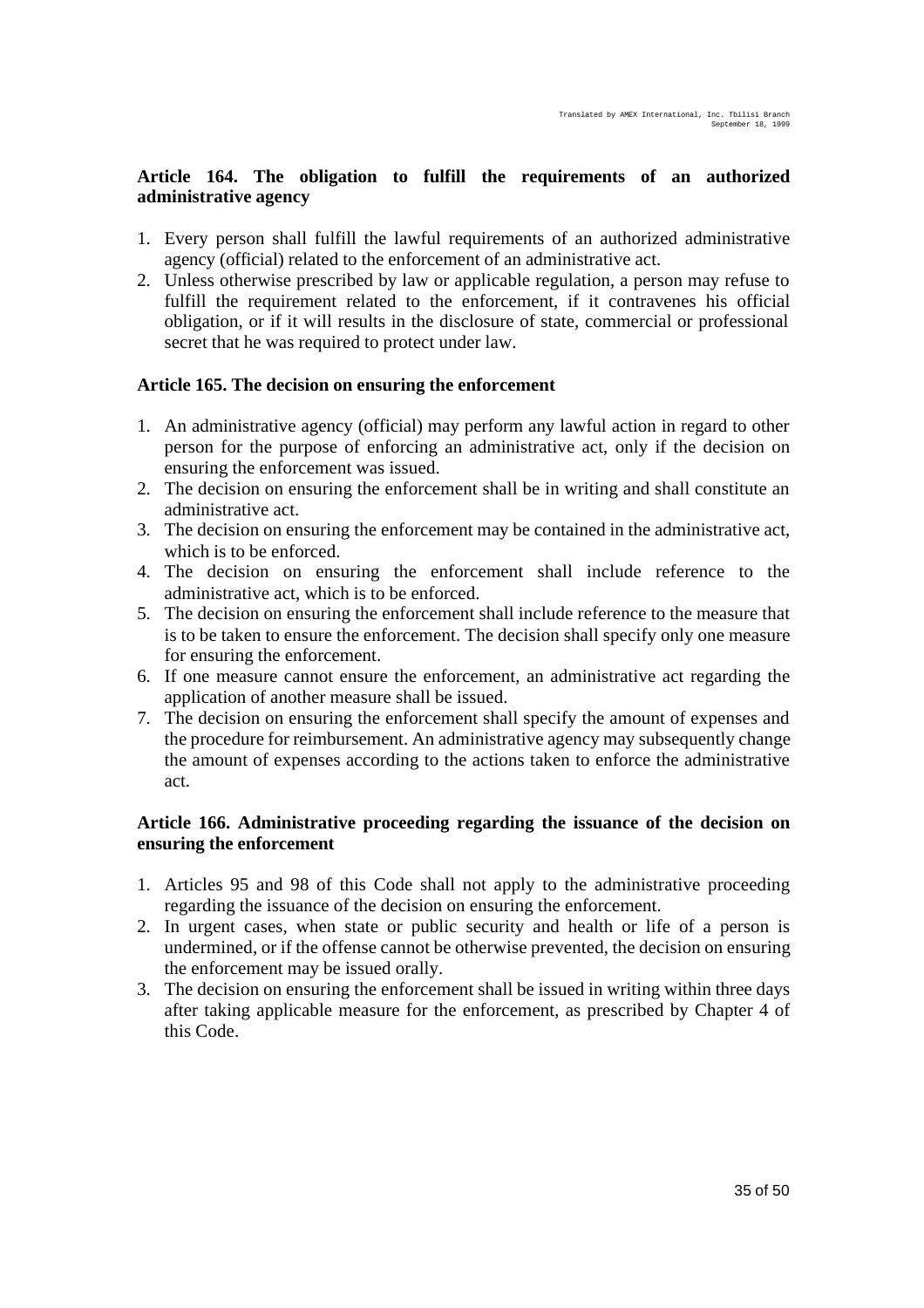## **Article 167. The term for voluntary compliance with an administrative act**

- 1. The person, in regard to whom the measure for ensuring the enforcement is taken, shall be granted a certain term for voluntary compliance with the administrative act.
- 2. The administrative agency shall clearly determine actions that the person shall perform for the purpose of enforcing the administrative act.
- 3. The person may fulfill his obligation in a manner that is the most convenient to him.
- 4. The measure for ensuring the enforcement may not be taken in regard to the person, who fulfills the obligations stipulated by the decision on ensuring the enforcement within the fixed term. The fulfillment of the above-referenced obligation by the person within the fixed term shall result in the invalidation of the decision on enforcement.
- 5. In urgent cases stipulated by Article 166 of this Code the term may not be determined.

## **Article 168. Reimbursement of the expenses related to enforcement**

- 1. Unless otherwise prescribed by law or applicable regulation, the person who fails to voluntarily comply with an administrative act within the term set by an administrative agency shall reimburse the expenses related to the enforcement of the administrative act.
- 2. If in cases stipulated by Article 167 of this Code no term was set for the person to voluntarily comply with an administrative act, the expenses related to the enforcement shall be covered by the state or local self-government and government agency.

# **Article 169. The measure for ensuring enforcement**

- 1. After the expiration of the term for voluntarily compliance with an administrative act, an administrative agency may take one of the following measures to enforce the administrative act:
	- (a) assign another person to the enforcement of the administrative act,
	- (b) impose a fine, or
	- (c) direct coercion.
- 2. The administrative agency may take only those measures that are set forth in the decision on ensuring the enforcement.
- 3. The administrative agency may opt for only those measures that will ensure the promptest and least costly enforcement of the act and will inflict no harm upon the society and respective person.
- 4. The enforcement of an administrative act shall immediately result in discontinuing the application of the measure for ensuring the enforcement.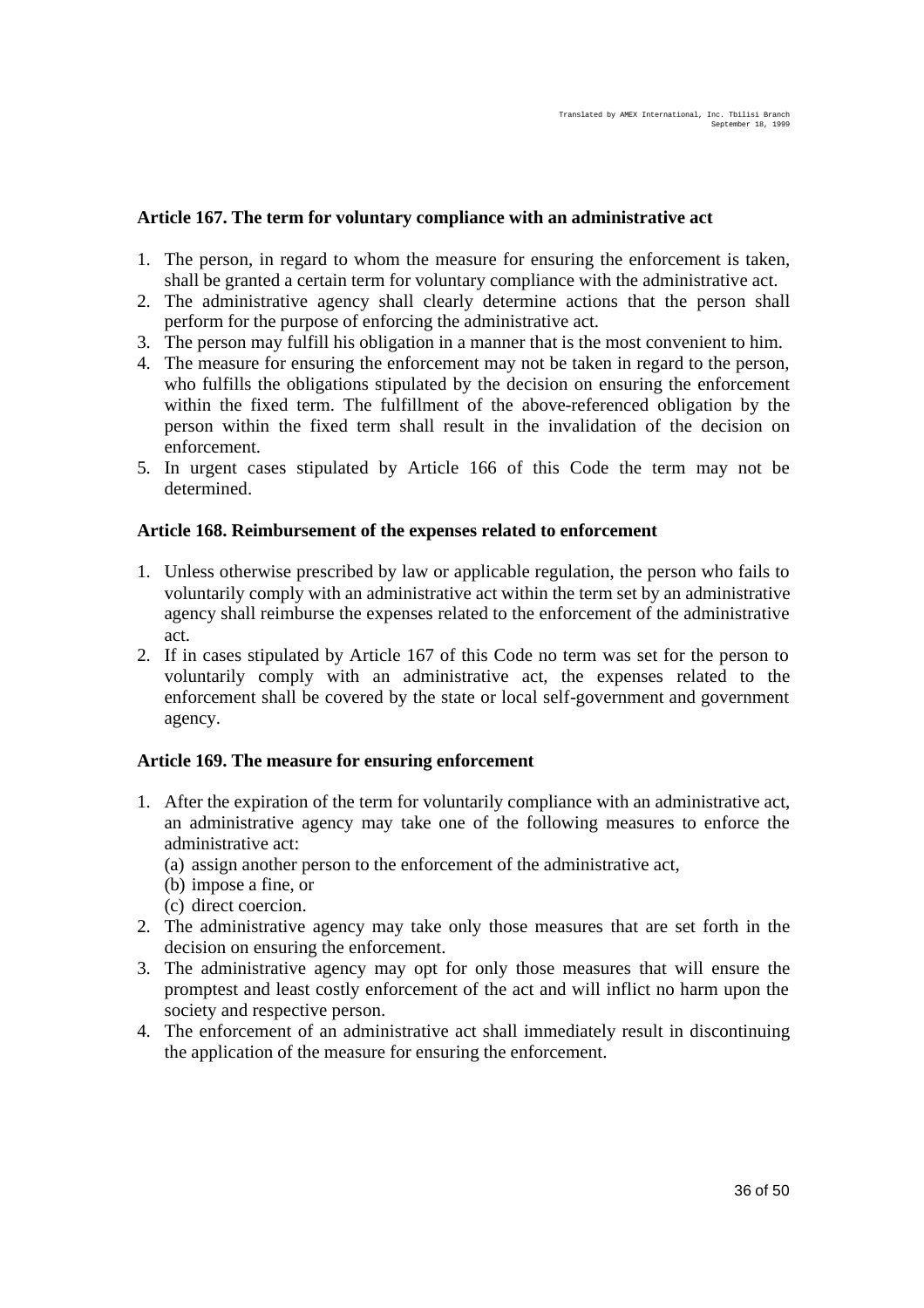## **Article 170. Assigning another person to the enforcement of an administrative act**

- 1. If an administrative act may be enforced by another person, an administrative agency shall assign another person to the enforcement of the act in accordance with this Code.
- 2. The administrative agency shall reimburse the person to whom the enforcement was assigned for all expenses related to the enforcement of the administrative act. The administrative agency shall recover those expenses from a respective natural or artificial person in accordance with applicable legislation.

## **Article 171. Ensuring the enforcement through a fine**

- 1. A fine as a measure for enforcement under Civil Law shall be imposed when an administrative act may be enforced only at the will of a respective person.
- 2. A fine as a measure for enforcement may also be imposed when another person may be assigned to the action related to the enforcement of the administrative act.
- 3. The amount of a fine shall be determined by the decision on ensuring the enforcement. The amount of a fine may be determined as a total amount or amount per day of violation of an administrative act, or amount per action violating an administrative act.
- 4. The total amount of a fine shall not exceed 1,000 laris for a natural person and 5,000 laris for an artificial person.
- 5. The amount of a fine per day or per action shall not exceed 50 laris for a natural person and 200 laris for an artificial person.
- 6. The minimum amount of a fine shall total 5 laris.
- 7. The amount of a fine shall be transferred to the state or territorial unit budget.

#### **Article 172. Direct coercion**

- 1. If notwithstanding the measures set forth in Articles 170 and 171 an administrative act was not enforced, the responsible administrative agency may ensure the enforcement through direct coercion.
- 2. Direct coercion may also be resorted to in accordance with Paragraph 2 of Article 166 of this Code.
- 3. An administrative agency shall take only those measures of direct coercion that are prescribed by law or applicable regulation.

## **Article 173. The enforcement in regard to local self-government and government agencies**

The provisions of this Chapter regarding the enforcement of an administrative act shall not apply to local self-government or government agencies.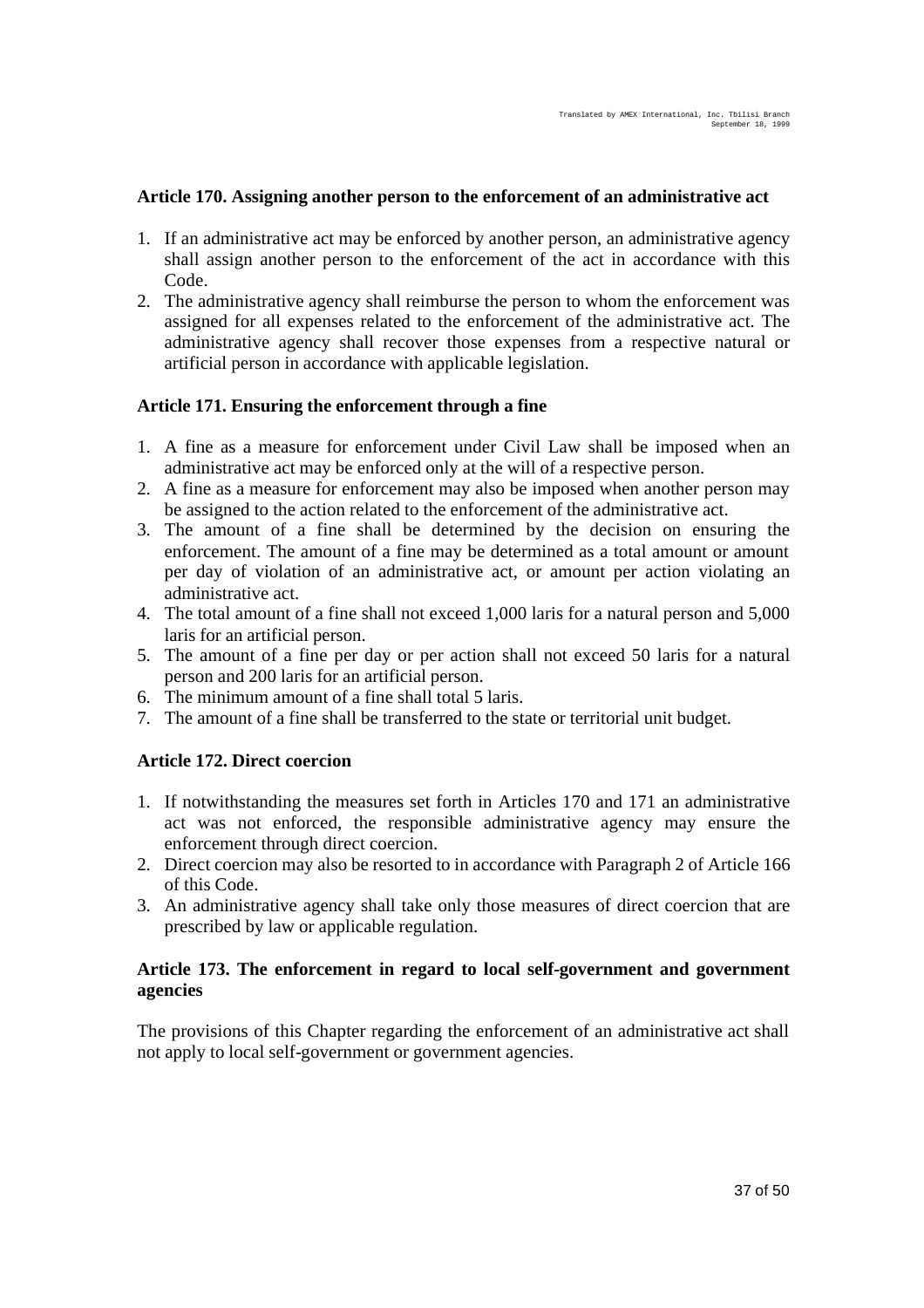# **Article 174. The enforcement of an administrative act during the state of emergency or martial law**

Law may prescribe the rules different from this Code for the state of emergency or martial law, or in regard to the enforcement of an administrative act by police.

## **Article 175. Special procedure for enforcing an administrative act in regard to the recovery of funds**

- 1. The measures for ensuring the enforcement, as prescribed by Article 170 of this Code, may not apply to the enforcement of an administrative act in regard to the recovery of funds.
- 2. The enforcement of an administrative act in regard to the recovery of funds shall require the decision of a respective administrative agency on ensuring the enforcement.
- 3. If the required person refuses to pay funds on the basis of an administrative act, an administrative agency may render the decision on ensuring the enforcement, according to which the authorized person will require the debtor to transfer the amount to the account of the administrative agency.
- 4. The coercive recovery of funds from a person and placement of lien on property shall be based upon the writ of execution, as prescribed by the Law of Georgia on Enforcement Proceedings.

#### **Article 176. Filing a complaint against the decision on ensuring the enforcement**

- 1. A complaint against the decision on ensuring the enforcement shall be filed pursuant to the procedures set forth in this Code.
- 2. If the enforcement measure and the term stipulated by the decision on ensuring the enforcement are based upon the administrative act that is to be enforced, the complaint shall be filed only together with the respective administrative act.

# **CHAPTER 13 THE ADMINISTRATIVE PROCEEDING IN REGARD TO AN ADMINISTRATIVE COMPLAINT**

#### **Article 177. The right to file a complaint against an administrative decree**

- 1. An interested party may file a complaint against the administrative decree issued by an administrative agency.
- 2. The failure of an administrative agency to issue an administrative act within a fixed term shall be considered as a refusal to issue the act and will constitute the ground for filing a complaint pursuant to this Chapter.
- 3. A complaint may be filed against any action of an administrative agency pursuant to the procedures prescribed by this Chapter.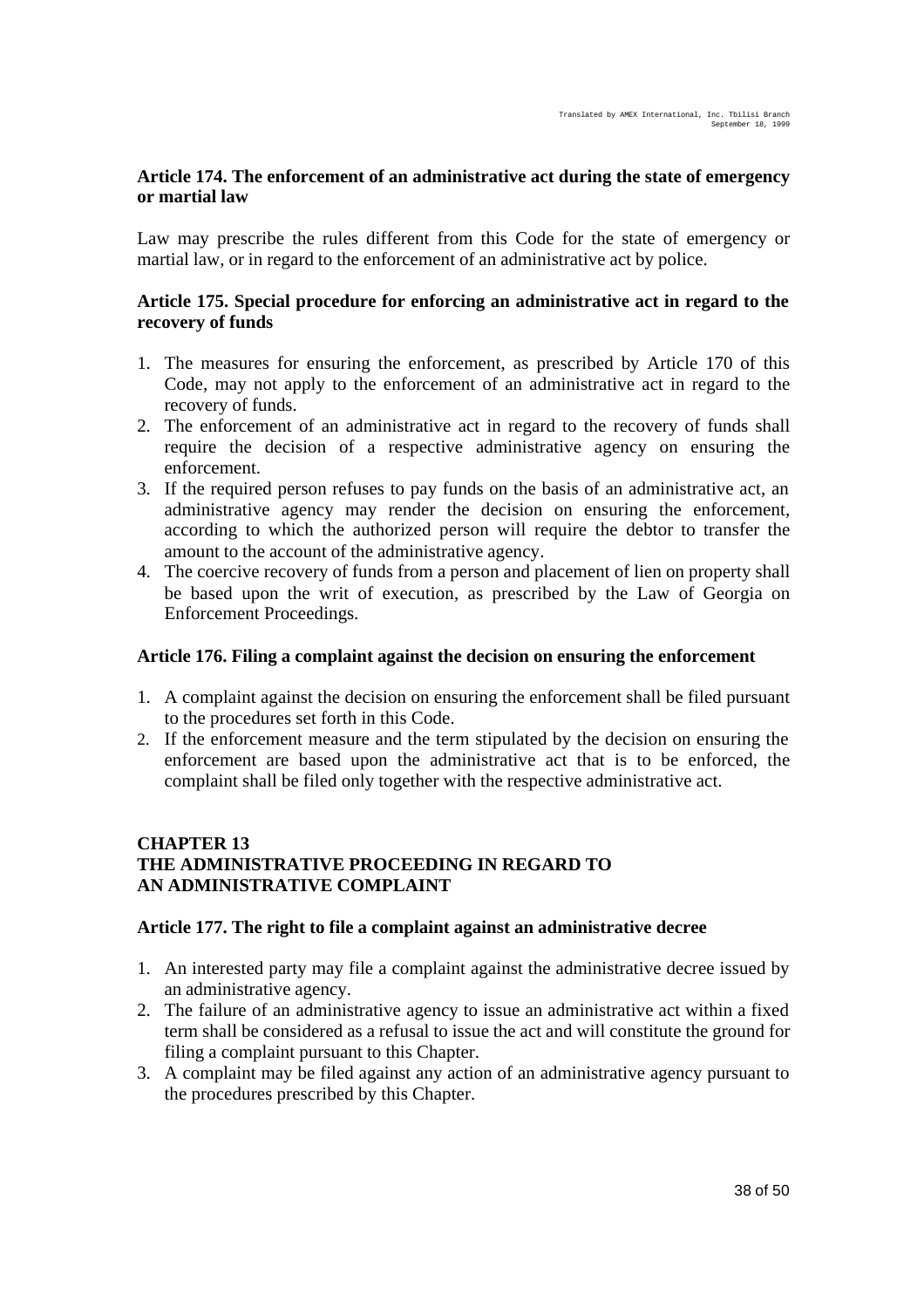4. No complaint shall be filed against the decision of an administrative agency on administrative proceeding, except as expressly prescribed by law or when the decision contravenes the rights or lawful interests of a person independently of the respective administrative decree.

# **Article 178. The administrative agency competent to review an administrative complaint**

- 1. Unless otherwise prescribed by law or applicable regulation, an administrative complaint shall be reviewed and resolved by the administrative agency that issued the administrative decree, if there is an official or the higher official of a structural subdivision who issued the administrative decree.
- 2. A complaint against the administrative decree issued by the chief official of an administrative agency shall be filed in a higher administrative agency.

# **Article 179. Administrative complaint**

- 1. An administrative proceeding shall commence pursuant to the procedures prescribed by this Chapter only after an administrative complaint is filed.
- 2. An administrative complaint shall be in writing and shall comply with the requirements prescribed by this Code.

## **Article 180. The term for filing an administrative complaint**

- 1. Unless otherwise prescribed by law, an administrative complaint shall be filed within one month after the promulgation or official notification of an administrative act.
- 2. A complaint against the action of an administrative agency may be filed within one month after the interested party became aware of such action.
- 3. An administrative agency may not define the term for filing a complaint if it fails to issue an administrative decree with the fixed term.
- 4. In case of failure to file an administrative complaint within the fixed term, the term shall be extended if the failure occurred due to force-major or other reasonable excuse.

#### **Article 181. The content of an administrative complaint**

- 1. An administrative complaint shall include the following information:
	- (a) the title of the administrative agency where the complaint is filed,
	- (b) the identity and address of the complainant,
	- (c) the title of the administrative agency whose administrative decree or action is subject to complaint,
	- (d) the title of the administrative decree subject to complaint,
	- (e) claim,
	- (f) the grounds for the claim, and
	- (g) the list of attached documents, if any.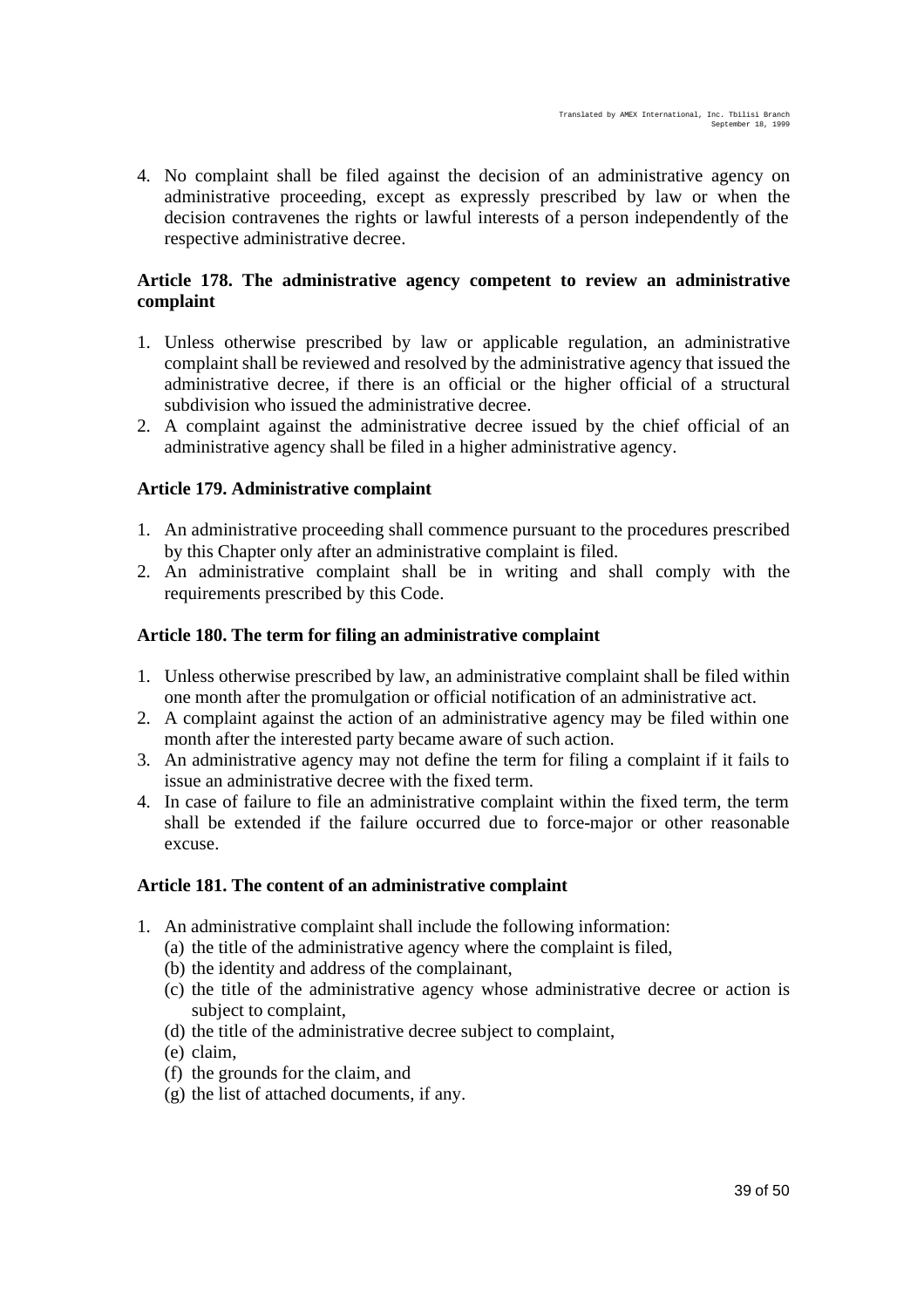2. If the complainant was provided with the respective administrative decree, a copy of the decree shall be attached to the administrative complaint.

#### **Article 182. The refusal to accept or review an administrative complaint**

- 1. An administrative agency may not review an administrative complaint if:
	- (a) there is a court decision or ruling certifying that the plaintiff abandoned the claim stipulated by the complaint, or the defendant admitted it, or the parties reached an agreement on the claim,
	- (b) the case regarding the same claim, involving the same parties, and based on the same ground is in a court, or
	- (c) the same or a higher administrative agency has already rendered the decision regarding the same matter.
- 2. Before rendering the decision on refusing to accept or review an administrative complaint, the administrative agency shall enable the complainant to present his opinion regarding the matter.

#### **Article 183. The term for reviewing an administrative complaint**

- 1. Unless otherwise prescribed by law or applicable regulation, an authorized administrative agency shall review an administrative complaint and render a decision within a month.
- 2. In cases prescribed by applicable legislation, when detection of substantial circumstances for the case requires the term longer than that prescribed for reviewing an administrative complaint, an administrative agency shall be authorized to render a reasoned decision to extend the term for reviewing an administrative complaint.
- 3. An administrative agency shall render the decision stipulated by Paragraph 2 of this Article no later than ten days after the commencement of administrative proceeding and shall inform the complainant.
- 4. Unless otherwise prescribed by law or applicable administrative decree, the term for reviewing an administrative complaint may be extended for not more than one month.

## **Article 184. The suspension of an administrative legal act upon filing an administrative complaint**

- 1. Unless otherwise prescribed by law or applicable regulation, the act that is subject to complaint shall be deemed suspended upon the registration of an administrative complaint.
- 2. An administrative decree may not be suspended if:
	- (a) the suspension will result in the increase in expenses of the State or local selfgovernment or local government agencies;
	- (b) it is the administrative decree of police that was adopted to maintain public order,
	- (c) it was issued during the state emergency or martial law pursuant to applicable legislation, or
	- (d) the postponement of the enforcement will result in substantial material damages or will substantially undermine public order or security.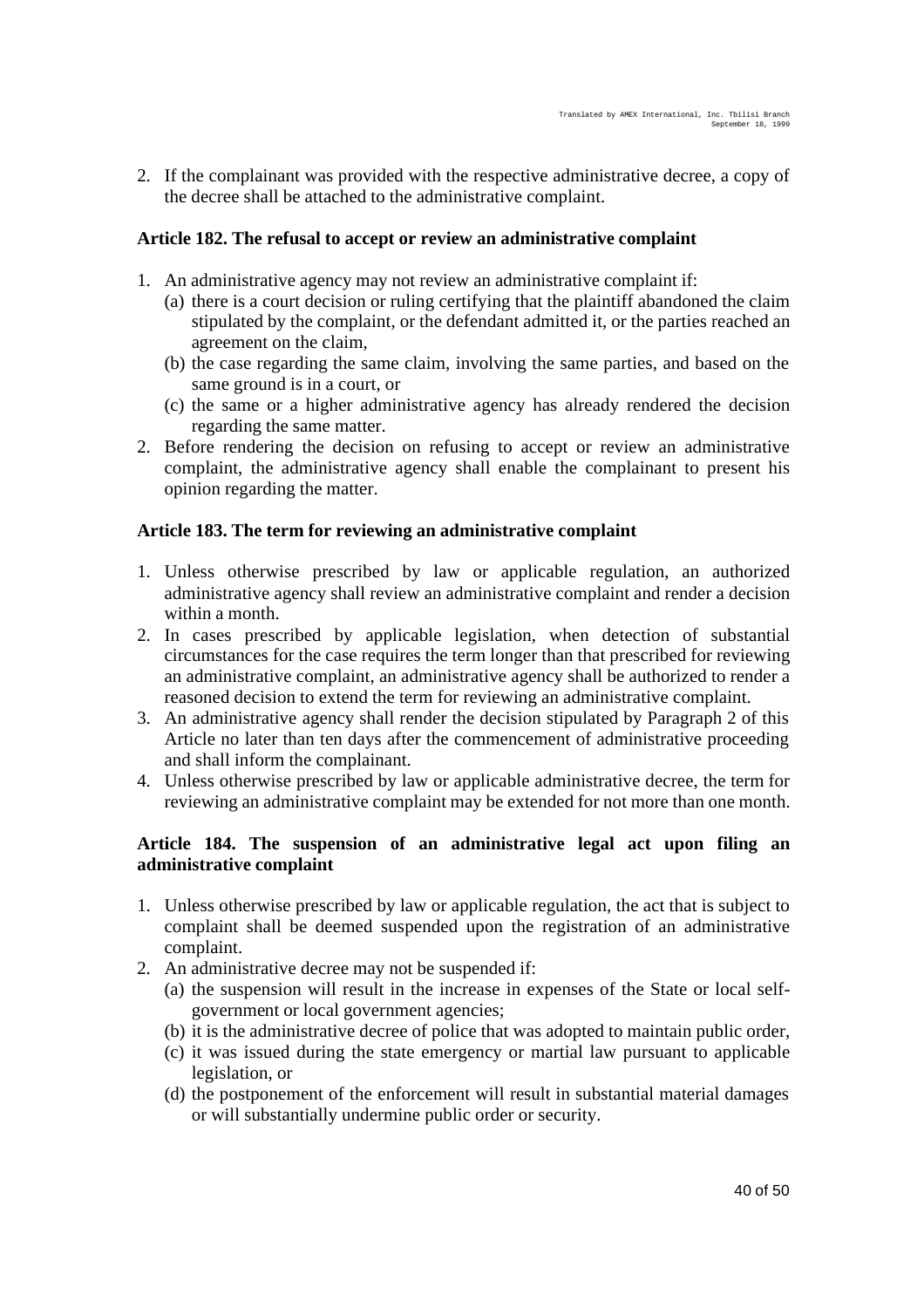- 3. The decision based on Paragraph 2 of this Article regarding the extension of the term of an administrative decree shall be rendered by the administrative agency that issued the decree, or by a higher administrative agency.
- 4. A complaint against the decision of an administrative agency stipulated by Paragraph 3 of this Article shall be filed in a court in compliance with applicable legislation.
- 5. An interested party may refer to a court pursuant to law to restore the suspended administrative decree.

#### **Article 185. The procedure for reviewing an administrative complaint**

Unless otherwise prescribed by this Chapter, the provisions under Chapter 6 of this Code apply to the administrative proceeding related to an administrative complaint.

## **Article 186. The review and resolution of an administrative complaint by a corporate administrative agency**

The procedures prescribed by Chapter 7 of this Code apply to the review and resolution of an administrative complaint by a corporate administrative agency.

## **Article 187. Inadmissibility of involvement in the review of an administrative complaint**

The person who participated in the preparation or issuance of the administrative decree subject to complaint may not be involved in the review of the administrative complaint.

#### **Article 188. The right to amend or nullify an administrative decree**

- 1. Filing of an administrative complaint may not restrict the right of an administrative agency that issued the administrative decree to amend, invalidate or nullify the decree in compliance with the procedure prescribed by this Code.
- 2. If an administrative decree is amended or nullified, the administrative agency shall inform the administrative agency reviewing the complaint within five days.

# **Article 189. The obligation to issue an administrative decree**

- 1. If an administrative complaint is filed in regard to the failure to issue an administrative decree within the fixed term, the filing of the complaint may not interfere with the obligation of an administrative agency to issue an administrative decree, except as prescribed by law.
- 2. Unless otherwise prescribed by law, the issuance of an administrative decree by an administrative agency shall result in the termination of the administrative proceeding on the administrative complaint regarding the failure to issue the administrative act.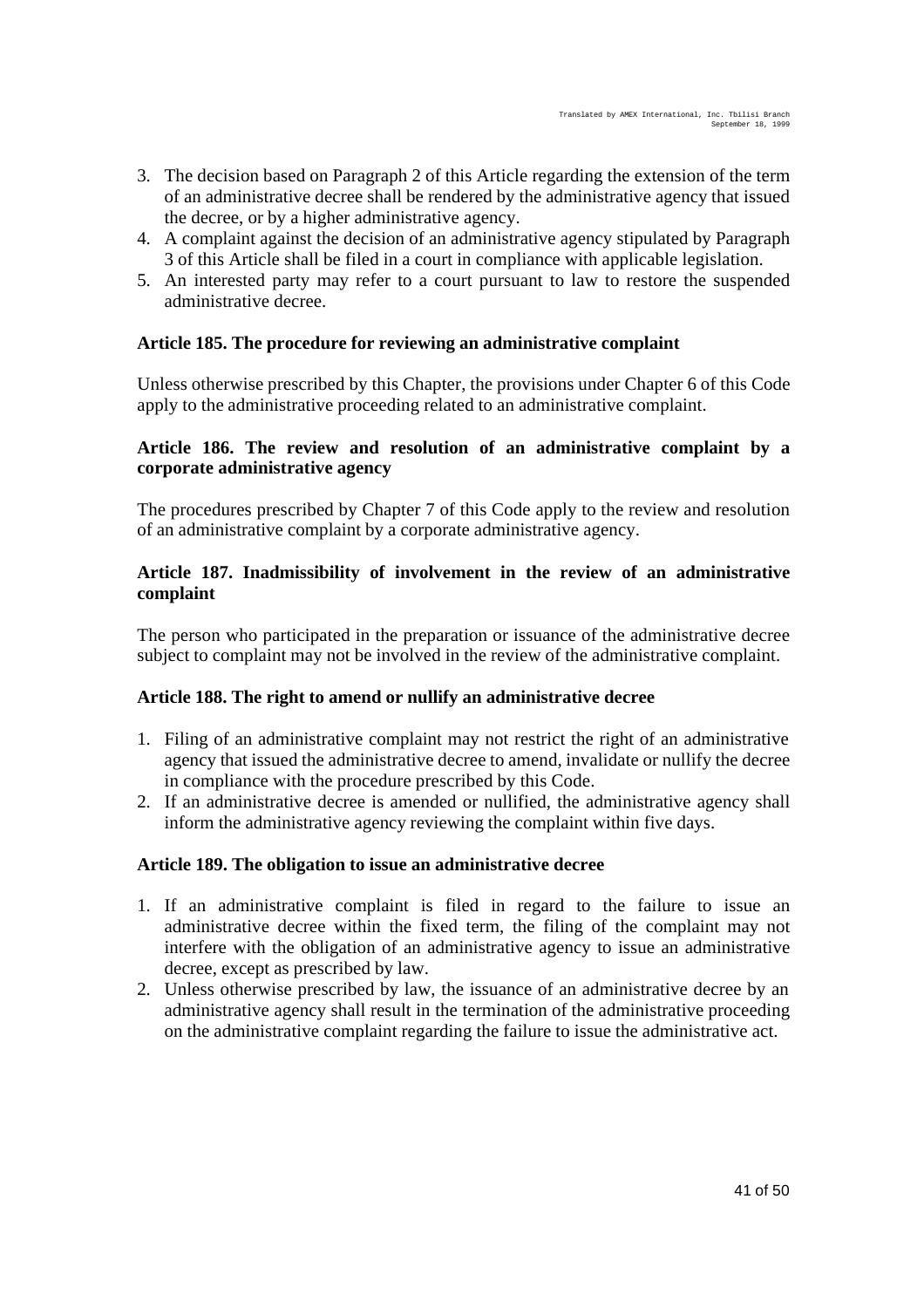# **Article 190. Resumption of administrative proceeding upon the amendment or revocation of an administrative decree**

If the administrative agency that issued the administrative decree subject to complaint amends or revokes the decree, the review of the administrative complaint shall be continued if an interested party seeks to nullify the decree.

## **Article 191. The abandonment of an administrative complaint**

- 1. The person who filed an administrative complaint may abandon the complaint before the administrative agency renders a decision.
- 2. The abandonment of an administrative complaint shall be announced in writing. During an oral hearing an interested party may abandon a complaint orally as well.
- 3. The abandonment of an administrative complaint may not suspend its review if the suspension may undermine state or public interests or inflict substantial harm.

## **Article 192. The right of an administrative agency to admit an administrative complaint**

- 1. The administrative agency that issued the administrative decree subject to complaint may admit the complaint if it complies with applicable legislation.
- 2. Unless otherwise prescribed by law or applicable regulation, the administrative agency that reviews an administrative complaint may continue administrative proceeding even if the administrative agency that issued the administrative decree admitted the complaint.

# **Article 193. The volume of the administrative proceeding related to an administrative complaint**

- 1. Unless otherwise prescribed by law or applicable regulation, an administrative agency shall review an administrative complaint within the scope of the claim of the complaint. In cases prescribed by law the agency may review a complaint beyond the scope of the claim.
- 2. If the administrative agency reviewing the complaint cannot render a decision only in regard to the part of the administrative decree to which the complaint concerns, the agency shall render the decision in regard to the entire decree upon the written consent of the complainant. If the latter is against it, the agency may decide to ignore the complaint, if it complies with law.

# **Article 194. The participation of an interested party in the administrative proceeding in regard to an administrative complaint**

- 1. An administrative agency shall enable the interested party participating in the administrative proceeding to present his opinion.
- 2. An administrative agency shall serve written notice about the commencement of the proceeding to all persons who previously participated in the administrative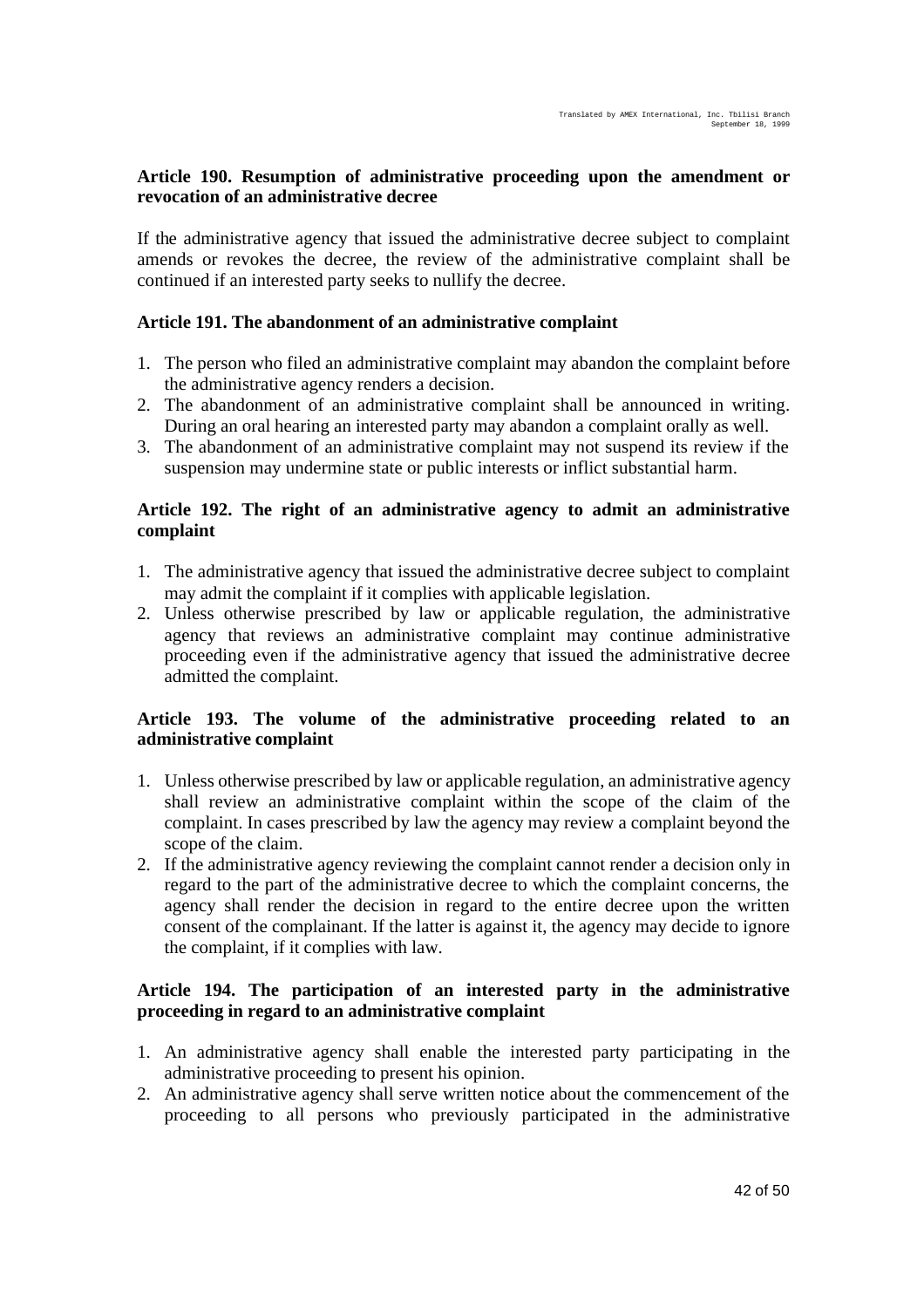proceeding in regard to the issuance of the administrative decree. The agency shall also ensure their participation in the proceeding.

3. Unless otherwise prescribed by law or applicable regulation, the refusal of an interested party to present his opinion or additional information or to attend oral hearing may not result in the suspension of the administrative proceeding.

# **Article 195. The participation of the administrative agency that issued the administrative decree in the administrative proceeding in regard to an administrative complaint**

- 1. The administrative agency reviewing an administrative complaint shall within five days send a copy of the complaint and attached documents to the administrative agency that issued the administrative decree.
- 2. The administrative agency that issued the administrative decree subject to complaint shall present all decree-related materials of the proceeding and its written opinion regarding the complaint to the administrative agency reviewing the complaint. The above-referenced documents shall be provided within five days after receiving the administrative complaint.
- 3. Unless otherwise prescribed by law, the administrative agency that issued the administrative decree subject to complaint and the interested party involved in the administrative proceeding related to the complaint shall enjoy the same rights.
- 4. The administrative agency that issued the administrative decree subject to complaint shall be represented in an administrative proceeding by the official who issued the decree or by another authorized person. If the decree was issued by a corporate agency, it shall be represented by the chief official of the agency.
- 5. The administrative agency that issued the administrative decree subject to complaint may be represented in an administrative proceeding by another employee only with the consent of the administrative agency that reviews the complaint.

# **Article 196. The submission of additional information by interested parties**

- 1. Unless otherwise prescribed by law, the complainant and another interested party shall present their opinion and other additional case-related documents within five days before the commencement of oral hearing.
- 2. An administrative agency shall serve a written notice to the participant of the administrative proceeding regarding the date of the oral hearing within five days before the commencement of the hearing.

# **Article 197. Access to the materials of an administrative proceeding**

- 1. Parties to an administrative proceeding shall be granted access to the documents of the proceeding pursuant to Article 99 of this Code.
- 2. Upon the request of the parties or at its own initiative the administrative agency reviewing the administrative complaint may not provide interested parties with the information which applicable laws classify as state, commercial, professional, or private secret, unless otherwise prescribed by law.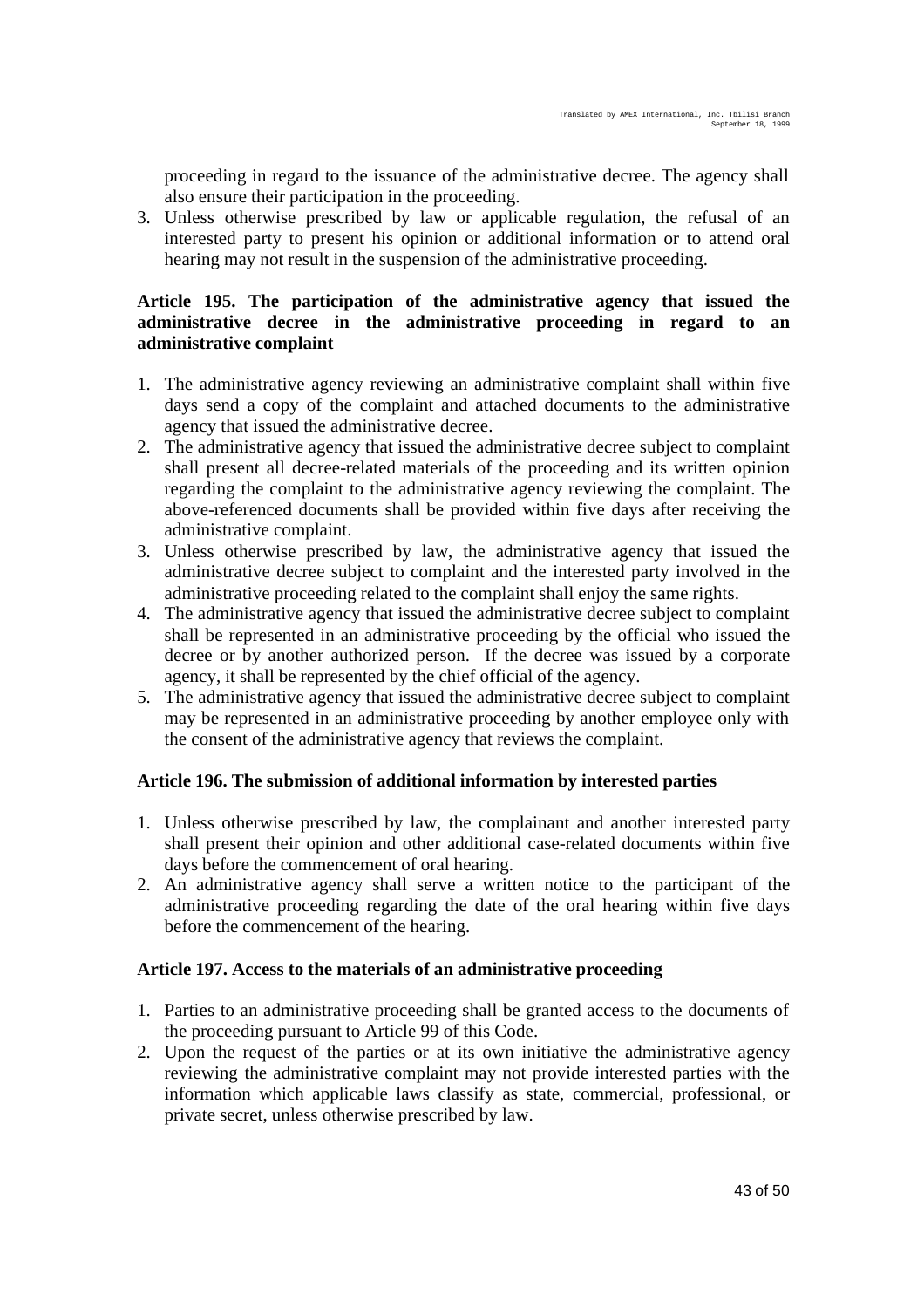3. In case when providing such information may inflict moral harm upon a person, the administrative agency may provide the information to the representative of the person, if the representative is a lawyer or doctor.

## **Article 198. The procedures for conducting an oral hearing**

- 1. An oral hearing shall be conducted in accordance with the procedures set forth in Chapter 8.
- 2. Parties to an administrative hearing may be heard in the absence of each-other, if required so for the purpose of avoiding the disclosure of state, commercial, professional or private secret, or if substantial case-related circumstances cannot be otherwise discovered.
- 3. An administrative agency shall render a reasoned decision regarding the matter stipulated by Paragraph 2 of this Article upon the request of an interested party.
- 4. Unless otherwise prescribed by law or applicable regulation, the session of an oral hearing shall be closed.
- 5. The session of an oral hearing shall be open if an administrative complaint is filed against the administrative decree that is based on public administrative proceeding.

## **Article 199. The review and resolution of an administrative complaint without an oral hearing**

- 1. An administrative agency may review and resolve an administrative complaint without an oral hearing, if:
	- (a) it invokes the grounds for denying the complaint, or
	- (b) all interested parties to the proceeding agree on hearing the case without oral hearing.
- 2. An administrative agency shall provide the grounds for not conducting oral hearing in the administrative decree issued in regard to the complaint.

# **Article 200. The submission of opinion by an interested party to the case after an oral hearing**

If the administrative agency reviewing an administrative complaint becomes aware of a new substantial case-related circumstance after the oral hearing, it shall inform interested parties to the proceeding and enable them to present their opinions regarding this matter.

# **Article 201. The decision of an administrative agency regarding the review of an administrative complaint**

- 1. After the review of an administrative complaint the administrative agency shall render one of the following decisions:
	- (a) comply with the complaint,
	- (b) deny the complaint, or
	- (c) partly comply with the complaint.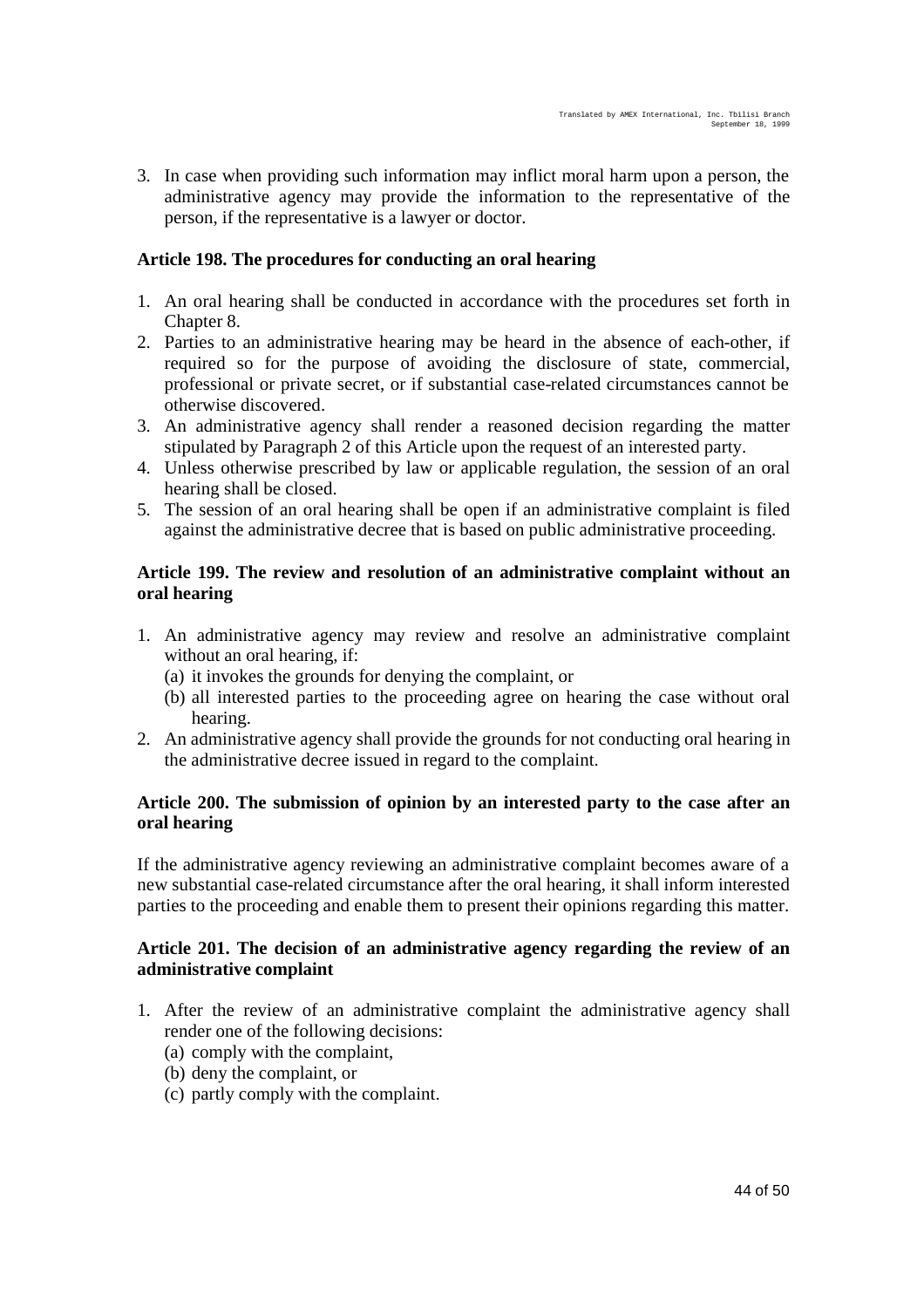- 2. If there is a need to investigate additional materials to the case, the administrative agency shall postpone the review and serve notice to the parties.
- 3. The administrative agency shall examine the expediency of the proceeding-related administrative decree.
- 4. The administrative agency reviewing an administrative complaint shall examine whether the decree complies with the statutory requirement for granting any right or preference to the complainant.

## **Article 202. The issuance of an administrative decree in regard to an administrative complaint**

- 1. The decision of an administrative agency regarding the review of an administrative complaint shall constitute an administrative act and shall meet the requirements for administrative acts as prescribed by this Code.
- 2. The administrative agency shall indicate in the administrative act issued in regard to the complaint the agency in which a complaint against the act may be filed, including its address and the term for filing the complaint.

# **Article 203. The amendment, nullification or invalidation of the administrative act subject to complaint. The issuance of a new administrative decree**

- 1. An administrative agency may amend, revoke or invalidate the administrative act subject to complaint.
- 2. An administrative agency may not amend, revoke or invalidate an administrative decree, if the violation made during the preparation and issuance of the decree is not substantial.
- 3. Unless otherwise prescribed by law or applicable regulation, the administrative agency reviewing an administrative complaint shall issue a new administrative decree as a substitute for the null or invalid act, if required so by the complainant or applicable law.
- 4. If the collection of additional information or additional examination of evidence is required, a higher administrative agency may order the agency that issued the nullified or invalidated decree to issue a new administrative decree. The instructions included in such decision shall be mandatory for the lower administrative agency.
- 5. The administrative agency reviewing an administrative complaint may not issue an administrative decree, if the power to issue the decree is granted only to the agency that issued the act subject to complaint, or if the issuance of the decree requires special ground, including competition.
- 6. An administrative agency shall examine the administrative decree based on the decision of a corporate or advisory body or public expert only in terms of its legitimacy. In case of the nullification or invalidation of the decree the agency shall order an appropriate administrative agency to issue a new administrative decree.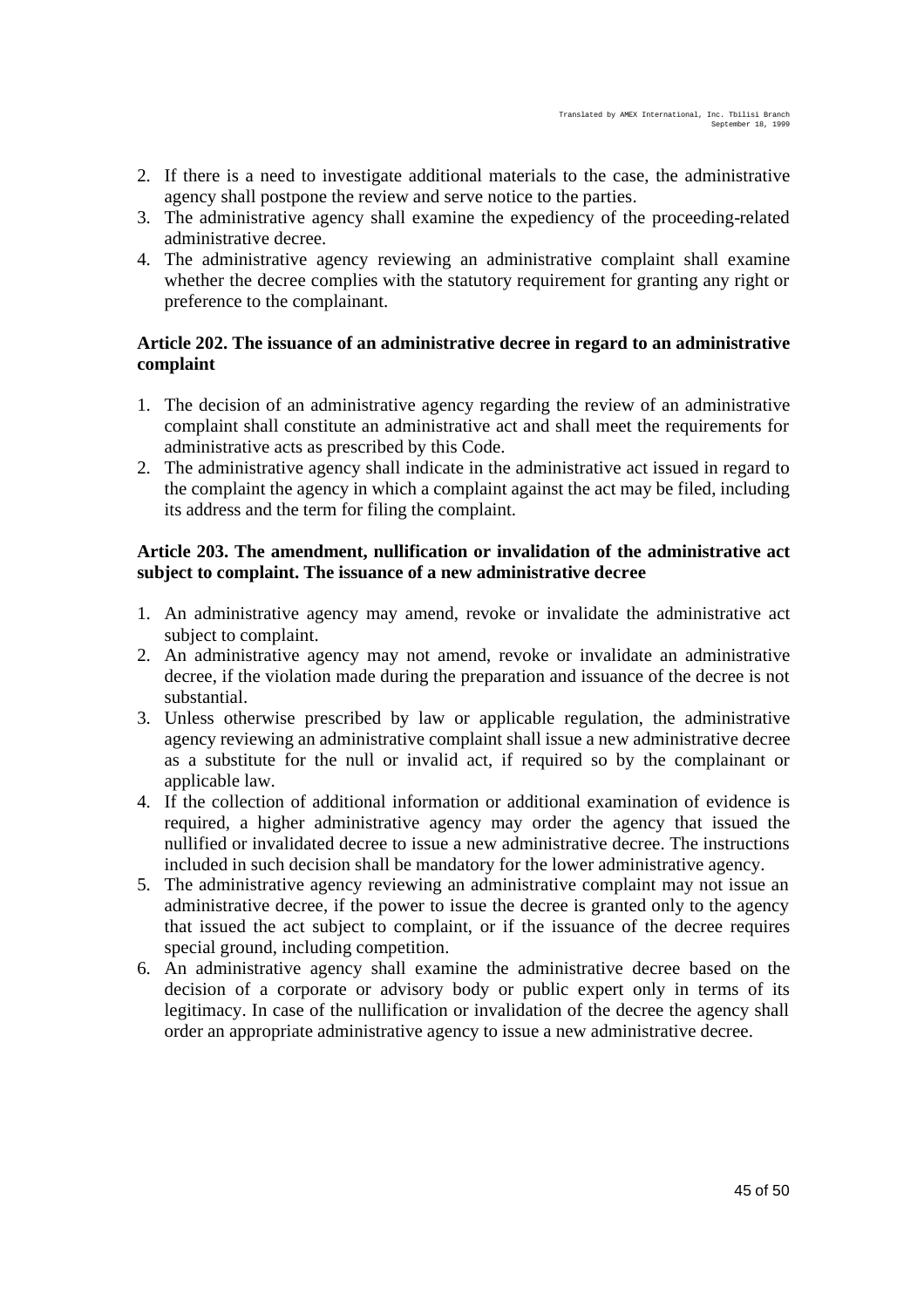## **Article 204. The expenses of the administrative proceeding based on an administrative complaint**

- 1. No state duty or other tax shall be imposed for the review of an administrative complaint.
- 2. The expenses of the administrative proceeding based on an administrative complaint includes:
	- (a) the expenses incurred by the administrative agency in connection to the proceeding, and
	- (b) the expenses incurred by the parties to the proceeding.
- 3. The expenses incurred by parties to the proceeding includes the fees paid to an advocate or other representative, missed wages, the expenses incurred to obtain evidence, and other expenses incurred by the parties to ensure appropriate legal defense.
- 4. The decision regarding the reimbursement of the expenses shall be rendered by the administrative agency that reviews the complaint.

## **Article 205. The procedures for the reimbursement of the expenses related to the review of an administrative complaint**

- 1. The proceeding-related expenses incurred by the administrative agency reviewing the administrative complaint, which were not reimbursed, shall be covered by the complainant, except for the salary (missed wages) paid to the employee of the agency.
- 2. In case of compliance with the complaint, the complainant shall be entitled to the reimbursement of the expenses that were incurred during the administrative proceeding. The expenses shall be reimbursed by the administrative agency that issued the administrative decree subject to complaint.
- 3. An administrative agency shall reimburse the complainant for the expenses incurred, even if the complaint was denied, provided the administrative decree was issued in accordance with the applicable procedures, but it failed to comply with the requirements prescribed by Paragraph 2 of Article 60 of this Code.
- 4. If an administrative complaint is filed with the same administrative agency, the expenses of the administrative proceeding shall be reimbursed from the budget of the State or respective territorial unit.
- 5. A natural person shall cover the expenses stipulated by Paragraph 4 of this Article only if he was aware of the circumstances proving unreasonable grounds of the administrative complaint.
- 6. Another interested party to the administrative proceeding shall reimburse the expenses of the proceeding only if he independently submitted a motion or application.
- 7. The expenses of an administrative proceeding that were incurred by reason of any party to the proceeding shall be covered by the latter.
- 8. If an administrative proceeding is terminated due to the compliance with the administrative complaint by the administrative agency, the complainant shall be entitled to the reimbursement of the expenses incurred.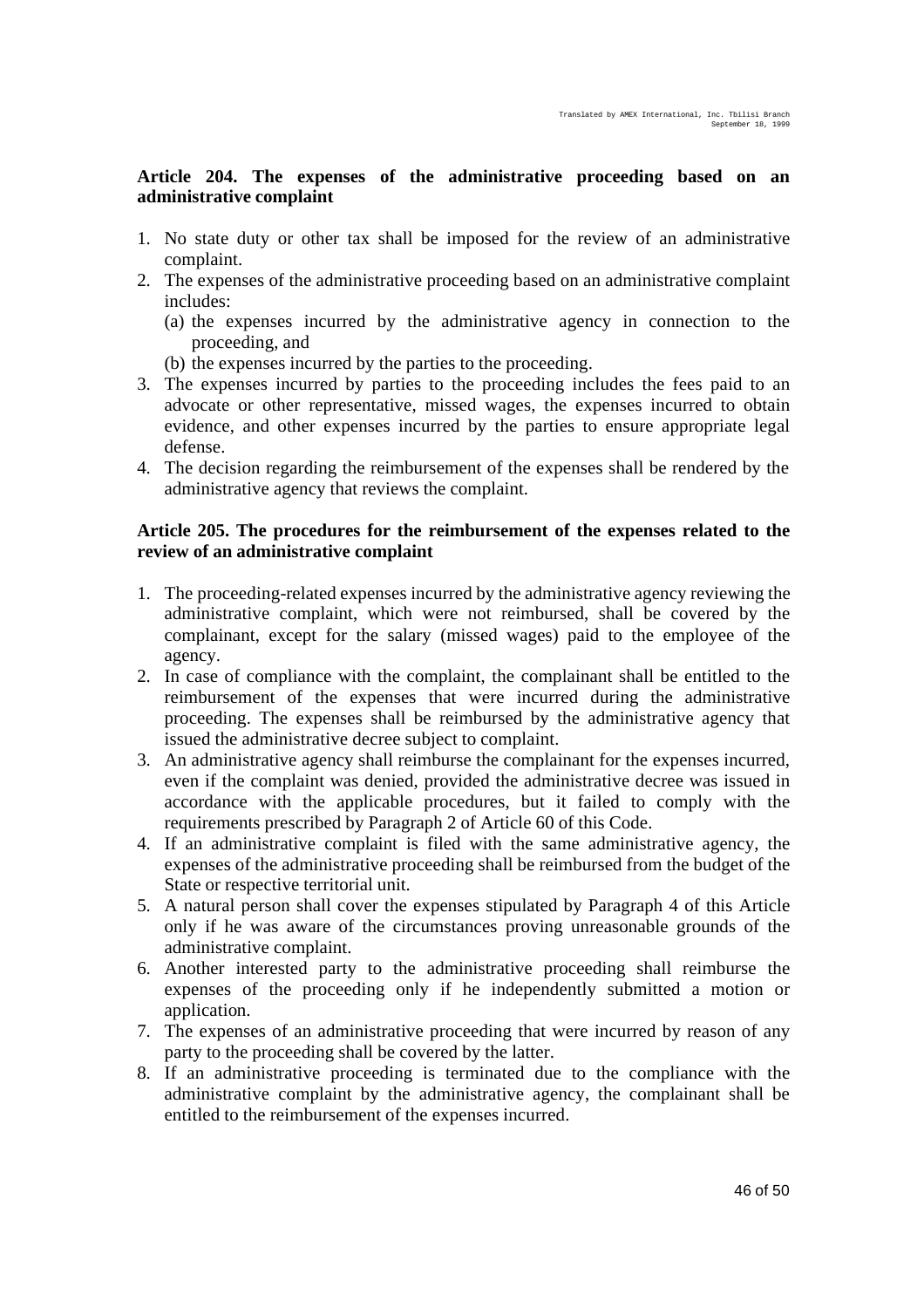9. The administrative agency reviewing the complaint shall explain the right set forth in Paragraph 8 of this Article to a complainant.

#### **Article 206. The division of expenses among the parties**

- 1. If only a part of the complaint was complied with, the expenses related to the review of the complaint shall be proportionally divided among the parties.
- 2. If a party that shall cover the expenses of the review of an administrative complaint consists of several natural or artificial persons, the expenses shall be equally divided among them.

# **CHAPTER 14 THE LIABILITY OF AN ADMINISTRATIVE AGENCY**

# **Article 207. The application of the Civil Code of Georgia in redressing the damage inflicted by an administrative agency**

Unless otherwise prescribed by this Code, the damage inflicted by an administrative agency shall be redressed in accordance with the procedures prescribed by the Civil Code of Georgia.

# **Article 208. The special procedures for the liability of a state or local selfgovernment (government) agency**

- 1. The State shall bear liability for the damage inflicted by a state administrative agency, its official, or other public servant in the course of the execution of official duties.
- 2. A local self-government (government) agency shall bear liability for the damage inflicted by it, its official, or other employee in the course of the execution of official duties.
- 3. If a person performs any activity upon the delegation of power or assignment by a state or local self-government (government) agency, the liability for the damage inflicted in the course of such activity shall be imposed upon those agencies.

## **Article 209. The liability of a state or local self-government (government) agency for the damage inflicted by a lawful administrative decree**

- 1. If the administrative decree that was issued for public need in compliance with law inflicts substantial damage upon only a certain person or a group of person in violation of the principle of equality, the state or local self-government (government) agency shall redress the damage.
- 2. The scope of redressing the damage shall be defined on the basis of the estimation of public and private interests.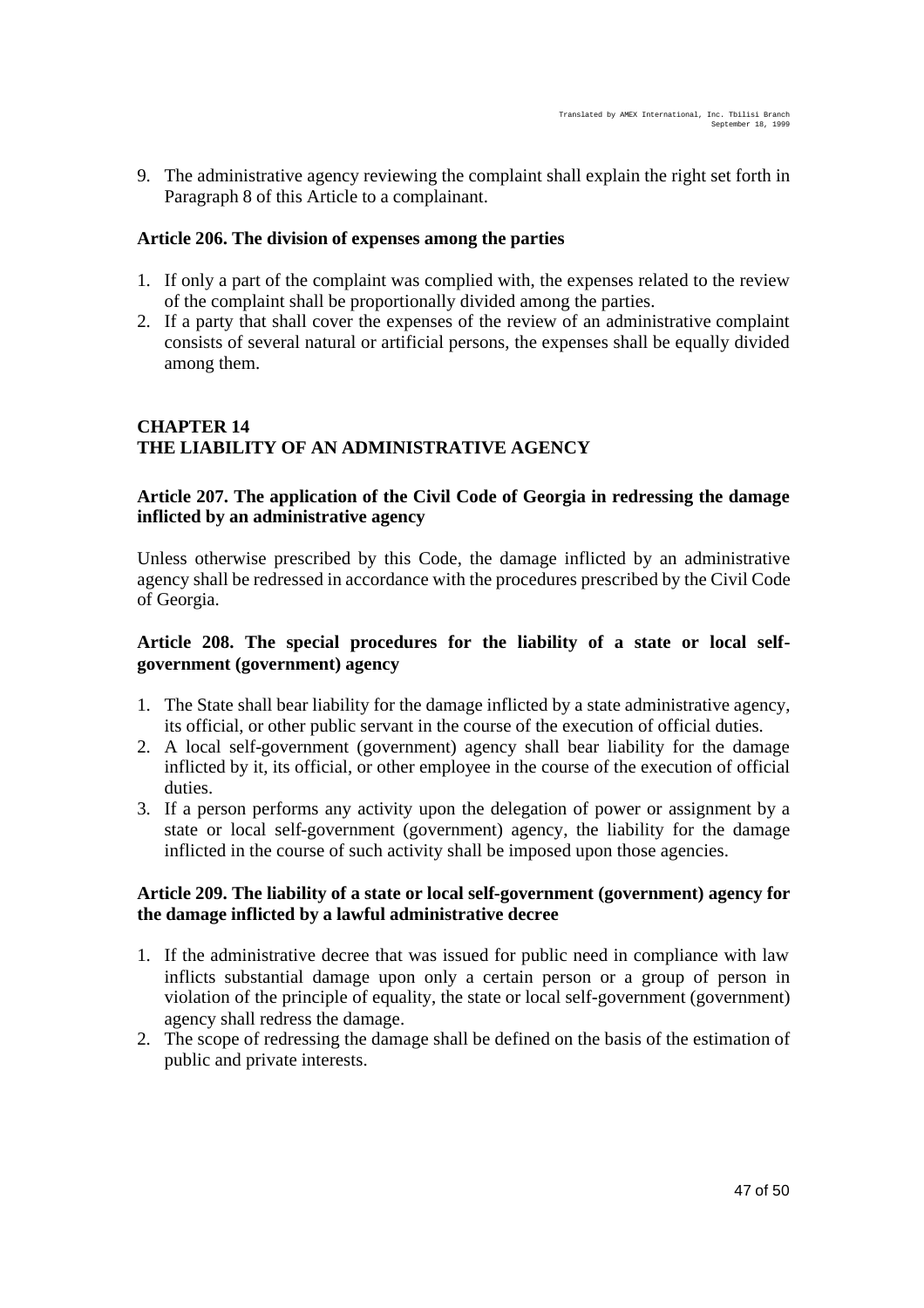# **CHAPTER 15 THE ADMINISTRATIVE PROCEEDING RELATED TO THE ISSUANCE OF A NORMATIVE ADMINISTRATIVE DECREE**

# **Article 210. The legislation applying to the issuance of a normative administrative decree**

- 1. The issuance of a normative administrative decree shall be regulated by the Constitution of Georgia, the Law of Georgian on Normative Acts, this Code, and other applicable legislative acts and regulations.
- 2. Unless otherwise prescribed by law, a normative administrative decree shall be issued (adopted) in accordance with the procedures prescribed for public administrative proceeding.

## **Article 211. The commencement of an administrative proceeding for the purpose of issuing a normative administrative decree**

- 1. The administrative proceeding for the purpose of issuing a normative administrative decree shall commence by the decision of the administrative agency (official) competent to issue the decree.
- 2. The decision to commence the administrative proceeding for the purpose of issuing a normative administrative decree shall be in writing and shall constitute an administrative act.
- 3. The administrative proceeding for the purpose of issuing a normative administrative decree may commence upon the application of a natural or artificial person or administrative agency only in cases prescribed by law.

# **Article 212. The drafting of a normative administrative decree**

- 1. Unless otherwise prescribed by law or applicable regulation, a normative administrative decree shall be drafted by the administrative agency competent to issue the decree.
- 2. Within the scope of its power an administrative agency may assign a lower administrative agency or other natural or artificial person to the drafting of a normative administrative decree on the basis of an agreement in cases prescribed by applicable legislation.
- 3. The decision to assign a lower administrative agency to the drafting of a normative administrative decree shall be rendered upon the written consent of the agency.

# **Article 213. The promulgation of a draft normative administrative decree**

- 1. A draft normative administrative decree shall be promulgated in compliance with the procedures prescribed by Articles 55 and 56 of this Code.
- 2. The notice regarding the administrative proceeding shall be promulgated together with the draft normative administrative decree.
- 3. The notice shall include: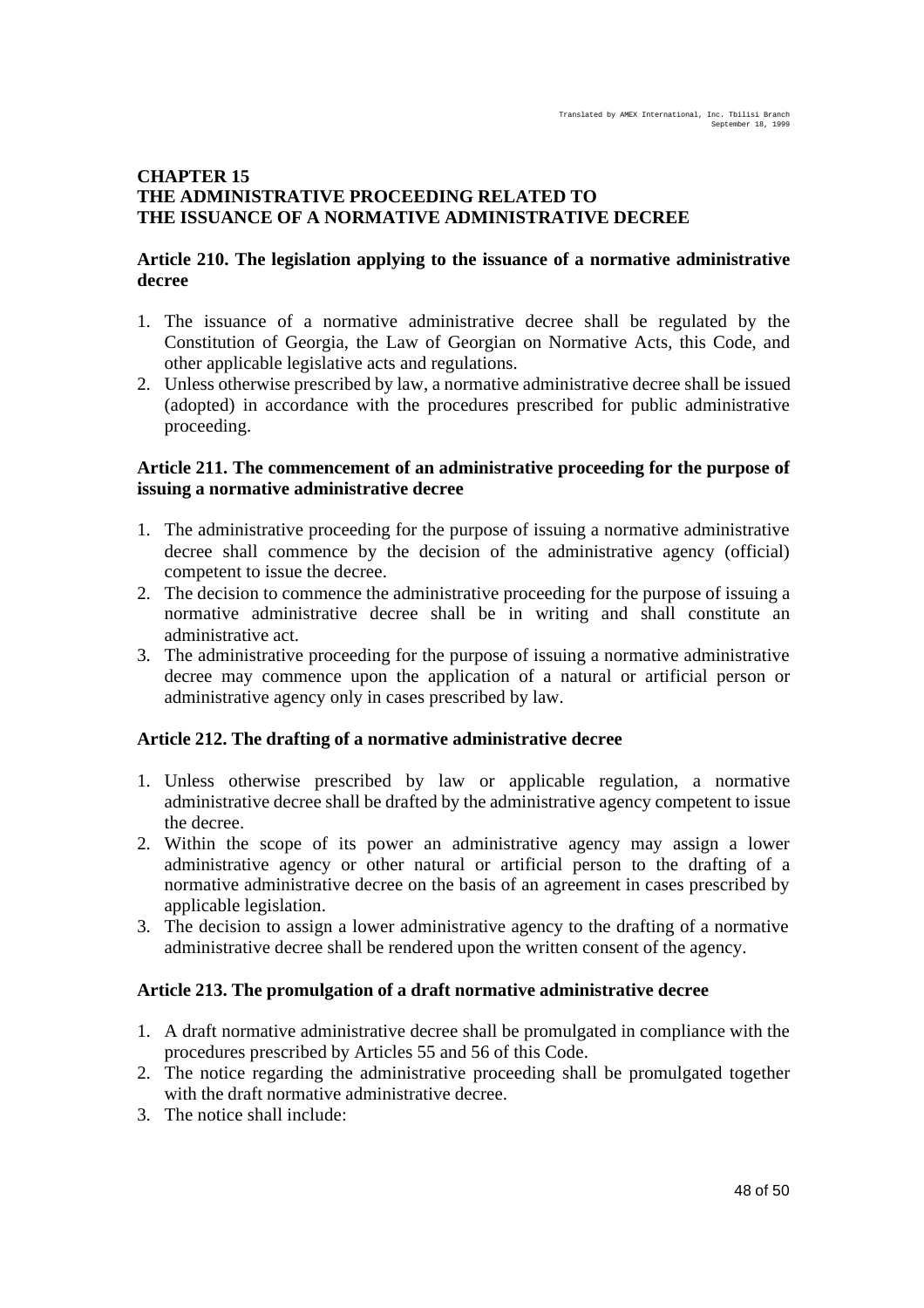(a) the title of the administrative agency where the proceeding is conducted,

- (b) the term for issuing a normative administrative decree, and
- (c) the term for presenting an opinion.
- 4. If the draft normative administrative decree is of large volume, the administrative agency may promulgate only the notice regarding the administrative proceeding. In such case the notice shall include the title and summary of the normative decree.

# **Article 214. Referring a draft normative administrative decree to respective administrative agencies**

- 1. A draft normative administrative decree shall be referred to other administrative agencies if the latter are competent to regulate the legal relations stipulated by the decree or its part, or if law expressly prescribes so, or if law requires those agencies to present their opinion regarding the decree.
- 2. A draft normative administrative decree shall also be provided to a public expert if law requires expert evidence.

# **Article 215. Opinions of administrative agencies and expert evidence**

- 1. The administrative agencies or public expert who were provided with a draft normative administrative decree shall present their opinions or evidence regarding the decree within the term defined by applicable legislation or respective administrative agency. The term defined by the administrative agency may not be less than ten days.
- 2. The opinion presented by another administrative agency shall be reviewed before the completion of the administrative proceeding and shall be responded in writing.
- 3. Unless otherwise prescribed by law, the failure of another administrative agency or public expert to present the opinion or evidence within the fixed term may not delay the issuance of the normative administrative decree.
- 4. No normative administrative decree shall be issued without the opinion of a respective administrative agency if the opinion is required by law or applicable regulation.
- 5. Unless otherwise prescribed by law, a negative opinion may not delay the issuance of a normative administrative decree.

#### **Article 216. Presenting a private opinion**

- 1. Each person or entity may present an opinion regarding a draft normative administrative decree.
- 2. Each opinion regarding a draft normative administrative decree shall be reviewed by an administrative agency. The latter may not be required to respond the opinions.
- 3. A person may present his opinion anonymously.
- 4. An administrative agency shall refer the opinion presented by a person to other respective administrative agency or a public expert within one day after the registration of the opinion.